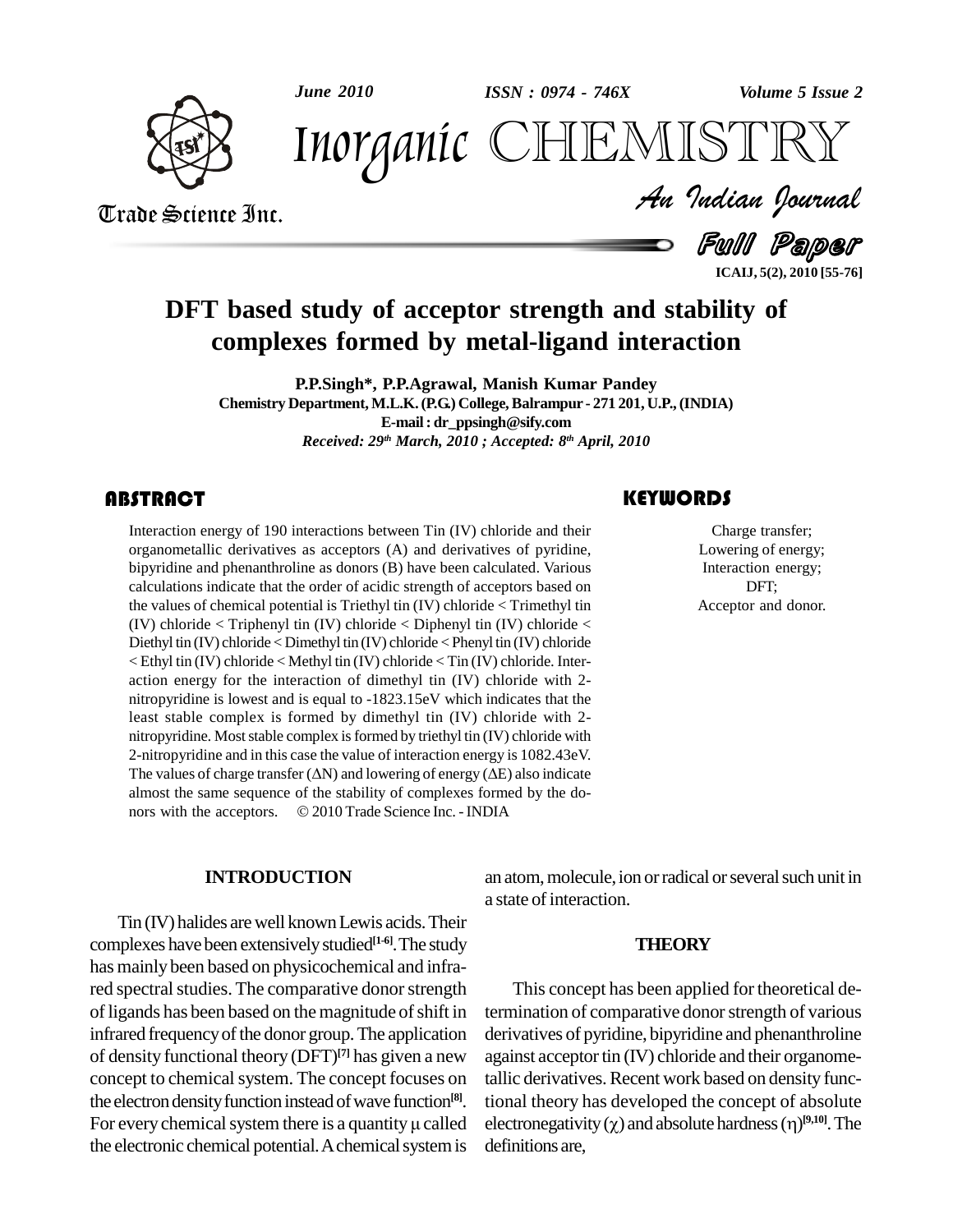| <i>ICAIJ</i> , $5(2)$ <i>June</i> $2010$ |  |  |  |
|------------------------------------------|--|--|--|
|------------------------------------------|--|--|--|

| <b>TABLE 1: List of acceptors</b> |                                           |                                      |  |  |  |  |  |  |  |
|-----------------------------------|-------------------------------------------|--------------------------------------|--|--|--|--|--|--|--|
| S.No.                             | Name of acceptor $(A)$                    | Formula of Acceptor (A)              |  |  |  |  |  |  |  |
| 1                                 | Tin (IV) chloride                         | SnCl <sub>4</sub>                    |  |  |  |  |  |  |  |
| 2                                 | Methyl tin (IV) chloride                  | $CH_3SnCl_3$                         |  |  |  |  |  |  |  |
| 3                                 | Dimethyl tin (IV) chloride                | $(CH_3)_2$ SnCl <sub>2</sub>         |  |  |  |  |  |  |  |
| 4                                 | Trimethyl tin (IV) chloride               | (CH <sub>3</sub> ) <sub>3</sub> SnCl |  |  |  |  |  |  |  |
| 5                                 | Ethyl tin (IV) chloride                   | $C_2H_5SnCl_3$                       |  |  |  |  |  |  |  |
| 6                                 | Diethyl tin (IV) chloride                 | $(C_2H_5)_2SnCl_2$                   |  |  |  |  |  |  |  |
| 7                                 | Triethyl tin (IV) chloride                | $(C_2H_5)_3SnCl$                     |  |  |  |  |  |  |  |
| 8                                 | Phenyl tin (IV) chloride                  | $C_6H_5SnCl_3$                       |  |  |  |  |  |  |  |
| 9                                 | Diphenyl tin (IV) chloride                | $(C_6H_5)_2SnCl_2$                   |  |  |  |  |  |  |  |
| 10                                | Triphenyl tin (IV) chloride               | $(C_6H_5)_3SnCl$                     |  |  |  |  |  |  |  |
|                                   | $\chi = -E/N_z = -\mu$                    | (1)                                  |  |  |  |  |  |  |  |
|                                   | $\eta = \frac{1}{2}$ . E / N <sup>2</sup> | (2)                                  |  |  |  |  |  |  |  |

| where E is the electronic energy of a molecule, atom,      | cording to DFT, is given by,                                      |     |
|------------------------------------------------------------|-------------------------------------------------------------------|-----|
| or ion, N is the number of electrons, and Z is a fixed set | $\Delta E_{int} = E [\rho_{AB}] - [\rho_A] - [\rho_B]$            | (5) |
| of nuclear charges. The absolute electro negativity is     | It has been shown by Gazquez <sup>[13]</sup> , that if the inter- |     |
| also equal to the electronic chemical potential with       | action energy is divided into two steps and one makes             |     |
| change in sign. The operational definitions are,           | use of the properties of hardness and softness func-              |     |

| $\chi = (I + A)/2$ | (3) |  |
|--------------------|-----|--|
| $\eta = (I - A)/2$ | (4) |  |

| $\eta = (I - A)/2$ | (4) |
|--------------------|-----|
|--------------------|-----|

where I is the ionization potential and A is the electron affinity.The absolute electro negativity isthe same as the Mulliken value.

There has been DFT based calculations of metalligand interaction which have provided reliable infor mation about the magnitude of metal-ligand interaction.  $=$  total number of electrons in molecule B. The present work of the paper is based upon such calculations on the complex of tin (IV) halides and their organometallic derivatives asLewis acids and derivatives of pyridine, bipyridine and phenanthroline as Lewis bases.

DFT provided a quantitative measure for a qualitative concept that was so successfully used in a description of lewis acids and bases<sup>[13]</sup>. Parr and Pearson also propor<br>derived simple expressions for the amount of charge constar<br>transfer  $\Delta N$  and energy change  $\Delta E$  which accompany trons ( derived simple expressions for the amount of charge the formation of A:B complex from acid A and base B. These expressions are,<br>  $\Delta N = (\chi^{\circ}{}_{A} - \chi^{\circ}{}_{B}) / 2 (\eta_{A} + \eta_{B})$  $\tilde{\cdot}$ 

$$
\Delta N = (\chi^o_{A} - \chi^o_{B}) / 2 (\eta_A + \eta_B)
$$
\n(3)  
\n
$$
\Delta E = -(\chi^o_{A} - \chi^o_{B})^2 / 4(\eta_A + \eta_B)
$$
\n(4)

$$
\Delta E = -(\chi^{\circ}{}_{A} - \chi^{\circ}{}_{B})^{2} / 4(\eta_{A} + \eta_{B})
$$
\n(4)

 $\Delta E = -(\chi^{\circ}{}_{A} - \chi^{\circ}{}_{B})^{2} / 4(\eta_{A} + \eta_{B})$ <br> *Although equations (3) and (4) are incompletally*<br> *Indian Indian Indian is a minimum number of p<br>
<i>Inorganic* CHEMISTRY Although equations  $(3)$  and  $(4)$  are incomplete, they have a great value in trying to predict a global change placed this product by another constant  $\lambda$ . Recently we during the reaction with a minimum number of param-

eters. The shortcomings of equations(3) and (4) are known and were pointed out in original derivation. Thus the dependence of the chemical potential on the changing external field was neglected. Also, stereo selectivity of the reaction is not manifested through these expres-

sions.<br>The process involving electron transfer reaction, was sions.<br>The process involving electron transfer reaction, was<br>also described by interaction energy<sup>[14,15]</sup> ( $\Delta E_{in}$ ), which is described as follows:

Consider a stable molecule A formed by the bonding of K atoms with a total number of electrons  $N_{A}$ , and a stable molecule B formed by the binding of L atoms with a total number of electrons  $N_{\text{B}}$ . The interaction energy between these two chemical species, ac- $\Delta E_{\text{int}} = E[\rho_{AB}] - [\rho_A] - [\rho_B]$ 

$$
\Delta E_{int} = E [\rho_{AB}] - [\rho_A] - [\rho_B]
$$
 (5)

It has been shown byGazquez **[13]**, that if the inter use of the properties of hardness and softness functions, then equation  $(5)$  can be written in the following form,  $\mathbf{E}_{\text{int}} = \Delta \mathbf{E}_{\text{v}} + \Delta \mathbf{E} \boldsymbol{\mu}$  (6)

| $\Delta E_{int} = \Delta E_v + \Delta E \mu$                                | (6) |
|-----------------------------------------------------------------------------|-----|
| where, $\Delta E_v \approx -(\mu_A - \mu_B)^2$ . $S_A S_B / {2(S_A + S_B)}$ | (7) |

where, 
$$
\Delta E_v \approx (\mu_A - \mu_B)^2
$$
.  $S_A S_B / {2(S_A + S_B)}$  (7)

where, 
$$
\Delta E_v \approx (\mu_A - \mu_B)^2
$$
.  $S_A S_B / \{2(S_A + S_B)\}$  (7)  
\n $\Delta E_{\mu}^{\prime} \sim 1/2$ .  $\lambda / (S_A + S_B)$  (8)

here,  $\Delta E_{\mu} \approx (\mu_A - \mu_B)^2 \cdot S_A S_B / \{2(S_A + S_B)\}$  (1)<br>  $E_{\mu} \sim -\frac{1}{2} \cdot \lambda / (S_A + S_B)$  (8)<br>
= Chemical potential,  $S = 1 / \eta$ ,  $\lambda = (N_A + N_B)^2 /$ 200, N<sub>A</sub> = total number of electrons in molecule A, N<sub>B</sub>

The first term,  $\Delta E_v$  corresponds to the charge transfer process between A and B arising from the chemical potential equalization principle at constant external pofer process between A and B arising from the chemical<br>potential equalization principle at constant external po-<br>tential. The second term,  $\Delta E_{\perp}$  corresponds to a reshuffling of the charge distribution, and it is basically a manifestation of the maximum hardness principle. In the original derivation of Gazquez **[13]** of equation (8), the proportionality factor was given by the product of a constant times the square of the total number of electrons  $(N_A + N_B)$ . However, using the hardness functional, and the properties of the hardness and softness kernels, it was shown by Parr and Gazquez<sup>[16a]</sup> at the<br>correct proportionality factor is given by the product of<br>a constant times the square of an "effective number of correct proportionality factor is given by the product of correct proportionality factor is given by the product of<br>a constant times the square of an ''effective number of<br>valence electrons''. Thus, in equation (8), we have rea constant times the square of an "effective number of<br>valence electrons". Thus, in equation (8), we have re-<br>placed this product by another constant  $\lambda$ . Recently we have published a paper in which interaction energy (Eint)

Full Paper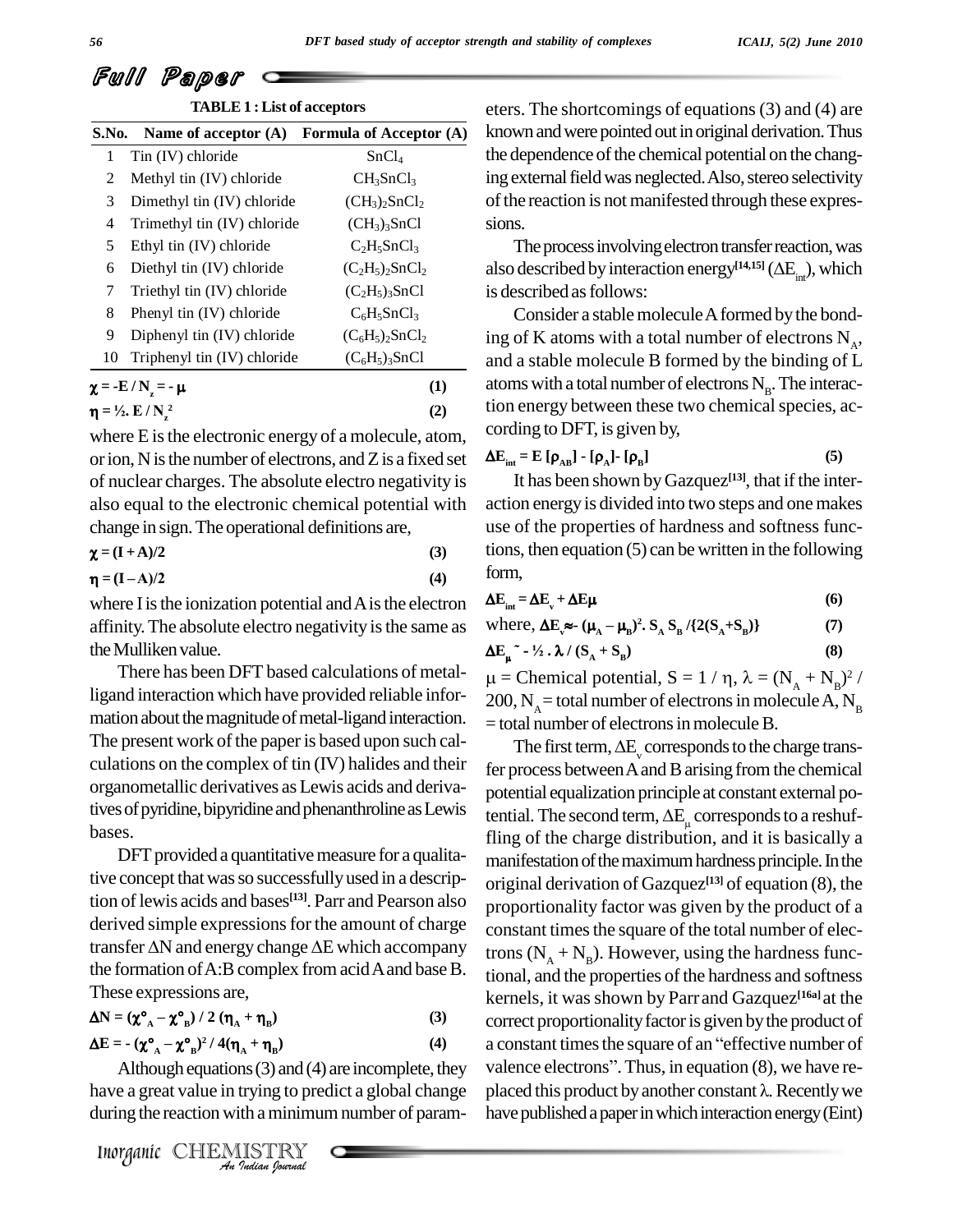

| S.<br>No.          | Molecular<br>formula of<br>donor(B)            | Name of donor(B)                                             | <b>Structure of</b><br>donor $(B)$ | S.<br>No.          | Molecular<br>formula of<br>donor(B)     | Name of<br>donor(B)                                | Structure of donor (B)                                        |
|--------------------|------------------------------------------------|--------------------------------------------------------------|------------------------------------|--------------------|-----------------------------------------|----------------------------------------------------|---------------------------------------------------------------|
|                    |                                                | Derivatives of pyridine                                      |                                    |                    |                                         |                                                    | ÇN                                                            |
| 1                  | $C_5H_5N$                                      | Pyridine                                                     |                                    | 11                 | $C_{11}H_7N_3$                          | 4-cyano-2,2'-<br>bipyridine                        |                                                               |
| 2                  | $C_5H_4N_2O_2$                                 | 2-nitropyridine                                              | NO <sub>2</sub>                    | 12                 | $C_{10}H_7N_2Cl$                        | $4$ -chloro-2,2 $^{\circ}$ -<br>bipyridine         | СI                                                            |
| 3                  | $C_5H_6N_2$                                    | 2-aminopyridine                                              | NH <sub>2</sub>                    |                    |                                         | $2,2'$ -                                           | <b>COOH</b>                                                   |
| 4                  | $C_6H_6N_2O$                                   | Pyridine-2-carboxamide                                       | CONH <sub>2</sub>                  | 13                 | $C_{11}H_8N_2O_2$                       | bipyridine-4-<br>carboxylic acid                   |                                                               |
|                    |                                                |                                                              |                                    |                    |                                         | Derivatives of phenanthroline                      |                                                               |
| 5                  | $C_6H_4N_2$                                    | 2-cyanopyridine                                              | CN                                 | 14                 | $C_{12}H_9N_3$                          | 3-amino-1,10-<br>phenanthroline                    | $-MH2$                                                        |
| 6                  | $C_5H_4NCl$                                    | 2-chloropyridine                                             | CI                                 |                    |                                         |                                                    | N                                                             |
| 7                  |                                                | C <sub>6</sub> H <sub>5</sub> NO2 Pyridine-2-carboxylic acid | COOH<br>N                          | 15                 | $C_{12}H_7N_3O_2$                       | 3-nitro-1,10-<br>phenanthroline                    | NO <sub>2</sub>                                               |
|                    |                                                | Derivatives of bipyridine                                    |                                    |                    |                                         | $1,10-$                                            |                                                               |
| 8                  | $C_{10}H_7N_3O_2$                              | 4-nitro-2,2'-bipyridine                                      | NO <sub>2</sub>                    | 16                 | $C_{13}H_9N_3O$                         | phenanthroline-<br>3-carboxamide                   | COMH <sub>2</sub><br>-N                                       |
|                    |                                                |                                                              | N<br>NH <sub>2</sub>               | $17\,$             | $C_{13}H_7N_3$                          | 3-cyano-1,10-<br>phenanthroline                    | CN                                                            |
| 9                  | $C_{10}H_9N_3$                                 | 4-amino-2,2'-bipyridine                                      | N                                  | 18                 | $C_{12}H_7N_2Cl$                        | 3-chloro-1,10-<br>phenanthroline                   | CI                                                            |
|                    | 10 $C_{11}H_9N_3O$                             | 2,2'-bipyridine-4-<br>carboxamide                            | COMH <sub>2</sub>                  | 19                 | $C_{13}H_8N_2O_2$                       | $1,10-$<br>phenanthroline-<br>3-carboxylic<br>acid | соон                                                          |
| Interaction energy | $-100$<br>$-150$<br>$-200$<br>$-250$<br>$-300$ | CION                                                         |                                    | Interaction energy | -59<br>-100<br>-150<br>$-200$<br>$-250$ |                                                    | Croth                                                         |
|                    |                                                | Donors                                                       |                                    |                    |                                         |                                                    | Donors                                                        |
|                    |                                                | Graph 1 : Interaction energy of organic bases with tin (IV)  |                                    |                    |                                         |                                                    | Graph 2 : Interaction energy of organic bases with methyl tin |

**TABLE2 :List of donors**

**Graph 1 :Interaction energy of organic bases with tin (IV) chloride**

for 324 interactions between 12 metal halides (A), and 27 organic bases (B) have been evaluated with the help **(IV) chloride**

*i*th methyl tin<br>method<sup>[16b]</sup><br>*Γ* (ΔN) and<br><u>IISTRY</u><br>*Judian Journal* ofCache software usingDFT-B88-PW91method **[16b]**. (IV) chloride<br>of Cache software using DFT-B88-PW91 method<sup>[16b]</sup>.<br>Interaction energy (E<sub>in</sub>), charge transfer (AN) and

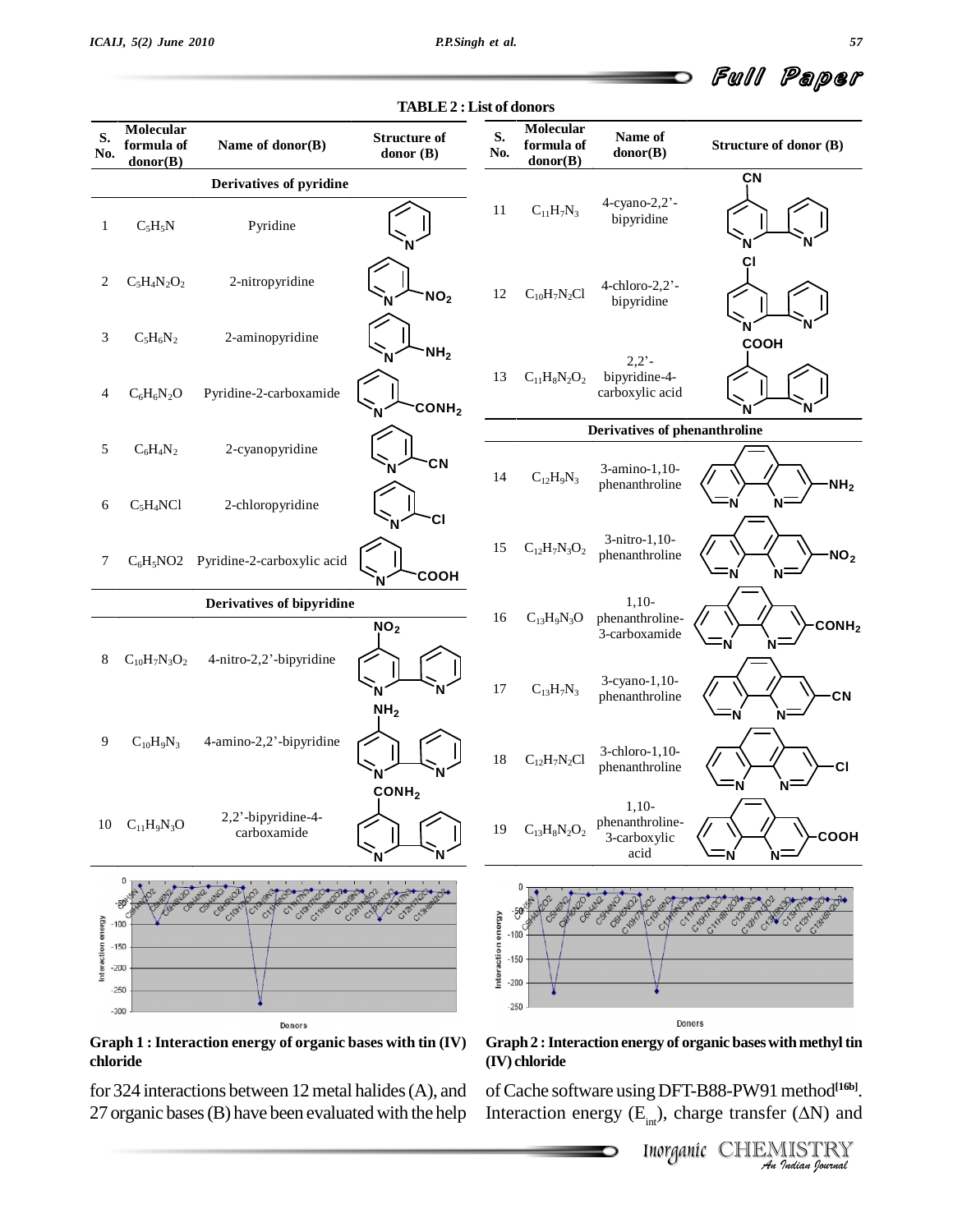lowering of energy  $(\Delta E)$  for 72 interactions between 12 metal halides (A) and 6 sulphur donors (B) have also been evaluated by us with the help of Cache software using DFTB88-LYPmethod **[16c]**.

#### **MATERIALSAND METHOD**

The DFT based study of metal-ligand interaction is mainly based on the following quantum chemical de-<br>scriptors:<br>1 Electronegativity ( $\chi$ ) scriptors:

- 
- 2 Ionization potential(I) 1 Electronegativity ( $\chi$ )<br>2 Ionization potential (I)<br>3 Absolute hardness ( $\eta$ )
- 
- 4 Chemical potential  $(\mu)$
- 5 Globalsoftness(S)
- 6 Electron affinity  $(A)$

The above parameters have been evaluated for acceptor (A) and donor (B) molecules, and the magnitude of interaction will be evaluated by solving the following equations. The input of the equation will be the values of quantum chemical descriptors described of trieth<br>above. <br> $\Delta N = (\chi^o_A - \chi^o_B)/2 (\eta_A + \eta_B)$  of tin ( above.

αυυνε.  
\nΔN = 
$$
(\chi^o_{A} - \chi^o_{B}) / 2 (\eta_{A} + \eta_{B})
$$
  
\nΔE =  $-(\chi^o_{A} - \chi^o_{B})^2 / 4(\eta_{A} + \eta_{B})$   
\nΔE<sub>int</sub> = ΔE<sub>v</sub> + ΔE<sub>μ</sub>

The values of descriptors have been evaluated with the help of computational chemistry by using the Cache software. The compounds chosen for study as acceptor (A) are listed inTABLE1 and donor (B) are listed inTABLE2.

The 3D modeling and geometry optimization<sup>[17-19]</sup> < **l** of all the compounds listed in TABLE 1 and 2 have

**TABLE 3 : Values of chemical potential, absolute hardness, globalsoftness, ionization potential and electron affinity of tin (IV) chloride and its derivatives**

| Acceptor                    | <b>Chemical</b><br>potential<br>$(\mu A)$ | <b>Absolute</b><br>hardness<br>$(\eta_A)$ | Global<br>softness<br>$(S_A)$ | <b>Ionization</b><br>potential<br>$(I_A)$ | <b>Electron</b><br>affinity<br>$(A_A)$ |
|-----------------------------|-------------------------------------------|-------------------------------------------|-------------------------------|-------------------------------------------|----------------------------------------|
| $T$ in $(IV)$ chloride      | $-6.296$                                  | 1.791                                     | 0.279                         | 8.086                                     | 4.505                                  |
| Methyl tin (IV) chloride    | $-5.411$                                  | 2.113                                     | 0.237                         | 7.524                                     | 3.298                                  |
| Dimethyl tin (IV) chloride  | $-4.469$                                  | 2.404                                     | 0.208                         | 6.873                                     | 2.065                                  |
| Trimethyl tin (IV) chloride | $-3.669$                                  | 2.735                                     | 0.183                         | 6.403                                     | 0.934                                  |
| Ethyl tin (IV) chloride     | $-5.323$                                  | 2.061                                     | 0.243                         | 7.384                                     | 3.262                                  |
| Diethyl tin (IV) chloride   | $-4.286$                                  | 2.261                                     | 0.221                         | 6.546                                     | 2.025                                  |
| Triethyl tin (IV) chloride  | $-3.478$                                  | 2.571                                     | 0.195                         | 6.048                                     | 0.907                                  |
| Phenyl tin (IV) chloride    | $-5.011$                                  | 1.751                                     | 0.286                         | 6.762                                     | 3.260                                  |
| Diphenyl tin (IV) chloride  | $-4.281$                                  | 2.153                                     | 0.232                         | 6.434                                     | 2.128                                  |
| Triphenyl tin (IV) chloride | $-3.987$                                  | 2.094                                     | 0.239                         | 6.080                                     | 1.893                                  |



been first done by Cache software using DFT B88- VWNmethod.The values of various quantum chemi been first done by Cache software using DFT B88-<br>VWN method. The values of various quantum chemi-<br>cal parameters such as  $\chi$ I, A, ηS, εHOMO, εHOMO VWN method. The values of various quantum chemical parameters such as  $\chi$ I, A,  $\eta$ S,  $\varepsilon$ HOMO,  $\varepsilon$ HOMO<br>and Lambda ( $\lambda$ ) have also been evaluated with the same software using same method.

#### **RESULTAND DISCUSSION**

### **Comparison of accepter strength of tin (IV) chlo ride and its derivatives** mparison or accepter strength of un (IV) chlo-<br>) and its derivatives<br>The lower is the value of chemical potential ( $\mu_{_{\rm A}}$ )

better will be the acceptor property. Thus the acceptor having lowest value of chemical potential possesses highest acidic strength. The values of chemical potential, absolute hardness, global softness, ionization potential and electron affinity of tin (IV) chloride and its derivatives are shown in TABLE 3. The value of chemical potential of triethyl tin (IV) chloride is highest and is equal to -3.478eV which indicates that the acidic strength of triethyl tin $(IV)$  chloride is lowest among all the chloride derivatives of tin. The value of chemical potential of tin (IV) chloride is lowest and is equal to -6.296eV which indicates that the acidic strength of  $\text{tin (IV)}$  chloride is highest among all the chloride derivatives of tin. Order of acidic strength based on the values of chemi cal potential can be arranged as given below; Triethyl tin  $(IV)$  chloride < Trimethyl tin  $(IV)$  chloride <  $Triphenyl t$ in  $(IV)$  chloride  $<$  Diphenyl tin  $(IV)$  chloride  $\langle$  Diethyl tin (IV) chloride  $\langle$  Dimethyl tin (IV) chloride

 $\le$  Phenyl tin (IV) chloride  $\le$  Ethyl tin (IV) chloride  $\le$ <br>Methyl tin (IV) chloride  $\le$  Tin (IV) chloride.<br>The lower is the value of absolute hardness ( $\eta_A$ ) The lower is the value of absolute hardness  $(\eta_{\lambda})$ better will be the acceptor property. Thus the acceptor having lowest value of absolute hardness possesses highest acidic strength. The value of absolute hardness of **Electron**  $\frac{f(x_0)}{f(x_0)}$  triethyl tin (IV) chloride is highest and is equal to 2.735eV which indicates that the acidic strength of tri-

Methyl tin (IV) chloride < Tin (IV) chloride.



**Graph 3 :Interaction energy of organic bases with dimethyl tin (IV) chloride**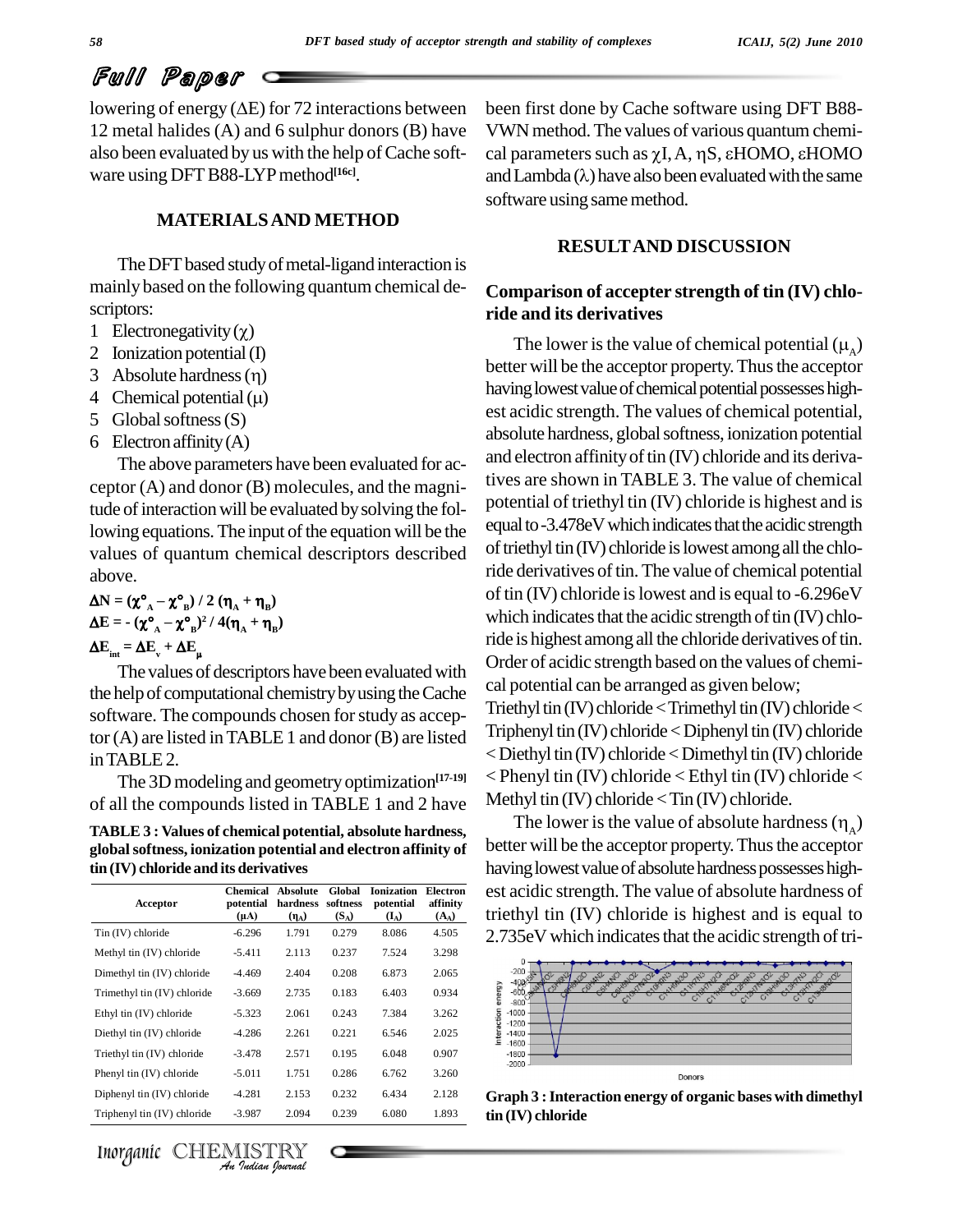ethyl tin (IV) chloride islowest among all the chloride derivatives of tin. The value of absolute hardness of tin (IV) chloride islowest and isequal to 1.791eV which indicates that the acidic strength of  $tin$  (IV) chloride is highest among all the chloride derivatives of tin. Order of acidic strength based on the values of absolute hard ness can be arranged as given below;

Triethyl tin (IV) chloride  $\le$ Trimethyl tin (IV) chloride  $\le$  $Triphenyl \text{ tin } (IV)$  chloride  $\lt$  Diphenyl tin  $(IV)$  chloride  $<$  Diethyl tin (IV) chloride  $<$  Dimethyl tin (IV) chloride < Phenyl tin (IV) chloride < Ethyl tin (IV) chloride < Methyl tin  $(IV)$  chloride  $\langle$  Tin  $(IV)$  chloride.

Order of acidic strength of tin  $(IV)$  chloride and its derivatives shown by the values of chemical potential and absolute hardness is same.

Acidic strength of acceptors depends on the value of ionization potential  $(I_A)$ . As the value of ionization  $\lt$  Dieth potential increases, the acidic strength increases.Thus the acceptor having highest value of ionization potential possesses highest acidic strength. The value of ionization potential of triethyl tin $(IV)$  chloride is lowest and is equal to 6.048eV which indicates that the acidic strength of triethyl tin $(IV)$  chloride is lowest among all the chloride derivatives of tin. The value of ionization potential of tin (IV) chloride is highest and isequal to 8.086eV which indicates that the acidic strength of tin (IV) chloride is highest among all the chloride derivatives of tin. sets. Order of acidic strength based on the values of ionization potential can be arranged as given below;

Triethyl tin (IV) chloride  $<$ Triphenyl tin (IV) chloride  $<$ Trimethyl tin $(IV)$  chloride < Diphenyl tin $(IV)$  chloride  $\langle$  Diethyl tin (IV) chloride  $\langle$  Phenyl tin (IV) chloride  $\langle$ Dimethyl tin (IV) chloride < Ethyl tin (IV) chloride < Methyl tin  $(IV)$  chloride  $\langle$  Tin  $(IV)$  chloride.

of electron affinity  $(A_A)$ . As the value of electron affinity bipyrid increases, the acidic strength increases. Thus the acceptor having highest value of electron affinity possesses least stable complex of organic base 4-nitro-2,2'highest acidic strength.The value of electron affinityof triethyl tin (IV) chloride is lowest and is equal to 0.907eV which indicates that the acidic strength of triethyl tin (IV) chloride islowest among all the chloride derivatives of tin. The value of electron affinity of tin (IV) chloride is highest and isequal to 4.505eV which indicates that the acidic strength of  $tin$  (IV) chloride is highest among all the chloride derivatives of tin. Order

of acidic strength based on the values of electron affinity can be arranged as given below;

Triethyl tin  $(IV)$  chloride < Trimethyl tin  $(IV)$  chloride < Triphenyl tin  $(IV)$  chloride < Diethyl tin  $(IV)$  chloride < Dimethyl tin  $(IV)$  chloride  $\langle$  Diphenyl tin  $(IV)$  chloride < Phenyl tin (IV) chloride < Ethyl tin (IV) chloride < Methyl tin  $(IV)$  chloride  $\langle$  Tin  $(IV)$  chloride.

Above discussion indicates that the acceptor triethyl tin (IV) chloride have the lowest acidic strength and tin (IV) chloride has highest acidic strength among all the derivatives of tin (IV) chloride. Exact order of acidic strength of the derivatives of tin (IV) chloride based on the values of chemical potential is given below;

Triethyl tin (IV) chloride  $\le$ Trimethyl tin (IV) chloride  $\le$ Triphenyl tin  $(IV)$  chloride  $\leq$  Diphenyl tin  $(IV)$  chloride <Diethyl tin (IV) chloride<Dimethyltin (IV) chloride < Phenyl tin (IV) chloride < Ethyl tin (IV) chloride < Methyl tin  $(IV)$  chloride  $\leq$  Tin  $(IV)$  chloride.

#### **Interaction of donors with acceptor metal halide SnCl<sup>4</sup>**

The donors are divided in three sets. The first set of donors are pyridine derivatives, the second set and third set are derivatives of bipyridine and phenanthroline re spectively. They are included in TABLE 2 under three

Acidic strength of acceptors depends on the value energy of interaction of organic base 4-nitro-2,2'-The interaction energy between all the three sets of donors(B) and acceptor (A) have been evaluated and included in theTABLE 4-13.With the decrease of interaction energythe stability of complexesformed by organic bases and acceptors decrease. Interaction en ergy of donors (B) with acceptor metal halide SnCl<sub>4</sub><br>(A) is shown in TABLE 4. Lowest value of interaction<br>energy of interaction of organic base 4-nitro-2,2<sup>'</sup>- $(A)$  is shown in TABLE 4. Lowest value of interaction bipyridine with acceptor SnCl<sub>4</sub> has been observed and<br>its value is -280.425eV, which indicates formation of<br>least stable complex of organic base 4-nitro-2,2<sup>2</sup>its value is -280.425eV, which indicates formation of bipyridine with acceptor  $SnCl<sub>4</sub>$ .

complex with SnCl<sub>4</sub>. The values<br>ndicate that the order of the sta-<br>rmed by donors with SnCl<sub>4</sub> is in<br>Inorganic CHEMISTRY <sup>-10.083eV, which indicates that the organic base pyri-</sup> The value of interaction energy of organic base pyridine with metal halide  $SnCl<sub>4</sub>$  is highest and is equal to dine forms most stable complex with  $SnCl<sub>4</sub>$ . The values of interaction energy indicate that the order of the stability of complexes formed by donors with  $SnCl<sub>4</sub>$  is in the following order;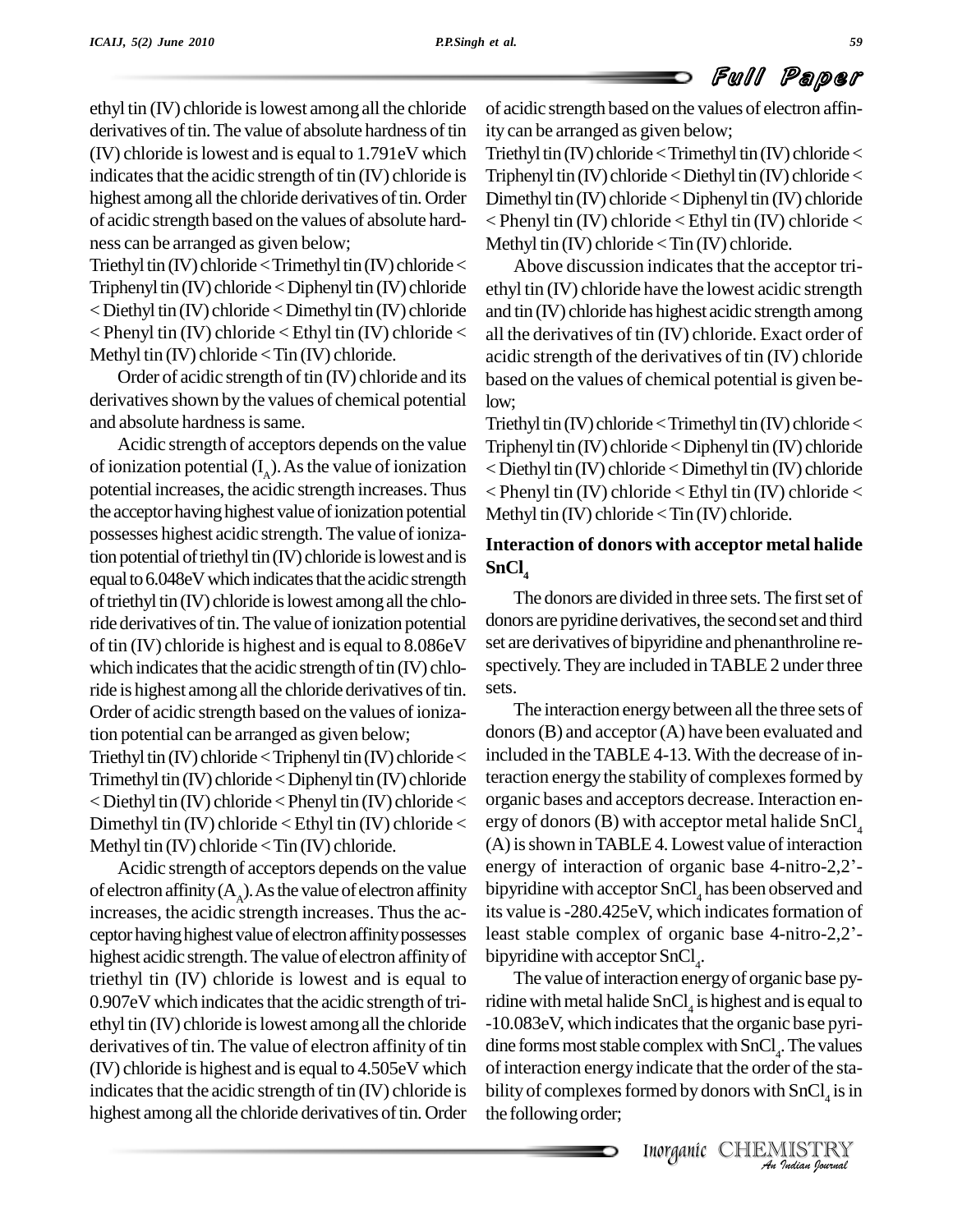| TABLE 4 : Interaction of donors (B) with the acceptor tin $(IV)$ chloride $(A)$ |          |                         |                                      |                           |                         |       |                  |                  |                  |            |
|---------------------------------------------------------------------------------|----------|-------------------------|--------------------------------------|---------------------------|-------------------------|-------|------------------|------------------|------------------|------------|
| Donor (B)                                                                       | $\mu_A$  | $\mathbf{S}_\mathrm{A}$ | $\mu_B$                              | $\mathbf{S}_{\mathbf{B}}$ | $\mathbf{N}_\mathrm{A}$ | $N_B$ | λ                | $E_v$            | ${\bf E}_{\mu}$  | $E_{int}$  |
|                                                                                 |          |                         | Derivatives of pyridine              |                           |                         |       |                  |                  |                  |            |
| pyridine                                                                        | $-6.296$ | 0.559                   | $-3.734$ 0.482                       |                           | 32                      |       | 30 19.220        | $-0.849$         | $-9.234$         | $-10.083$  |
| 2-nitropyridine                                                                 | $-6.296$ | 0.559                   | $-8.568 - 0.408$                     |                           | 32                      | 46    | 30.420           | 3.922            | -101.339 -97.417 |            |
| 2-aminopyridine                                                                 | $-6.296$ | 0.559                   | $-3.041$ 0.549                       |                           | 32                      | 36    | 23.120           | $-1.466$         | $-10.439$        | $-11.905$  |
| pyridine-2-carboxamide                                                          | $-6.296$ | 0.559                   | $-3.929$                             | 0.606                     | 32                      | 46    | 30.420           | $-0.814$         | $-13.059$        | $-13.873$  |
| 2-cyanopyridine                                                                 | $-6.296$ | 0.559                   | $-4.725$ 0.518                       |                           | 32                      | 38    | 24.500           | $-0.331$         | $-11.381$        | $-11.712$  |
| 2-chloropyridine                                                                | $-6.296$ | 0.559                   | $-4.173$ 0.462                       |                           | 32                      |       | 36 23.120        | $-0.570$         | $-11.325$        | $-11.895$  |
| pyridine-2-carboxylic acid                                                      | $-6.296$ | 0.559                   | $-4.384$ 0.568                       |                           | 32                      | 46    | 30.420           | $-0.514$         | $-13.504$        | $-14.018$  |
|                                                                                 |          |                         | Derivatives of bipyridine            |                           |                         |       |                  |                  |                  |            |
| 4-nitro-2,2'-bipyridine                                                         | $-6.296$ | 0.559                   | $-30.352 - 1.082$                    |                           | 32                      | 74    |                  | 56.180 - 334.117 | 53.693           | $-280.425$ |
| 4-amino-2,2'-bipyridine                                                         | $-6.296$ | 0.559                   | $-3.531$ 0.632                       |                           | 32                      | 64    | $46.080 - 1.133$ |                  | $-19.361$        | $-20.494$  |
| 2,2'-bipyridine-4-carboxamide                                                   | $-6.296$ | 0.559                   | $-4.053$ 0.694                       |                           | 32                      | 74    | 56.180           | $-0.779$         | $-22.423$        | $-23.202$  |
| 4-cyano-2,2'-bipyridine                                                         | $-6.296$ | 0.559                   | $-4.424$ 0.711                       |                           | 32                      | 66    | 48.020           | $-0.548$         | $-18.913$        | $-19.461$  |
| 4-chloro-2,2'-bipyridine                                                        | $-6.296$ | 0.559                   | $-4.026$ 0.642                       |                           | 32                      | 64    | 46.080           | $-0.770$         | $-19.191$        | $-19.961$  |
| 2,2'-bipyridine-4-carboxylic acid                                               | $-6.296$ | 0.559                   | $-4.233$ 0.743                       |                           | 32                      | 74    | 56.180           | $-0.678$         | $-21.588$        | $-22.267$  |
|                                                                                 |          |                         | <b>Derivatives of phenanthroline</b> |                           |                         |       |                  |                  |                  |            |
| 3-amino-1,10-phenanthroline                                                     | $-6.296$ | 0.559                   | $-3.575$ 0.678                       |                           | 32                      | 72    | 54.080 -1.133    |                  | $-21.873$        | $-23.006$  |
| 3-nitro-1,10-phenanthroline                                                     | $-6.296$ | 0.559                   | $-22.641 - 1.299$                    |                           | 32                      | 82    |                  | 64.980 -130.904  | 43.894           | $-87.010$  |
| 1,10-phenanthroline-3-carboxamide                                               | $-6.296$ | 0.559                   | $-4.088$ 0.709                       |                           | 32                      | 82    | 64.980           | $-0.762$         | $-25.624$        | $-26.385$  |
| 3-cyano-1,10-phenanthroline                                                     | $-6.296$ | 0.559                   | $-4.456$ 0.695                       |                           | 32                      | 74    | 56.180           | $-0.524$         | $-22.402$        | $-22.926$  |
| 3-chloro-1,10-phenanthroline                                                    | $-6.296$ | 0.559                   | $-4.080$ $0.637$                     |                           | 32                      | 72    | 54.080           | $-0.731$         | $-22.611$        | $-23.342$  |
| 1,10-phenanthroline-3-carboxylic acid                                           | $-6.296$ | 0.559                   | $-4.260$ 0.724                       |                           | 32                      |       | 82 64.980        | $-0.653$         | $-25.341$        | $-25.994$  |

 $\mu_A$  = Chemical potential of molecule A,  $\mu_R$  = Chemical potential of molecule B, S<sub>A</sub> = Global Softness of molecule A, S<sub>R</sub> = Global 1,10-phenanthroline-3-carboxylic acid -6.296 0.559 -4.260 0.724 32 82 64.980 -0.653 -25.341 -25.994<br>  $\mu_A$  = Chemical potential of molecule A,  $\mu_B$  = Chemical potential of molecule B,  $S_A$  = Global Softness of molecule A Soluties of molecule **B**,  $N_A$  = total number of electrons in molecule A,  $N_B$  = total number of electrons in molecule **B**,  $\lambda = (N_A + N_B)^2$ <br>/ 200,  $E_{\mu}$ , = Energy corresponds to a reshuffling of the charge distribution,

2-nitropyridine<pyridine-2-carboxylic acid<pyridine-2-carboxamide <2-aminopyridine < 2-chloropyridine  $<$  2-cyanopyridine  $<$  pyridine. 2-carboxamide < 2-aminopyridine < 2-chloropyridine = (IV<br>< 2-cyanopyridine < pyridine.<br>4-nitro-2,2'-bipyridine < 2,2'-bipyridine-4- = hali

carboxamide <sup>&</sup>lt; 2,2í-bipyridine-4-carboxylic acid <sup>&</sup>lt; 4  $amino-2,2'-bipyridine < 4-chloro-2,2'-bipyridine < 4-cyano-2,2'-bipyridine.$ 

3-nitro-1,10-phenanthroline <1,10-phenanthroline-3 carboxamide<1,10-phenanthroline-3-carboxylic acid  $<$  3-chloro-1,10-phenanthroline  $<$  3-amino-1,10phenanthroline <3-cyano-1,10-phenanthroline.

bipyridine and phenanthroline form least stable com-*Inthroline for*<br>*I*) chloride. G<br>*I*<br>*Indian fourwal* It is evident that the nitro derivatives of pyridine, plexes with the tin (IV) chloride.Graph between inter action energy of donors with the acceptor  $SnCl<sub>4</sub>$  is shown the following in graph 1.

#### **Interaction of donors with the acceptor methyl tin (IV) chloride**

carboxamide < 2,2'-bipyridine-4-carboxylic acid < 4-<br>of interaction energy of interaction of organic base 4-<br>amino-2,2'-bipyridine < 4-chloro-2,2'-bipyridine  $\times$  4-<br>nitro-2,2'-bipyridine with acceptor SnCl, has been ob-Interaction energy of donors (B) with acceptor metal halide  $SnCl<sub>4</sub>(A)$  is shown in TABLE 5. Lowest value of interaction energy of interaction of organic base 4 halide SnCl<sub>4</sub> (A) is shown in TABLE 5. Lowest value<br>of interaction energy of interaction of organic base 4-<br>nitro-2,2<sup>2</sup>-bipyridine with acceptor SnCl<sub>4</sub> has been ob-<br>served and its value is -280.425eV, which indicates formation of least stable complex of organic base 4served and its value is -280.425eV, which indicates nitro-2,2'-bipyridine with acceptor  $SnCl<sub>4</sub>$ .

> The value of interaction energy of organic base pyridine with metal halide  $SnCl<sub>4</sub>$  is highest and is equal to -10.083eV, which indicates that the organic base pyridine forms most stable complex with  $SnCl<sub>4</sub>$ . The values of interaction energy indicate that the order of the stability of complexes formed by donors with  $SnCl<sub>4</sub>$  is in the following order;

2-nitropyridine < pyridine-2-carboxylic acid < pyridine-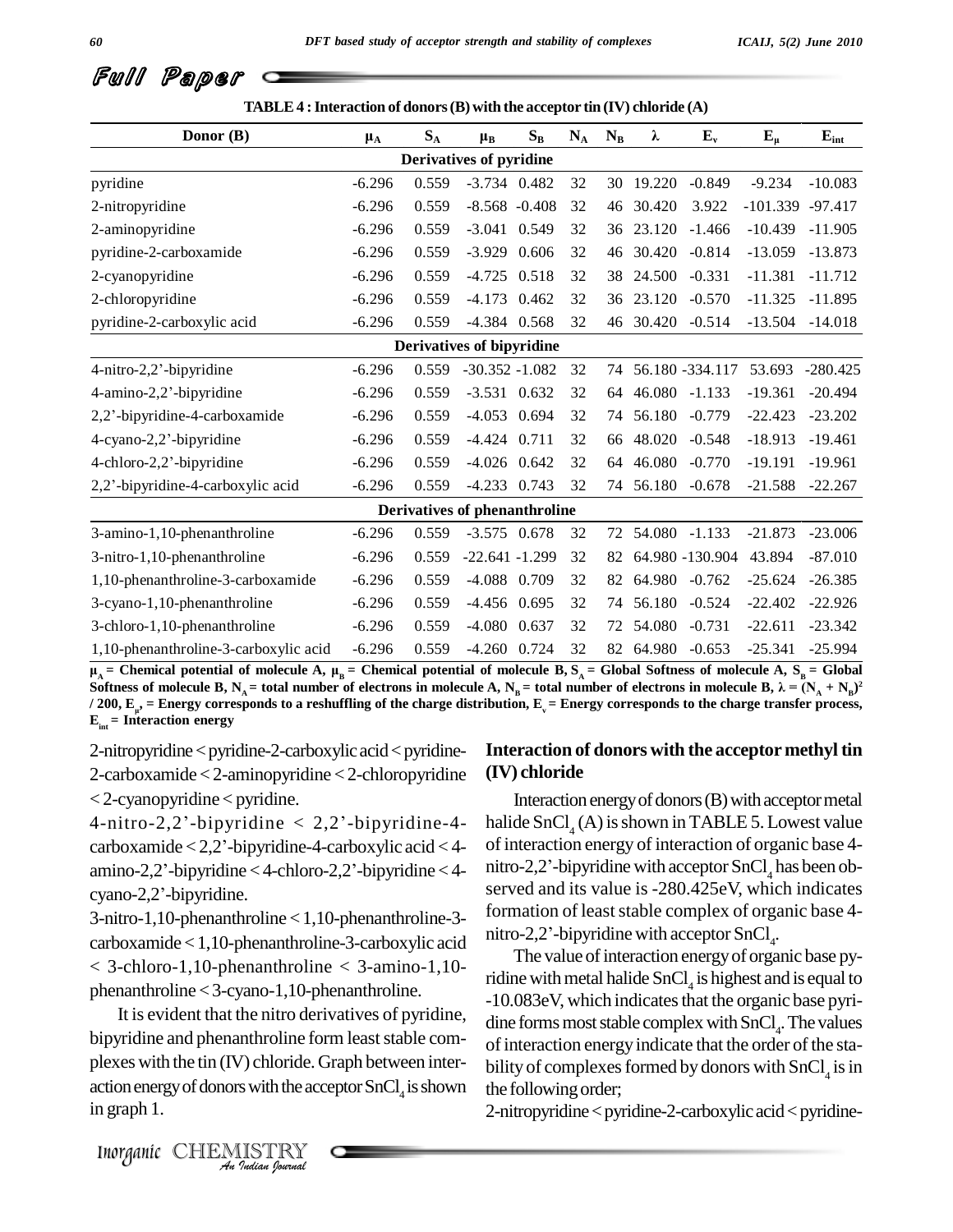| Donor (B)                             | $\mu_A$  | $S_A$ | $\mu_B$                       | $S_B$ | $N_A$ | $N_B$ | λ         | $E_v$              | $E_{\mu}$         | ${\bf E_{int}}$ |
|---------------------------------------|----------|-------|-------------------------------|-------|-------|-------|-----------|--------------------|-------------------|-----------------|
|                                       |          |       | Derivatives of pyridine       |       |       |       |           |                    |                   |                 |
| pyridine                              | $-5.411$ | 0.473 | $-3.734$ 0.482                |       | 30    | 32    | 19.220    | $-0.336$           | $-10.058$         | $-10.394$       |
| 2-nitropyridine                       | $-5.411$ | 0.473 | $-8.568 - 0.408$              |       | 46    | 32    | 30.420    | 14.849             | -234.550 -219.702 |                 |
| 2-aminopyridine                       | $-5.411$ | 0.473 | $-3.041$ 0.549                |       | 36    |       | 32 23.120 | $-0.714$           | $-11.310$         | $-12.024$       |
| pyridine-2-carboxamide                | $-5.411$ | 0.473 | $-3.929$                      | 0.606 | 46    | 32    | 30.420    | $-0.292$           | $-14.090$         | $-14.382$       |
| 2-cyanopyridine                       | $-5.411$ | 0.473 | $-4.725$ 0.518                |       | 38    |       | 32 24.500 | $-0.058$           | $-12.360$         | $-12.418$       |
| 2-chloropyridine                      | $-5.411$ | 0.473 | $-4.173$                      | 0.462 | 36    |       | 32 23.120 | $-0.179$           | $-12.357$         | $-12.537$       |
| pyridine-2-carboxylic acid            | $-5.411$ | 0.473 | $-4.384$ 0.568                |       | 46    |       |           | 32 30.420 -0.136   | $-14.609$         | $-14.745$       |
|                                       |          |       | Derivatives of bipyridine     |       |       |       |           |                    |                   |                 |
| 4-nitro-2,2'-bipyridine               | $-5.411$ | 0.473 | $-30.352 - 1.082$             |       | 74    |       |           | 32 56.180 -261.686 | 46.170            | $-215.516$      |
| 4-amino-2,2'-bipyridine               | $-5.411$ | 0.473 | $-3.531$ 0.632                |       | 64    | 32    | 46.080    | $-0.478$           | $-20.855$         | $-21.333$       |
| 2,2'-bipyridine-4-carboxamide         | $-5.411$ | 0.473 | $-4.053$ 0.694                |       | 74    | 32    | 56.180    | $-0.260$           | $-24.061$         | $-24.320$       |
| 4-cyano-2,2'-bipyridine               | $-5.411$ | 0.473 | $-4.424$ 0.711                |       | 66    | 32    | 48.020    | $-0.139$           | $-20.275$         | $-20.413$       |
| 4-chloro-2,2'-bipyridine              | $-5.411$ | 0.473 | $-4.026$ 0.642                |       | 64    | 32    | 46.080    | $-0.261$           | $-20.658$         | $-20.919$       |
| 2,2'-bipyridine-4-carboxylic acid     | $-5.411$ | 0.473 | $-4.233$ 0.743                |       | 74    | 32    | 56.180    | $-0.201$           | $-23.102$         | $-23.302$       |
|                                       |          |       | Derivatives of phenanthroline |       |       |       |           |                    |                   |                 |
| 3-amino-1,10-phenanthroline           | $-5.411$ | 0.473 | $-3.575$ 0.678                |       | 72    |       | 32 54.080 | $-0.470$           | $-23.493$         | $-23.963$       |
| 3-nitro-1,10-phenanthroline           | $-5.411$ | 0.473 | $-22.641 - 1.299$             |       | 82    | 32    |           | 64.980 -110.526    | 39.361            | $-71.165$       |
| 1,10-phenanthroline-3-carboxamide     | $-5.411$ | 0.473 | $-4.088$ 0.709                |       | 82    | 32    | 64.980    | $-0.249$           | $-27.470$         | $-27.719$       |
| 3-cyano-1,10-phenanthroline           | $-5.411$ | 0.473 | -4.456                        | 0.695 | 74    | 32    |           | 56.180 -0.128      | $-24.036$         | $-24.164$       |
| 3-chloro-1,10-phenanthroline          | $-5.411$ | 0.473 | $-4.080$                      | 0.637 | 72    | 32    | 54.080    | $-0.241$           | $-24.347$         | $-24.588$       |
| 1,10-phenanthroline-3-carboxylic acid | $-5.411$ | 0.473 | $-4.260$ 0.724                |       | 82    |       | 32 64.980 | $-0.190$           | $-27.146$         | $-27.336$       |

1,10-phenanthroline-3-carboxylic acid -5.411 0.473 -4.260 0.724 82 32 64.980 -0.190 -27.146 -27.336<br>  $\mu_A$  = Chemical potential of molecule A,  $\mu_B$  = Chemical potential of molecule B, S<sub>A</sub> = Global Softness of molecule A **) 2** Soluties of molecule B,  $N_A$  – total number of electrons in molecule A,  $N_B$  – total number of electrons in molecule B,  $\lambda = (N_A + N_B)$ <br>/ 200,  $E_{\mu}$ , = Energy corresponds to a reshuffling of the charge distribution,  $E_{\nu}$  $E_{int}$  = Interaction energy

2-carboxamide < 2-chloropyridine < 2-cyanopyridine halide<br>
< 2-aminopyridine < pyridine. of inte<br>
4-nitro-2,2'-bipyridine < 2,2'-bipyridine-4- nitro- $<$  2-aminopyridine  $<$  pyridine.

% < 2-aminopyridine < pyridine. the same of interaction of interaction of interaction of interaction of the same distribution of interaction of the carboxylic acid < 4-carboxylic acid < 4-carboxylic acid < 4-carboxylic aci 4-nitro-2,2'-bipyridine < 2,2'-bipyridine-4-<br>carboxamide < 2,2'-bipyridine-4-carboxylic acid < 4-<br>amino-2,2'-bipyridine < 4-chloro-2,2'-bipyridine < 4-<br>forma carboxamide <  $2,2$ '-bipyridine-4-carboxylic acid < 4-<br>amino-2,2'-bipyridine < 4-chloro-2,2'-bipyridine < 4-<br>cyano-2,2'-bipyridine.

3-nitro-1,10-phenanthroline <1,10-phenanthroline-3 carboxamide<1,10-phenanthroline-3-carboxylic acid  $< 3$ -chloro-1,10-phenanthroline  $< 3$ -cyano-1,10phenanthroline<3-amino-1,10-phenanthroline.

It is evident that the nitro derivatives of pyridine, bipyridine and phenanthroline form least stable complexes with the methyl tin  $(IV)$  chloride. Line graph between interaction energy of donors with the acceptor  $SnCl<sub>4</sub>$  is shown in graph 2.

#### **Interaction of donors with acceptor dimethyl tin (IV) chloride**

halide  $SnCl<sub>4</sub>(A)$  is shown in TABLE 6. Lowest value of interaction energy of interaction of organic base 4 nitro-2,2'-bipyridine with acceptor  $SnCl<sub>4</sub>$  has been observed and its value is -280.425eV, which indicates<br>formation of least stable complex of organic base 4-<br>nitro-2,2<sup>'</sup>-bipyridine with acceptor SnCl<sub>4</sub>. formation of least stable complex of organic base 4nitro-2,2'-bipyridine with acceptor  $SnCl<sub>4</sub>$ .

The value of interaction energy of organic base pyridine with metal halide  $SnCl<sub>4</sub>$  is highest and is equal to -10.083eV, which indicates that the organic base pyridine forms most stable complex with  $SnCl<sub>4</sub>$ . The values of interaction energy indicate that the order of the stability of complexes formed by donors with  $SnCl<sub>4</sub>$  is in the following order;

Ioropyridine < 2-cyanopyridine<br>
yridine < 2,2'-bipyridine-4-<br>
pyridine-4-carboxylic acid < 4-<br>
Inorganic CHEMISTRY 2-carboxamide < 2-chloropyridine < 2-cyanopyridine<br>
< 2-aminopyridine < pyridine.<br>
4-nitro-2,2<sup>'</sup>-bipyridine < 2,2'-bipyridine-4-2-nitropyridine < pyridine-2-carboxylic acid < pyridine- $<$  2-aminopyridine  $<$  pyridine.

Interaction energy of donors (B) with acceptor metal carboxamide < 2,2'-bipyridine-4-carboxylic acid < 4-4-nitro-2,2'-bipyridine  $< 2,2$ '-bipyridine-4-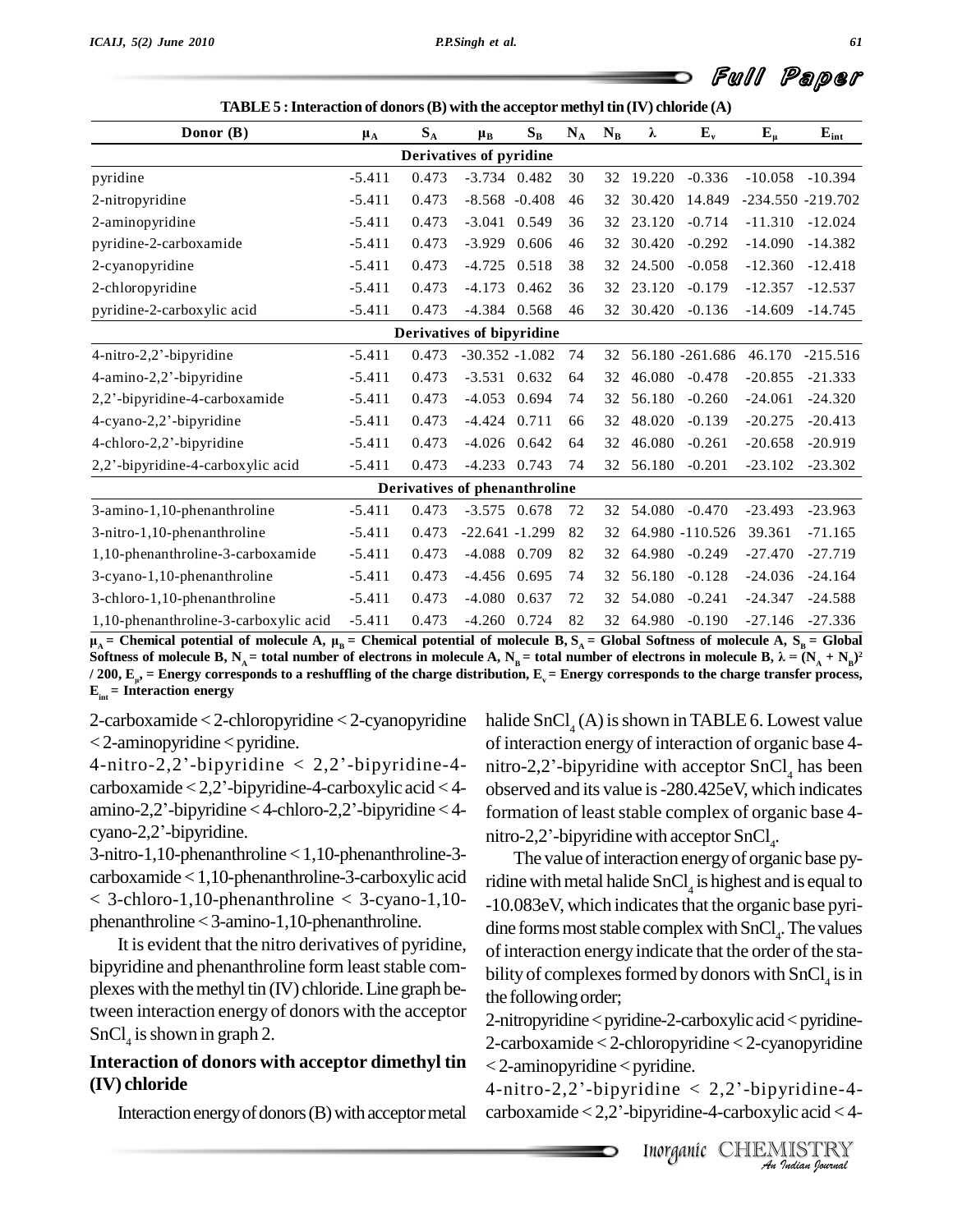| Donor (B)                             | $\mu_A$  | $S_A$ | $\mu_{\rm B}$                  | $S_B$ | $N_A$ | $N_B$ | λ             | $E_v$           | $E_{\mu}$                          | $E_{int}$  |
|---------------------------------------|----------|-------|--------------------------------|-------|-------|-------|---------------|-----------------|------------------------------------|------------|
|                                       |          |       | <b>Derivatives of pyridine</b> |       |       |       |               |                 |                                    |            |
| pyridine                              | $-4.469$ | 0.416 | $-3.734$ 0.482 30              |       |       | 32    | 19.220        | $-0.060$        | $-10.700$                          | $-10.760$  |
| 2-nitropyridine                       | $-4.469$ | 0.416 | $-8.568 - 0.408$ 46            |       |       | 32    |               |                 | 30.420 188.738 -2011.888 -1823.150 |            |
| 2-aminopyridine                       | $-4.469$ | 0.416 | $-3.041$ 0.549                 |       | 36    | 32    | 23.120 -0.241 |                 | $-11.981$                          | $-12.223$  |
| pyridine-2-carboxamide                | $-4.469$ | 0.416 | $-3.929$ 0.606                 |       | 46    | 32    | 30.420        | $-0.036$        | $-14.879$                          | $-14.915$  |
| 2-cyanopyridine                       | $-4.469$ | 0.416 | $-4.725$ 0.518                 |       | 38    | 32    | 24.500        | $-0.008$        | $-13.118$                          | $-13.125$  |
| 2-chloropyridine                      | $-4.469$ | 0.416 | $-4.173$ 0.462                 |       | 36    | 32    | 23.120        | $-0.010$        | $-13.163$                          | $-13.173$  |
| pyridine-2-carboxylic acid            | $-4.469$ | 0.416 | $-4.384$ 0.568 46              |       |       |       | 32 30.420     | $-0.001$        | $-15.460$                          | $-15.461$  |
|                                       |          |       | Derivatives of bipyridine      |       |       |       |               |                 |                                    |            |
| 4-nitro-2,2'-bipyridine               | $-4.469$ |       | $0.416 -30.352 -1.082$ 74      |       |       | 32    |               | 56.180 -226.395 | 42.197                             | $-184.199$ |
| 4-amino-2,2'-bipyridine               | -4.469   | 0.416 | $-3.531$ 0.632 64              |       |       | 32    | 46.080 -0.110 |                 | $-21.996$                          | $-22.106$  |
| 2,2'-bipyridine-4-carboxamide         | $-4.469$ | 0.416 | -4.053 0.694 74                |       |       | 32    | 56.180        | $-0.023$        | $-25.302$                          | $-25.325$  |
| 4-cyano-2,2'-bipyridine               | $-4.469$ | 0.416 | $-4.424$ 0.711                 |       | 66    | 32    | 48.020        | 0.000           | $-21.305$                          | $-21.305$  |
| 4-chloro-2,2'-bipyridine              | $-4.469$ | 0.416 | $-4.026$ 0.642 64              |       |       | 32    | 46.080        | $-0.025$        | $-21.776$                          | $-21.801$  |
| 2,2'-bipyridine-4-carboxylic acid     | $-4.469$ | 0.416 | -4.233 0.743 74                |       |       | 32    | 56.180        | $-0.007$        | $-24.244$                          | $-24.251$  |
|                                       |          |       | Derivatives of phenanthroline  |       |       |       |               |                 |                                    |            |
| 3-amino-1,10-phenanthroline           | $-4.469$ | 0.416 | $-3.575$ 0.678 72              |       |       | 32    | 54.080 -0.103 |                 | $-24.723$                          | $-24.826$  |
| 3-nitro-1,10-phenanthroline           | $-4.469$ | 0.416 | $-22.641 - 1.299$ 82           |       |       | 32    |               | 64.980 -101.047 | 36.806                             | $-64.241$  |
| 1,10-phenanthroline-3-carboxamide     | $-4.469$ | 0.416 | $-4.088$ 0.709                 |       | 82    | 32    | 64.980        | $-0.019$        | $-28.869$                          | $-28.888$  |
| 3-cyano-1,10-phenanthroline           | -4.469   | 0.416 | $-4.456$ 0.695                 |       | 74    | 32    | 56.180        | 0.000           | $-25.275$                          | $-25.275$  |
| 3-chloro-1,10-phenanthroline          | $-4.469$ | 0.416 | $-4.080$ 0.637                 |       | 72    | 32    | 54.080        | $-0.019$        | $-25.671$                          | $-25.690$  |
| 1,10-phenanthroline-3-carboxylic acid | $-4.469$ | 0.416 | $-4.260$ 0.724                 |       | 82    | 32    | 64.980        | $-0.006$        | $-28.511$                          | $-28.517$  |

Solutiess of molecule B,  $N_A$  = total number of electrons in molecule A,  $N_B$  = total number of electrons in molecule B,  $\kappa = (N_A + N_B)^2$ <br>200,  $E_{\mu}$ , = Energy corresponds to a reshuffling of the charge distribution,  $E_{\nu$ 1,10-phenanthroline-5-carboxylic acid -4.469 0.416 -4.260 0.724 82 32 64.980 -0.006 -28.511 -28.517<br>  $\mu_A$  = Chemical potential of molecule A,  $\mu_B$  = Chemical potential of molecule B, S<sub>A</sub> = Global Softness of molecule A **) 2 /**  $=$  Interaction energy

amino-2,2'-bipyridine < 4-chloro-2,2'-bipyridine < 4-cyano-2,2'-bipyridine.

3-nitro-1,10-phenanthroline <1,10-phenanthroline-3 carboxamide<1,10-phenanthroline-3-carboxylic acid  $< 3$ -chloro-1,10-phenanthroline  $< 3$ -cyano-1,10phenanthroline<3-amino-1,10-phenanthroline.

It is evident that the nitro derivatives of pyridine, bipyridine and phenanthroline form least stable complexes with the dimethyl tin (IV) chloride. Line graph between interaction energy of donors with the acceptor SnCl<sub>4</sub> is shown in graph 3.

### **Interaction of donors with acceptor trimethyl tin (IV) chloride**

Interaction energy of donors (B) with acceptor metal can *I* of donors (B)<br> *Indian*<br> *I* of interaction<br> *I* with accep<br> *ISTRY*<br> *Indian fourwal* halide SnCl<sub>4</sub>(A) is shown in TABLE 7. Lowest value amino-2,2'-bipyridine of interaction energy of interaction of organic base 4- cyano-2,2'-bipyridine. of interaction energy of interaction of organic base 4 halide  $SnCl<sub>4</sub>(A)$  is shown in TABLE 7. Lowest value amino-<br>of interaction energy of interaction of organic base 4-cyano-<br>nitro-2,2'-bipyridine with acceptor  $SnCl<sub>4</sub>$  has been 3-nitro-

observed and its value is-280.425eV, which indicates formation of least stable complex of organic base 4observed and its value is -280.425eV, which information of least stable complex of organic bnitro-2,2<sup>2</sup>-bipyridine with acceptor SnCl<sub>4</sub>. nitro-2,2'-bipyridine with acceptor  $SnCl<sub>4</sub>$ .

The value of interaction energy of organic base pyridine with metal halide  $SnCl<sub>4</sub>$  is highest and is equal to -10.083eV, which indicates that the organic base pyridine forms most stable complex with  $SnCl<sub>4</sub>$ . The values of interaction energy indicate that the order of the stability of complexes formed by donors with  $SnCl<sub>4</sub>$  is in the following order;

pyridine-2-carboxylic acid < pyridine-2-carboxamide < 2-chloropyridine < 2-cyanopyridine < 2  $aminopyridine < pyridine < 2-nitropyridine.$  $<$  2-chloropyridine  $<$  2-cyanopyridine  $<$  2-aminopyridine-spyridine-2.-nitropyridine.<br>4-nitro-2,2'-bipyridine  $<$  2,2'-bipyridine-4-

aminopyridine < pyridine < 2-nitropyridine.<br>4-nitro-2,2'-bipyridine < 2,2'-bipyridine-4-<br>carboxamide < 2,2'-bipyridine-4-carboxylic acid < 4-4-nitro-2,2'-bipyridine < 2,2'-bipyridine-4-<br>carboxamide < 2,2'-bipyridine-4-carboxylic acid < 4-<br>amino-2,2'-bipyridine < 4-chloro-2,2'-bipyridine < 4carboxamide <  $2,2$ '-bipyridine-4-carboxylic acid < 4-<br>amino-2,2'-bipyridine < 4-chloro-2,2'-bipyridine < 4-

3-nitro-1,10-phenanthroline <1,10-phenanthroline-3-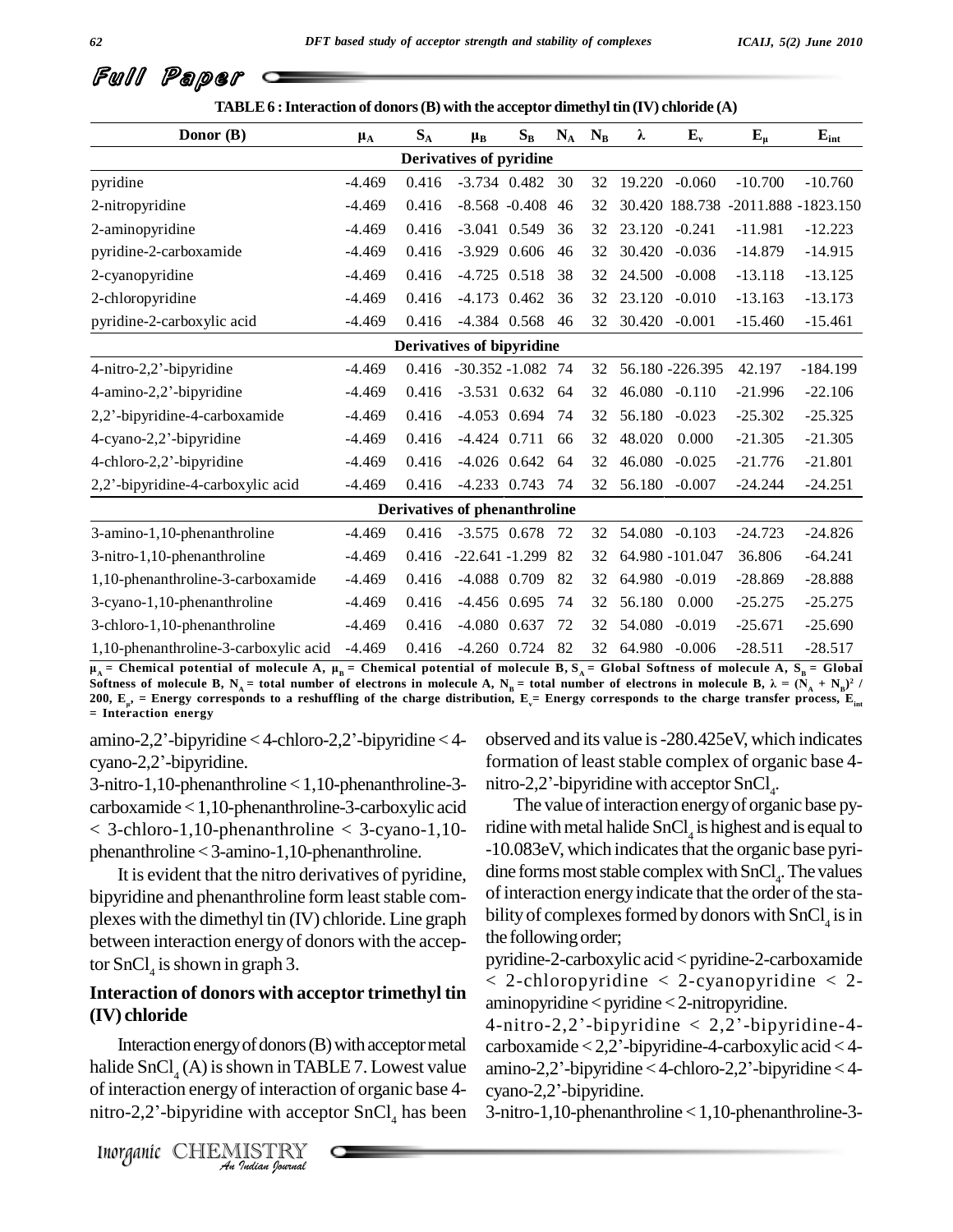| Donor (B)                             | $\mu_{\rm A}$ | $S_A$ | $\mu_{B}$                     | $S_B$               |     | $N_A$ $N_B$ | λ         | $E_v$                              | ${\bf E}_{\mu}$ | $E_{int}$           |
|---------------------------------------|---------------|-------|-------------------------------|---------------------|-----|-------------|-----------|------------------------------------|-----------------|---------------------|
|                                       |               |       | Derivatives of pyridine       |                     |     |             |           |                                    |                 |                     |
| pyridine                              | $-3.669$      | 0.366 |                               | $-3.734$ 0.482      | 30  |             | 32 19.220 | 0.000                              |                 | $-11.334 -11.335$   |
| 2-nitropyridine                       | $-3.669$      | 0.366 |                               | $-8.568 - 0.408$ 46 |     |             | 32 30.420 | $-41.958$                          | 356.075 314.116 |                     |
| 2-aminopyridine                       | $-3.669$      | 0.366 |                               | $-3.041$ 0.549      | 36  |             | 32 23.120 | $-0.043$                           |                 | $-12.640 -12.683$   |
| pyridine-2-carboxamide                | $-3.669$      | 0.366 | $-3.929$ 0.606                |                     | 46  |             | 32 30.420 | $-0.008$                           |                 | $-15.649$ $-15.657$ |
| 2-cyanopyridine                       | $-3.669$      | 0.366 |                               | -4.725 0.518 38     |     |             | 32 24.500 | $-0.120$                           |                 | $-13.864$ $-13.984$ |
| 2-chloropyridine                      | $-3.669$      | 0.366 | $-4.173$ 0.462                |                     | 36  |             | 32 23.120 | $-0.026$                           |                 | $-13.963 -13.989$   |
| pyridine-2-carboxylic acid            | $-3.669$      | 0.366 | $-4.384$ 0.568                |                     | 46  |             | 32 30.420 | $-0.057$                           |                 | $-16.293 - 16.349$  |
|                                       |               |       | Derivatives of bipyridine     |                     |     |             |           |                                    |                 |                     |
| 4-nitro-2,2'-bipyridine               | $-3.669$      | 0.366 | $-30.352 - 1.082$ 74          |                     |     |             |           | 32 56.180 -196.680 39.234 -157.447 |                 |                     |
| 4-amino-2,2'-bipyridine               | $-3.669$      | 0.366 |                               | $-3.531$ 0.632      | 64  |             | 32 46.080 | $-0.002$                           |                 | $-23.104$ $-23.107$ |
| 2,2'-bipyridine-4-carboxamide         | $-3.669$      | 0.366 |                               | $-4.053$ 0.694      | 74  |             | 32 56.180 | $-0.018$                           |                 | $-26.502 -26.520$   |
| 4-cyano-2,2'-bipyridine               | $-3.669$      | 0.366 | $-4.424$ 0.711                |                     | 66  |             | 32 48.020 | $-0.069$                           |                 | $-22.300 -22.369$   |
| 4-chloro-2,2'-bipyridine              | $-3.669$      | 0.366 |                               | $-4.026$ 0.642      | 64  |             | 32 46.080 | $-0.015$                           |                 | $-22.863 -22.878$   |
| 2,2'-bipyridine-4-carboxylic acid     | $-3.669$      | 0.366 |                               | $-4.233$ 0.743 74   |     |             | 32 56.180 | $-0.039$                           |                 | $-25.344$ $-25.383$ |
|                                       |               |       | Derivatives of phenanthroline |                     |     |             |           |                                    |                 |                     |
| 3-amino-1,10-phenanthroline           | $-3.669$      | 0.366 |                               | $-3.575$ 0.678 72   |     |             | 32 54.080 | $-0.001$                           |                 | $-25.914$ $-25.915$ |
| 3-nitro-1,10-phenanthroline           | $-3.669$      | 0.366 | $-22.641 - 1.299$             |                     | -82 |             |           | 32 64.980 -91.615                  | 34.823          | $-56.792$           |
| 1,10-phenanthroline-3-carboxamide     | $-3.669$      | 0.366 | $-4.088$ 0.709                |                     | 82  |             | 32 64.980 | $-0.021$                           |                 | $-30.219 - 30.240$  |
| 3-cyano-1,10-phenanthroline           | $-3.669$      | 0.366 | $-4.456$ 0.695                |                     | -74 |             | 32 56.180 | $-0.074$                           |                 | $-26.472 -26.547$   |
| 3-chloro-1,10-phenanthroline          | $-3.669$      | 0.366 | $-4.080$ 0.637                |                     | 72  |             | 32 54.080 | $-0.020$                           |                 | $-26.958 - 26.978$  |
| 1,10-phenanthroline-3-carboxylic acid | $-3.669$      | 0.366 |                               | $-4.260$ 0.724      | 82  |             | 32 64.980 | $-0.042$                           | $-29.827$       | $-29.869$           |

1,10-phenanthroline-3-carboxylic acid -3.669 0.366 -4.260 0.724 82 32 64.980 -0.042 -29.827 -29.869<br>  $\mu_A$  = Chemical potential of molecule A,  $\mu_B$  = Chemical potential of molecule B, S<sub>A</sub> = Global Softness of molecule A **) 2**  $/$  **200,**  $E_{\mu}$ **,** = **En** / 200,  $E_{\mu}$ , = Energy corresponds to a reshuffling of the charge distribution,  $E_{\nu}$  = Energy corresponds to the charge transfer process,<br> $E_{\rm int}$  = Interaction energy

carboxamide<1,10-phenanthroline-3-carboxylic acid  $< 3$ -chloro-1,10-phenanthroline  $< 3$ -cyano-1,10phenanthroline<3-amino-1,10-phenanthroline.

It is evident that the nitro derivatives of bipyridine and phenanthroline form least stable complexes with the trimethyl tin (IV) chloride; but carboxylic derivative of pyridine forms most stable complex. Line graph between interaction energy of donors with the acceptor  $SnCl<sub>4</sub>$  is shown in graph 4.

### **Interaction of donors with acceptor ethyl tin (IV) chloride**

Interaction energy of donors (B) with acceptor metal halide SnCl<sub>4</sub> (A) is shown in TABLE 8. Lowest value carbox<br>of interaction energy of interaction of organic base 4-<br>mitro-2,2'-bipyridine with acceptor SnCl<sub>4</sub> has been cyano-2 of interaction energy of interaction of organic base 4 observed and its value is-280.425eV, which indicates

formation of least stable complex of organic base 4formation of least stable complex of organic b<br>nitro-2,2'-bipyridine with acceptor SnCl<sub>4</sub>. nitro-2,2'-bipyridine with acceptor  $SnCl<sub>4</sub>$ .

The value of interaction energy of organic base pyridine with metal halide  $SnCl<sub>4</sub>$  is highest and is equal to -10.083eV, which indicates that the organic base pyridine forms most stable complex with  $SnCl<sub>4</sub>$ . The values of interaction energy indicate that the order of the stability of complexes formed by donors with  $SnCl<sub>4</sub>$  is in the following order;

2-carboxamide < 2-chloropyridine < 2-cyanopyridine<br>
< 2-aminopyridine < pyridine.<br>
4-nitro-2,2<sup>'</sup>-bipyridine < 2,2'-bipyridine-4-2-nitropyridine < pyridine-2-carboxylic acid < pyridine-2-carboxamide < 2-chloropyridine < 2-cyanopyridine  $<$  2-aminopyridine  $<$  pyridine.

pyridine-4-carboxylic acid < 4-<br>
< 4-chloro-2,2<sup>2</sup>-bipyridine < 4-<br>
roline < 1,10-phenanthroline-3-<br>
Inorganic CHEMISTRY < 2-aminopyridine < pyridine.<br>4-nitro-2,2'-bipyridine < 2,2'-bipyridine-4-<br>carboxamide < 2,2'-bipyridine-4-carboxylic acid < 4-4-nitro-2,2'-bipyridine < 2,2'-bipyridine-4-<br>carboxamide < 2,2'-bipyridine-4-carboxylic acid < 4-<br>amino-2,2'-bipyridine < 4-chloro-2,2'-bipyridine < 4carboxamide < 2,2'-bipyrid<br>amino-2,2'-bipyridine < 4-c<br>cyano-2,2'-bipyridine.

3-nitro-1,10-phenanthroline <1,10-phenanthroline-3-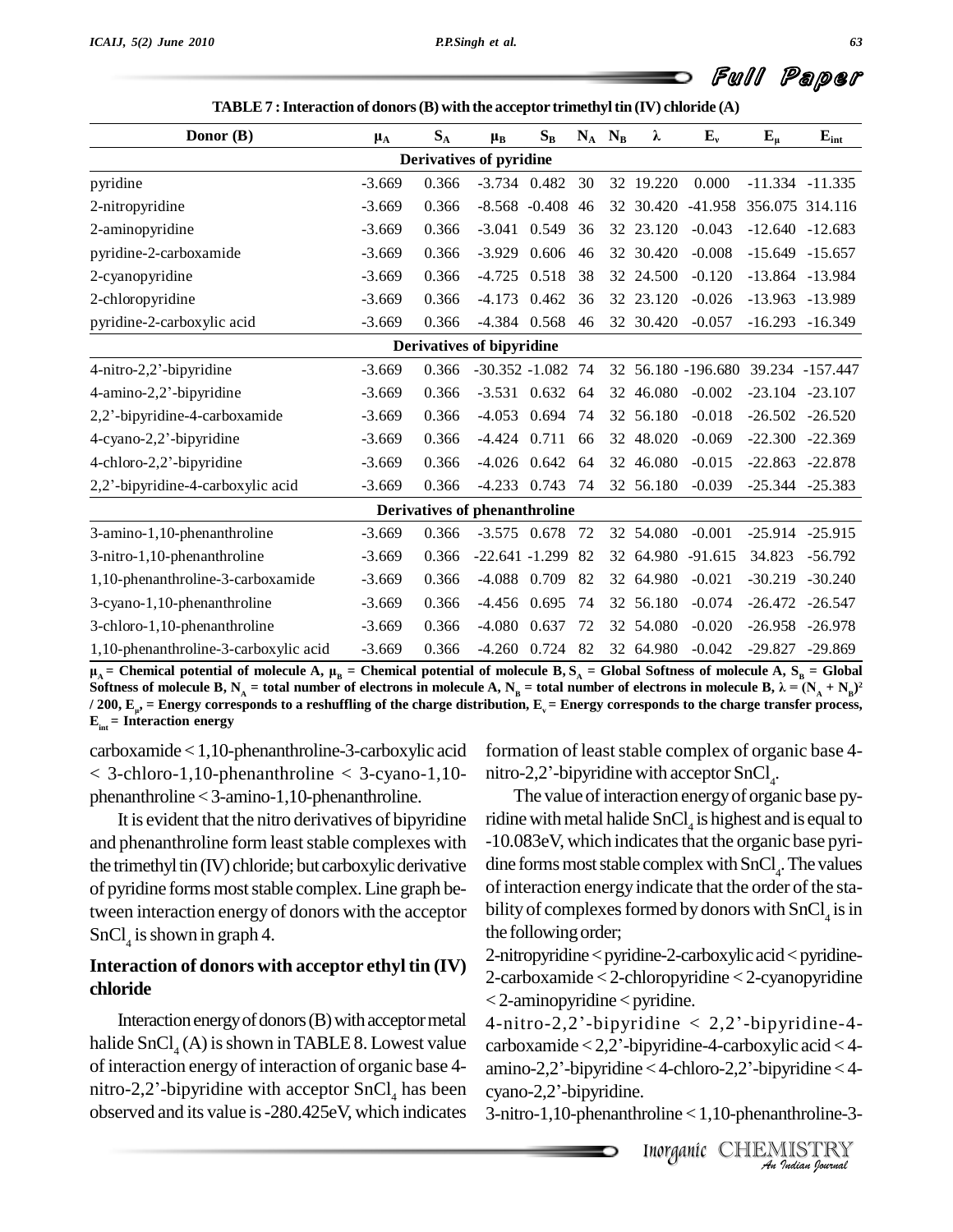| Donor (B)                             | $\mu_A$  | $\mathbf{S}_\mathrm{A}$ | $\mu_B$                              | $S_B$                |    | $N_A$ $N_B$ | λ         | $E_v$              | $E_{\mu}$            | ${\bf E_{int}}$ |
|---------------------------------------|----------|-------------------------|--------------------------------------|----------------------|----|-------------|-----------|--------------------|----------------------|-----------------|
|                                       |          |                         | <b>Derivatives of pyridine</b>       |                      |    |             |           |                    |                      |                 |
| pyridine                              | $-5.323$ | 0.485                   |                                      | $-3.734$ 0.482 30    |    |             | 38 23.120 | $-0.305$           | $-11.950$            | $-12.255$       |
| 2-nitropyridine                       | $-5.323$ | 0.485                   |                                      | $-8.568$ $-0.408$ 46 |    |             | 38 35.280 | 13.583             | $-229.723 - 216.140$ |                 |
| 2-aminopyridine                       | $-5.323$ | 0.485                   | $-3.041$                             | 0.549 36             |    |             | 38 27.380 | $-0.671$           | $-13.239$            | $-13.910$       |
| pyridine-2-carboxamide                | $-5.323$ | 0.485                   | $-3.929$                             | 0.606 46             |    |             | 38 35.280 | $-0.262$           | $-16.162$            | $-16.424$       |
| 2-cyanopyridine                       | $-5.323$ | 0.485                   | $-4.725$                             | 0.518 38             |    |             | 38 28.880 | $-0.045$           | $-14.396$            | $-14.441$       |
| 2-chloropyridine                      | $-5.323$ | 0.485                   | $-4.173$                             | 0.462 36             |    |             | 38 27.380 | $-0.157$           | $-14.450$            | $-14.607$       |
| pyridine-2-carboxylic acid            | $-5.323$ | 0.485                   |                                      | $-4.384$ 0.568       | 46 |             | 38 35.280 | $-0.115$           | $-16.751$            | $-16.867$       |
|                                       |          |                         | Derivatives of bipyridine            |                      |    |             |           |                    |                      |                 |
| $4$ -nitro-2,2'-bipyridine            | $-5.323$ | 0.485                   | $-30.352 - 1.082$ 74                 |                      |    |             |           | 38 62.720 -275.594 | 52.576               | $-223.018$      |
| 4-amino-2,2'-bipyridine               | $-5.323$ | 0.485                   |                                      | $-3.531$ 0.632 64    |    |             | 38 52.020 | $-0.441$           | $-23.292$            | $-23.732$       |
| 2,2'-bipyridine-4-carboxamide         | $-5.323$ | 0.485                   | $-4.053$                             | 0.694 74             |    |             | 38 62.720 | $-0.230$           | $-26.590$            | $-26.820$       |
| 4-cyano-2,2'-bipyridine               | $-5.323$ | 0.485                   | $-4.424$                             | 0.711 66             |    |             | 38 54.080 | $-0.117$           | $-22.605$            | $-22.722$       |
| 4-chloro-2,2'-bipyridine              | $-5.323$ | 0.485                   |                                      | $-4.026$ 0.642 64    |    |             | 38 52.020 | $-0.233$           | $-23.074$            | $-23.306$       |
| 2,2'-bipyridine-4-carboxylic acid     | $-5.323$ | 0.485                   |                                      | $-4.233$ 0.743 74    |    |             | 38 62.720 | $-0.174$           | $-25.540$            | $-25.715$       |
|                                       |          |                         | <b>Derivatives of phenanthroline</b> |                      |    |             |           |                    |                      |                 |
| 3-amino-1,10-phenanthroline           | $-5.323$ | 0.485                   |                                      | $-3.575$ 0.678 72    |    |             | 38 60.500 | $-0.432$           | $-26.012$            | $-26.444$       |
| 3-nitro-1,10-phenanthroline           | $-5.323$ | 0.485                   | $-22.641 - 1.299$ 82                 |                      |    |             |           | 38 72.000 -116.155 | 44.253               | $-71.902$       |
| 1,10-phenanthroline-3-carboxamide     | $-5.323$ | 0.485                   | $-4.088$                             | 0.709                | 82 |             | 38 72.000 | $-0.220$           | $-30.134$            | $-30.354$       |
| 3-cyano-1,10-phenanthroline           | $-5.323$ | 0.485                   |                                      | -4.456 0.695 74      |    |             | 38 62.720 | $-0.107$           | $-26.563$            | $-26.670$       |
| 3-chloro-1,10-phenanthroline          | $-5.323$ | 0.485                   | $-4.080$                             | 0.637                | 72 |             | 38 60.500 | $-0.213$           | $-26.948$            | $-27.160$       |
| 1,10-phenanthroline-3-carboxylic acid | $-5.323$ | 0.485                   |                                      | $-4.260$ 0.724 82    |    |             | 38 72.000 | $-0.164$           | $-29.782$            | $-29.946$       |

 $\mu_A$  = Chemical potential of molecule A,  $\mu_R$  = Chemical potential of molecule B, S<sub>A</sub> = Global Softness of molecule A, S<sub>R</sub> = Global 1,10-phenanthroline-3-carboxylic acid -5.323 0.485 -4.260 0.724 82 38 72.000 -0.164 -29.782 -29.946<br>  $\mu_A$  = Chemical potential of molecule A,  $\mu_B$  = Chemical potential of molecule B,  $S_A$  = Global Softness of molecule A Soluties of molecule **b**,  $N_A = \text{total number}$  of electrons in molecule A,  $N_B = \text{total number}$  of electrons in molecule **b**,  $\lambda = (N_A + N_B)^2$ <br>/ 200,  $E_{\mu} =$  Energy corresponds to a reshuffling of the charge distribution,  $E_{\nu} =$  Energy cor

carboxamide<1,10-phenanthroline-3-carboxylic acid  $< 3$ -chloro-1,10-phenanthroline  $< 3$ -cyano-1,10phenanthroline<3-amino-1,10-phenanthroline.

It is evident that the nitro derivatives of pyridine, bipyridine and phenanthroline form least stable complexeswith the ethyl tin (IV) chloride.

#### **Interaction of donors with acceptor diethyltin (IV) chloride**

observed and its value is -280.425eV, which indicates 3-nit *India*<br> *India*<br> *India*<br> *Indian bouwad*<br> *Indian bouwad* Interaction energy of donors (B) with acceptor metal halide SnCl<sub>4</sub> (A) is shown in TABLE 9. Lowest value carbox<br>of interaction energy of interaction of organic base 4-<br>mitro-2,2'-bipyridine with acceptor SnCl<sub>4</sub> has been cyano-2 of interaction energy of interaction of organic base 4 formation of least stable complex of organic base 4- carb observed and its value is -280.425eV, which information of least stable complex of organic b<br>nitro-2,2'-bipyridine with acceptor SnCl<sub>4</sub>. .

The value of interaction energy of organic base pyri-

dine with metal halide  $SnCl<sub>4</sub>$  is highest and is equal to -10.083eV, which indicates that the organic base pyridine forms most stable complex with  $SnCl<sub>4</sub>$ . The values of interaction energy indicate that the order of the stability of complexes formed by donors with  $SnCl<sub>4</sub>$  is in the following order;

2-nitropyridine < pyridine-2-carboxylic acid < pyridine-2-carboxamide < 2-chloropyridine < 2-cyanopyridine 4-nitro-2,2í-bipyridine <sup>&</sup>lt; 2,2í-bipyridine-4-  $<$  2-aminopyridine  $<$  pyridine.

4-nitro-2,2'-bipyridine < 2,2'-bipyridine-4-carboxylic acid < 4-4-nitro-2,2'-bipyridine < 2,2'-bipyridine-4-<br>carboxamide < 2,2'-bipyridine-4-carboxylic acid < 4-<br>amino-2,2'-bipyridine < 4-chloro-2,2'-bipyridine < 4carboxamide < 2,2'-bipyrid<br>amino-2,2'-bipyridine < 4-c<br>cyano-2,2'-bipyridine.

3-nitro-1,10-phenanthroline <1,10-phenanthroline-3 carboxamide<1,10-phenanthroline-3-carboxylic acid < 3-chloro-1,10-phenanthroline < 3-cyano-1,10 phenanthroline<3-amino-1,10-phenanthroline.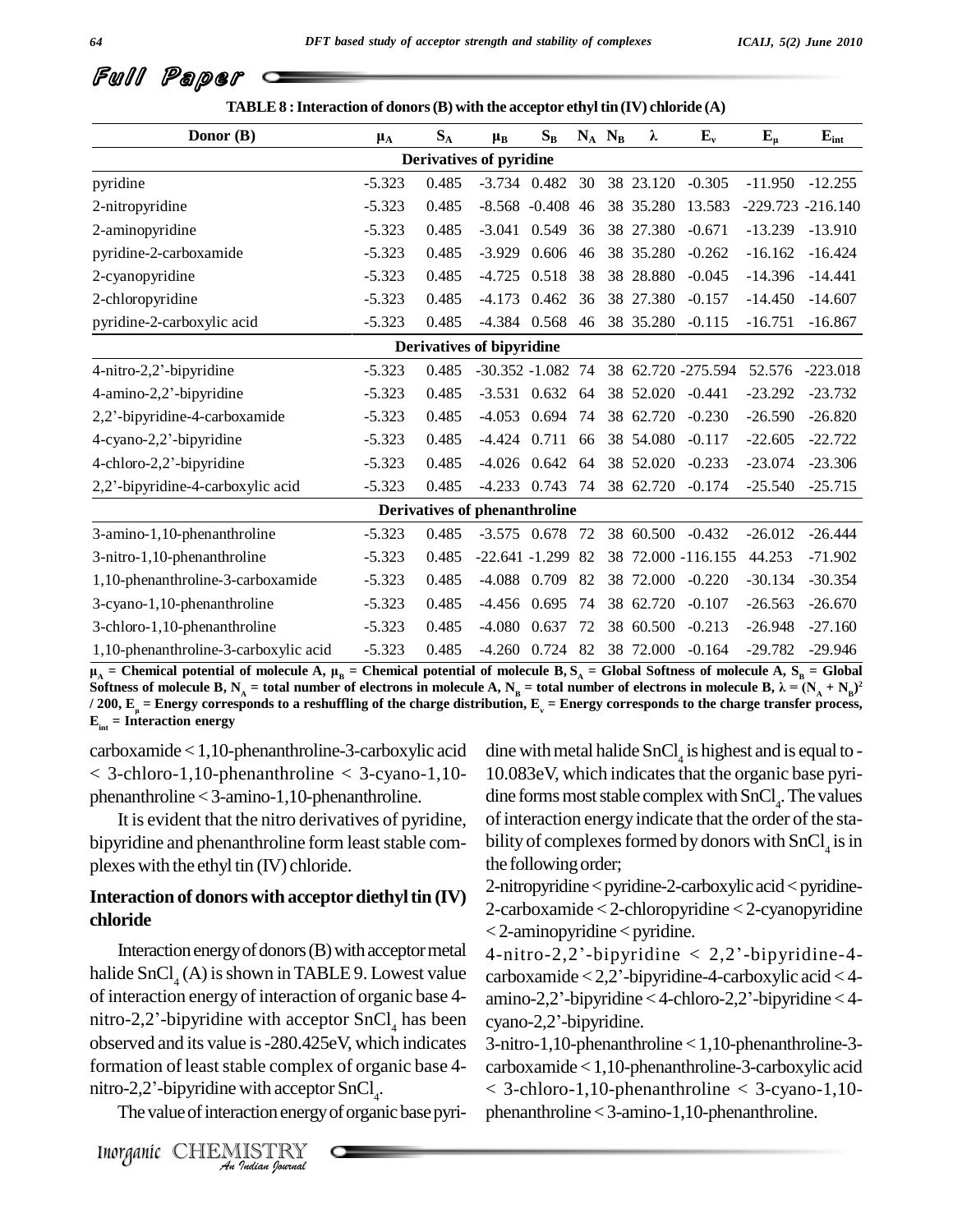| Donor (B)                             | $\mu_A$                           | $\mathbf{S}_\mathrm{A}$ | $\mu_{B}$                        | $S_B$ |    | $N_A$ $N_B$ | λ         | $E_v$              | $E_{\mu}$  | $E_{int}$  |
|---------------------------------------|-----------------------------------|-------------------------|----------------------------------|-------|----|-------------|-----------|--------------------|------------|------------|
|                                       |                                   |                         | Derivatives of pyridine          |       |    |             |           |                    |            |            |
| pyridine                              | $-3.734$                          |                         | 0.482 -4.286 0.442               |       | 30 |             | 44 27.380 | $-0.035$           | $-14.807$  | $-14.842$  |
| 2-nitropyridine                       | $-8.568$                          |                         | $-0.408 - 4.286 0.442$           |       | 46 |             | 44 40.500 | 48.765             | $-596.172$ | -547.408   |
| 2-aminopyridine                       | $-3.041$                          |                         | 0.549 -4.286 0.442               |       | 36 |             | 44 32.000 | $-0.190$           | $-16.142$  | $-16.331$  |
| pyridine-2-carboxamide                | $-3.929$                          |                         | 0.606 -4.286 0.442               |       | 46 |             | 44 40.500 | $-0.016$           | $-19.311$  | $-19.327$  |
| 2-cyanopyridine                       | -4.725                            |                         | 0.518 -4.286 0.442               |       | 38 |             | 44 33.620 | $-0.023$           | $-17.506$  | $-17.529$  |
| 2-chloropyridine                      | $-4.173$                          |                         | 0.462 -4.286 0.442               |       | 36 |             | 44 32.000 | $-0.001$           | $-17.687$  | $-17.689$  |
| pyridine-2-carboxylic acid            | -4.384                            |                         | 0.568 -4.286 0.442               |       | 46 |             | 44 40.500 | $-0.001$           | $-20.045$  | $-20.046$  |
|                                       |                                   |                         | <b>Derivatives of bipyridine</b> |       |    |             |           |                    |            |            |
| 4-nitro-2,2'-bipyridine               | -30.352 -1.082 -4.286 0.442       |                         |                                  |       | 74 |             |           | 44 69.620 -254.280 | 54.451     | $-199.829$ |
| 4-amino-2,2'-bipyridine               | $-3.531$                          |                         | $0.632 -4.286 0.442$             |       | 64 |             | 44 58.320 | $-0.074$           | $-27.154$  | $-27.228$  |
| 2,2'-bipyridine-4-carboxamide         | $-4.053$                          |                         | 0.694 -4.286 0.442               |       | 74 |             | 44 69.620 | $-0.007$           | $-30.627$  | $-30.634$  |
| 4-cyano-2,2'-bipyridine               | $-4.424$                          |                         | $0.711 - 4.286 0.442$            |       | 66 | 44          | 60.500    | $-0.003$           | $-26.228$  | $-26.230$  |
| 4-chloro-2,2'-bipyridine              | $-4.026$                          |                         | $0.642 -4.286 0.442$             |       | 64 |             | 44 58.320 | $-0.009$           | $-26.890$  | $-26.898$  |
| 2,2'-bipyridine-4-carboxylic acid     | $-4.233$                          |                         | 0.743 -4.286 0.442               |       | 74 |             | 44 69.620 | 0.000              | $-29.374$  | $-29.375$  |
|                                       |                                   |                         | Derivatives of phenanthroline    |       |    |             |           |                    |            |            |
| 3-amino-1,10-phenanthroline           | $-3.575$ 0.678 $-4.286$ 0.442     |                         |                                  |       | 72 |             | 44 67.280 | $-0.068$           | $-30.033$  | $-30.100$  |
| 3-nitro-1,10-phenanthroline           | $-22.641 - 1.299 - 4.286$ 0.442   |                         |                                  |       | 82 |             |           | 44 79.380 -113.024 | 46.349     | $-66.675$  |
| 1,10-phenanthroline-3-carboxamide     | $-4.088$ 0.709 $-4.286$ 0.442     |                         |                                  |       | 82 |             | 44 79.380 | $-0.005$           | $-34.458$  | $-34.463$  |
| 3-cyano-1,10-phenanthroline           | -4.456                            |                         | $0.695 -4.286 0.442$             |       | 74 |             | 44 69.620 | $-0.004$           | $-30.594$  | $-30.598$  |
| 3-chloro-1,10-phenanthroline          | $-4.080$ $0.637$ $-4.286$ $0.442$ |                         |                                  |       | 72 |             | 44 67.280 | $-0.006$           | $-31.156$  | $-31.161$  |
| 1,10-phenanthroline-3-carboxylic acid | $-4.260$                          |                         | 0.724 -4.286 0.442               |       | 82 |             | 44 79.380 | 0.000              | $-34.040$  | $-34.040$  |

1,10-phenanthroline-3-carboxylic acid -4.260 0.724 -4.286 0.442 82 44 79.380 0.000 -34.040 -34.040<br>  $\mu_A$  = Chemical potential of molecule A,  $\mu_B$  = Chemical potential of molecule B,  $S_A$  = Global Softness of molecule A, **) 2** Soluties of molecule **b**,  $N_A = \text{total number}$  of electrons in molecule A,  $N_B = \text{total number}$  of electrons in molecule **b**,  $\lambda = (N_A + N_B)^2$ <br>/ 200,  $E_{\mu} =$  Energy corresponds to a reshuffling of the charge distribution,  $E_{\nu} =$  Energy cor

It is evident that the nitro derivatives of pyridine, bipyridine and phenanthroline form least stable complexes with the diethyl tin (IV) chloride.

#### Interaction of donors with acceptor triethyl tin  $(IV)$ **chloride**

Interaction energy of donors  $(B)$  with acceptor metal halide  $SnCl<sub>4</sub>(A)$  is shown in TABLE 10. Lowest value of interaction energy of interaction of organic base  $4$ - amino-2,2'-bipyridine < 4-chloro-2,2'-bipyridine < 4nitro-2,2'-bipyridine with acceptor  $SnCl<sub>4</sub>$  has been cyano-2,2'-bipyridine. % observed and its value is -280.425eV, which indicates 3-nit formation of least stable complex of organic base 4-carbonitro-2,2'-bipyridine with acceptor  $SnCl<sub>4</sub>$ . formation of least stable complex of organic base 4nitro-2,2'-bipyridine with acceptor  $SnCl<sub>4</sub>$ .

The value of interaction energy of organic base pyridine with metal halide  $SnCl<sub>4</sub>$  is highest and is equal to  $1$  It is -10.083eV, which indicates that the organic base pyridine forms most stable complex with  $SnCl<sub>4</sub>$ . The values the tr

of interaction energy indicate that the order of the stability of complexes formed by donors with  $SnCl<sub>4</sub>$  is in the following order;

pyridine-2-carboxylic acid < pyridine-2-carboxamide < 2-chloropyridine < 2-cyanopyridine < 2- 4-nitro-2,2í-bipyridine <sup>&</sup>lt; 2,2í-bipyridine-4  $aminopyridine < pyridine < 2-nitropyridine.$ 

aminopyridine < pyridine < 2-nitropyridine.<br>4-nitro-2,2'-bipyridine < 2,2'-bipyridine-4-<br>carboxamide < 2,2'-bipyridine-4-carboxylic acid < 4-4-nitro-2,2'-bipyridine < 2,2'-bipyridine-4-<br>carboxamide < 2,2'-bipyridine-4-carboxylic acid < 4-<br>amino-2,2'-bipyridine < 4-chloro-2,2'-bipyridine < 4 $carboxamide < 2,2$ '-bipyridine-4-carboxylic acid  $< 4$ -

 $\leq$  3-chloro-1,10-phenanthroline  $\leq$  3-cyano-1,10-3-nitro-1,10-phenanthroline <1,10-phenanthroline-3 carboxamide<1,10-phenanthroline-3-carboxylic acid phenanthroline<3-amino-1,10-phenanthroline.

ino-1,10-phenanthroline.<br>
e nitro derivatives of bipyridine<br> **rm** most stable complexes with<br>
oride. In the case of pyridine de-<br> **Inorganic** CHEMISTRY It is evident that the nitro derivatives of bipyridine and phenanthroline form most stable complexes with the triethyl tin  $(IV)$  chloride. In the case of pyridine de-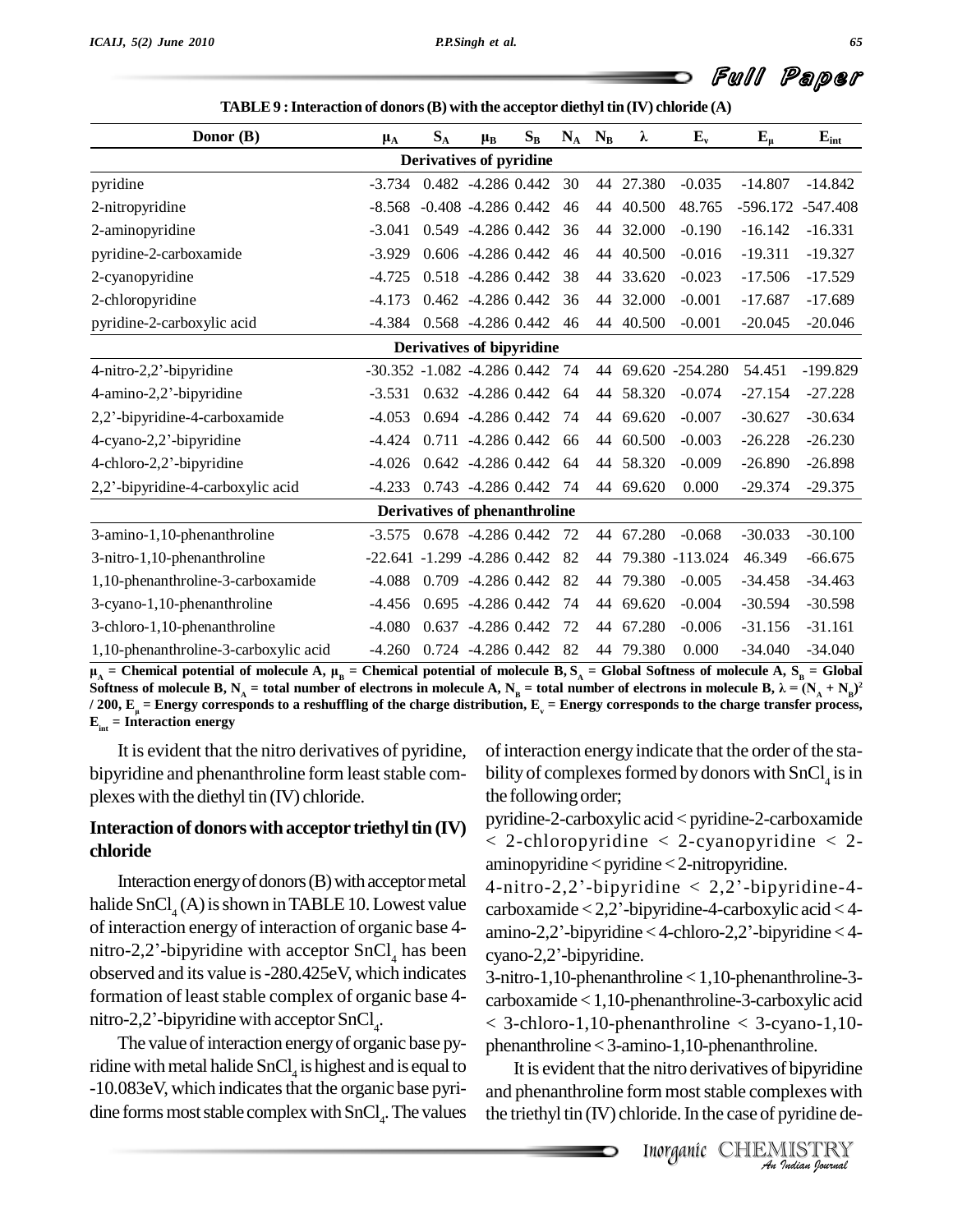| Donor (B)                             | $\mu_A$  | $S_A$ | $\mu_B$                        | $S_B$ | $N_A$ | $N_{B}$ | λ                | $E_v$              | $E_{\mu}$                         | $E_{int}$  |
|---------------------------------------|----------|-------|--------------------------------|-------|-------|---------|------------------|--------------------|-----------------------------------|------------|
|                                       |          |       | <b>Derivatives of pyridine</b> |       |       |         |                  |                    |                                   |            |
| pyridine                              | $-3.478$ | 0.389 | $-3.734$ 0.482                 |       | 30    |         | 50 32.000 -0.007 |                    | $-18.366$                         | $-18.373$  |
| 2-nitropyridine                       | $-3.478$ | 0.389 | $-8.568 - 0.408$ 46            |       |       | 50      |                  |                    | 46.080 -106.181 1188.613 1082.432 |            |
| 2-aminopyridine                       | $-3.478$ | 0.389 | $-3.041$ 0.549                 |       | 36    | 50      |                  | 36.980 -0.022      | $-19.715$                         | $-19.736$  |
| pyridine-2-carboxamide                | $-3.478$ | 0.389 | $-3.929$ 0.606                 |       | 46    | 50      | 46.080           | $-0.024$           | $-23.149$                         | $-23.174$  |
| 2-cyanopyridine                       | $-3.478$ | 0.389 | $-4.725$ 0.518                 |       | 38    | 50      | 38.720           | $-0.173$           | $-21.348$                         | $-21.520$  |
| 2-chloropyridine                      | $-3.478$ | 0.389 | $-4.173$ 0.462                 |       | 36    | 50      | 36.980           | $-0.051$           | $-21.721$                         | $-21.772$  |
| pyridine-2-carboxylic acid            | $-3.478$ | 0.389 | $-4.384$ 0.568                 |       | 46    |         | 50 46.080        | $-0.095$           | $-24.078$                         | $-24.173$  |
|                                       |          |       | Derivatives of bipyridine      |       |       |         |                  |                    |                                   |            |
| 4-nitro-2,2'-bipyridine               | $-3.478$ | 0.389 | $-30.352 - 1.082$ 74           |       |       |         |                  | 50 76.880 -219.384 | 55.498                            | $-163.886$ |
| 4-amino-2,2'-bipyridine               | $-3.478$ | 0.389 | $-3.531$ 0.632 64              |       |       |         | 50 64.980        | 0.000              | $-31.836$                         | $-31.836$  |
| 2,2'-bipyridine-4-carboxamide         | $-3.478$ | 0.389 | $-4.053$ 0.694                 |       | 74    |         | 50 76.880        | $-0.041$           | $-35.486$                         | $-35.528$  |
| 4-cyano-2,2'-bipyridine               | $-3.478$ | 0.389 | $-4.424$ 0.711                 |       | 66    | 50      | 67.280           | $-0.113$           | $-30.581$                         | $-30.694$  |
| 4-chloro-2,2'-bipyridine              | $-3.478$ | 0.389 | $-4.026$ 0.642                 |       | 64    |         | 50 64.980        | $-0.036$           | $-31.511$                         | $-31.547$  |
| 2,2'-bipyridine-4-carboxylic acid     | $-3.478$ | 0.389 | $-4.233$ 0.743                 |       | -74   |         | 50 76.880        | $-0.073$           | $-33.967$                         | $-34.039$  |
|                                       |          |       | Derivatives of phenanthroline  |       |       |         |                  |                    |                                   |            |
| 3-amino-1,10-phenanthroline           | $-3.478$ | 0.389 | $-3.575$ 0.678 72              |       |       |         | 50 74.420        | $-0.001$           | $-34.881$                         | $-34.882$  |
| 3-nitro-1,10-phenanthroline           | $-3.478$ | 0.389 | $-22.641 - 1.299$              |       | 82    | 50      |                  | 87.120 -101.983    | 47.885                            | $-54.097$  |
| 1,10-phenanthroline-3-carboxamide     | $-3.478$ | 0.389 | $-4.088$ 0.709                 |       | 82    | 50      | 87.120           | $-0.047$           | $-39.654$                         | $-39.701$  |
| 3-cyano-1,10-phenanthroline           | $-3.478$ | 0.389 | $-4.456$ 0.695                 |       | 74    | 50      | 76.880           | $-0.119$           | $-35.447$                         | $-35.566$  |
| 3-chloro-1,10-phenanthroline          | $-3.478$ | 0.389 | $-4.080$ 0.637                 |       | 72    | 50      | 74.420           | $-0.044$           | $-36.254$                         | $-36.298$  |
| 1,10-phenanthroline-3-carboxylic acid | $-3.478$ | 0.389 | $-4.260$ 0.724                 |       | 82    |         | 50 87.120        | $-0.077$           | $-39.151$                         | $-39.228$  |

1,10-phenanthroline-3-carboxylic acid -3.4/8 0.389 -4.260 0.724 82 50 87.120 -0.077 -39.151 -39.228<br>  $\mu_A$  = Chemical potential of molecule A,  $\mu_B$  = Chemical potential of molecule B,  $S_A$  = Global Softness of molecule A **) 2** Soluties of molecule **b**,  $N_A = \text{total number}$  of electrons in molecule A,  $N_B = \text{total number}$  of electrons in molecule **b**,  $\lambda = (N_A + N_B)^2$ <br>/ 200,  $E_{\mu} =$  Energy corresponds to a reshuffling of the charge distribution,  $E_{\nu} =$  Energy cor

rivatives, the least stable complex is formed with the donor pyridine-2-carboxylic acid.

#### **Interaction of donors with acceptor phenyltin (IV) chloride**

halide SnCl<sub>4</sub> (A) is shown in TABLE 11. Lowest value amino-<br>of interaction energy of interaction of organic base 4-cyano-<br>nitro-2,2'-bipyridine with acceptor SnCl<sub>4</sub> has been 3-nitroof interaction energy of interaction of organic base 4- % observed and its value is -280.425eV, which indicates carbo<br>formation of least stable complex of organic base 4-  $\leq$  3-<br>nitro-2,2'-bipyridine with acceptor SnCl<sub>4</sub>. formation of least stable complex of organic base 4nitro-2,2'-bipyridine with acceptor  $SnCl<sub>4</sub>$ .

-10.083eV, which indicates that the organic base pyri-<br>
dine forms most stable complex with SnCl<sub>4</sub>. The values<br>
of interaction energy indicate that the order of the sta-<br>
bility of complexes formed by donors with SnCl<sub>4</sub> The value of interaction energy of organic base pyridine with metal halide  $SnCl<sub>4</sub>$  is highest and is equal to players dine forms most stable complex with  $SnCl<sub>4</sub>$ . The values  $Inte<sub>4</sub>$ of interaction energy indicate that the order of the stability of complexes formed by donors with  $SnCl<sub>4</sub>$  is in Inter-

the following order;

2-nitropyridine<pyridine-2-carboxylic acid<pyridine-2-carboxamide < 2-chloropyridine < 2-cyanopyridine 4-nitro-2,2í-bipyridine <sup>&</sup>lt; 2,2í-bipyridine-4- < 2-aminopyridine < pyridine.

Interaction energy of donors (B) with acceptor metal carboxamide < 2,2'-bipyridine-4-carboxylic acid < 4-4-nitro-2,2'-bipyridine  $< 2,2$ '-bipyridine-4-4-nitro-2,2'-bipyridine < 2,2'-bipyridine-4-<br>carboxamide < 2,2'-bipyridine-4-carboxylic acid < 4-<br>amino-2,2'-bipyridine < 4-chloro-2,2'-bipyridine < 4carboxamide < 2,2'-bipyrid<br>amino-2,2'-bipyridine < 4-c<br>cyano-2,2'-bipyridine.

> 3-nitro-1,10-phenanthroline <1,10-phenanthroline-3 carboxamide<1,10-phenanthroline-3-carboxylic acid < 3-chloro-1,10-phenanthroline < 3-cyano-1,10 phenanthroline<3-amino-1,10-phenanthroline.

> It is evident that the nitro derivatives of pyridine, bipyridine and phenanthroline form least stable complexeswith the phenyl tin (IV) chloride.

#### **Interaction of donors with acceptor diphenyl tin (IV) chloride**

Interaction energy of donors  $(B)$  with acceptor metal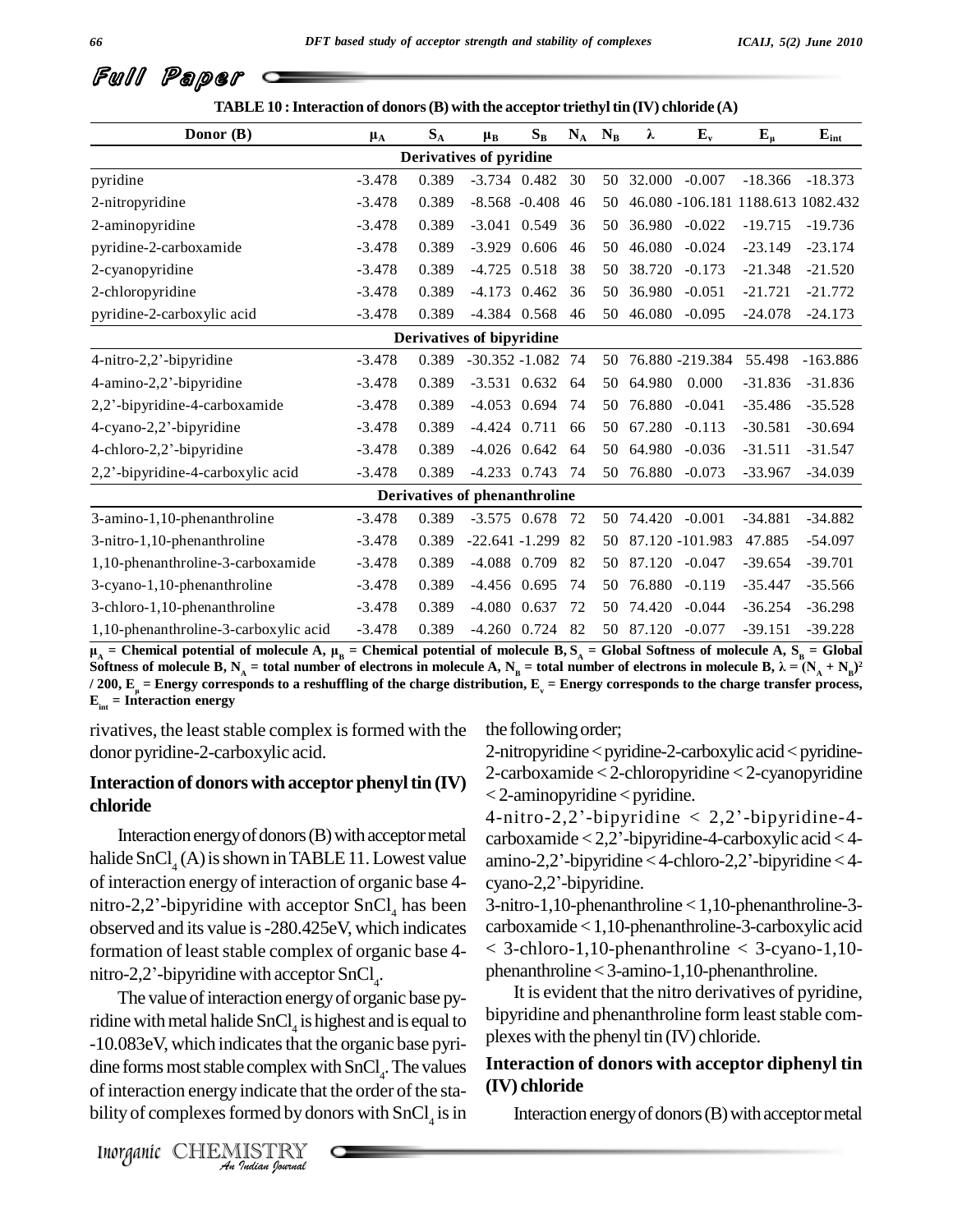| Donor (B)                             | $\mu_A$                              | $S_A$                            | $\mu_{B}$ | $S_B$ | $N_A N_B$ | λ                                    | $\mathbf{E}_{\mathbf{v}}$                         | $E_{\mu}$  | $E_{int}$  |
|---------------------------------------|--------------------------------------|----------------------------------|-----------|-------|-----------|--------------------------------------|---------------------------------------------------|------------|------------|
|                                       |                                      | <b>Derivatives of pyridine</b>   |           |       |           |                                      |                                                   |            |            |
| pyridine                              | $-3.734$                             |                                  |           |       |           | 0.482 -5.011 0.571 30 54 35.280      | $-0.213$                                          | $-16.748$  | $-16.961$  |
| 2-nitropyridine                       | $-8.568$                             |                                  |           |       |           | $-0.408$ $-5.011$ 0.571 46 54 50.000 | 9.067                                             | $-153.668$ | $-144.600$ |
| 2-aminopyridine                       | $-3.041$                             |                                  |           |       |           | 0.549 -5.011 0.571 36 54 40.500      | $-0.543$                                          | $-18.081$  | $-18.624$  |
| pyridine-2-carboxamide                | $-3.929$                             |                                  |           |       |           | 0.606 -5.011 0.571 46 54 50.000      | $-0.172$                                          | $-21.234$  | $-21.406$  |
| 2-cyanopyridine                       | $-4.725$                             |                                  |           |       |           | 0.518 -5.011 0.571 38 54 42.320      | $-0.011$                                          | $-19.431$  | $-19.442$  |
| 2-chloropyridine                      | $-4.173$                             |                                  |           |       |           | 0.462 -5.011 0.571 36 54 40.500      | $-0.090$                                          | $-19.597$  | $-19.687$  |
| pyridine-2-carboxylic acid            | $-4.384$                             |                                  |           |       |           | 0.568 -5.011 0.571 46 54 50.000      | $-0.056$                                          | $-21.950$  | $-22.006$  |
|                                       |                                      | <b>Derivatives of bipyridine</b> |           |       |           |                                      |                                                   |            |            |
| 4-nitro-2,2'-bipyridine               |                                      |                                  |           |       |           |                                      | -30.352 -1.082 -5.011 0.571 74 54 81.920 -388.470 | 80.225     | $-308.245$ |
| 4-amino-2,2'-bipyridine               | $-3.531$                             |                                  |           |       |           | 0.632 -5.011 0.571 64 54 69.620      | $-0.329$                                          | $-28.945$  | $-29.274$  |
| 2,2'-bipyridine-4-carboxamide         | $-4.053$                             |                                  |           |       |           | 0.694 -5.011 0.571 74 54 81.920      | $-0.144$                                          | $-32.372$  | $-32.516$  |
| 4-cyano-2,2'-bipyridine               | $-4.424$                             |                                  |           |       |           | 0.711 -5.011 0.571 66 54 72.000      | $-0.055$                                          | $-28.079$  | $-28.134$  |
| 4-chloro-2,2'-bipyridine              | $-4.026$                             |                                  |           |       |           | 0.642 -5.011 0.571 64 54 69.620      | $-0.147$                                          | $-28.694$  | $-28.841$  |
| 2,2'-bipyridine-4-carboxylic acid     | $-4.233$                             |                                  |           |       |           | 0.743 -5.011 0.571 74 54 81.920      | $-0.098$                                          | $-31.177$  | $-31.275$  |
|                                       | <b>Derivatives of phenanthroline</b> |                                  |           |       |           |                                      |                                                   |            |            |
| 3-amino-1,10-phenanthroline           | $-3.575$                             |                                  |           |       |           | 0.678 -5.011 0.571 72 54 79.380      | $-0.320$                                          | $-31.782$  | $-32.101$  |
| 3-nitro-1,10-phenanthroline           |                                      |                                  |           |       |           |                                      | -22.641 -1.299 -5.011 0.571 82 54 92.480 -158.418 | 63.551     | $-94.867$  |
| 1,10-phenanthroline-3-carboxamide     | $-4.088$                             |                                  |           |       |           | 0.709 -5.011 0.571 82 54 92.480      | $-0.135$                                          | $-36.109$  | $-36.244$  |
| 3-cyano-1,10-phenanthroline           | $-4.456$                             |                                  |           |       |           | 0.695 -5.011 0.571 74 54 81.920      | $-0.048$                                          | $-32.341$  | $-32.389$  |
| 3-chloro-1,10-phenanthroline          | $-4.080$                             |                                  |           |       |           | 0.637 -5.011 0.571 72 54 79.380      | $-0.131$                                          | $-32.844$  | $-32.974$  |
| 1,10-phenanthroline-3-carboxylic acid | $-4.260$                             |                                  |           |       |           | 0.724 -5.011 0.571 82 54 92.480      | $-0.090$                                          | $-35.715$  | $-35.805$  |

ibution, E<sub>v</sub>= Energy corresponds to the charge transfer process,<br>carboxamide < 2,2'-bipyridine-4-carboxylic acid < 4-1,10-phenanthroline-3-carboxylic acid -4.260 0.724 -5.011 0.571 82 54 92.480 -0.090 -35.715 -35.805<br>  $\mu_A$  = Chemical potential of molecule A,  $\mu_B$  = Chemical potential of molecule B,  $S_A$  = Global Softness of molecule A **) 2** Soluties of molecule **b**,  $N_A = \text{total number}$  of electrons in molecule A,  $N_B = \text{total number}$  of electrons in molecule **b**,  $\lambda = (N_A + N_B)^2$ <br>/ 200,  $E_{\mu} =$  Energy corresponds to a reshuffling of the charge distribution,  $E_{\nu} =$  Energy cor

halide SnCl<sub>4</sub> (A) is shown in TABLE 12. Lowest value carbox<br>of interaction energy of interaction of organic base 4- amino-<br>nitro-2,2'-bipyridine with acceptor SnCl<sub>4</sub> has been cyanoof interaction energy of interaction of organic base 4 observed and its value is-280.425eV, which indicates formation of least stable complex of organic base 4- phe observed and its value is -280.425eV, which information of least stable complex of organic bnitro-2,2'-bipyridine with acceptor SnCl<sub>4</sub>. nitro-2,2'-bipyridine with acceptor  $SnCl<sub>4</sub>$ .

The value of interaction energy of organic base pyridine with metal halide SnCl<sub>4</sub> is highest and is equal to phenan -10.083eV, which indicates that the organic base pyridine forms most stable complex with  $SnCl<sub>4</sub>$ . The values and l of interaction energy indicate that the order of the stability of complexes formed by donors with  $SnCl<sub>4</sub>$  is in the following order;

 $2$ -nitropyridine  $\lt$  pyridine- $2$ -carboxylic acid $\lt$  pyridine-2-carboxamide < 2-chloropyridine < 2-cyanopyridine (IV) **c**<br>
< 2-aminopyridine < pyridine. In<br>
4-nitro-2,2'-bipyridine < 2,2'-bipyridine-4- halide  $<$  2-aminopyridine  $<$  pyridine.

 $\text{amino-2,2'-bipyridine} < 4\text{-chloro-2,2'-bipyridine} < 4\text{-}$ carboxamide < 2,2'-bipyrid<br>amino-2,2'-bipyridine < 4-c<br>cyano-2,2'-bipyridine.

1,10-phenanthroline-3-carboxamide < 1,10 phenanthroline-3-carboxylic acid < 3-chloro-1,10 phenanthroline < 3-cyano-1,10-phenanthroline < 3 amino-1,10-phenanthroline < 3-nitro-1,10 phenanthroline.

 $\sin$  derivatives, the least stable complex is formed with the It is evident that the nitro derivatives of pyridine and bipyridine form most stable complexes with the diphenyl tin  $(IV)$  chloride. In the case of phenanthroline donor 1,10-phenanthroline-3-carboxamide.

# **IIIndo Example 11 Solution Schedule Section**<br> **III**<br> **III**<br> **INOYGANILE 13. Lowest value<br>
<b>INOYGANILE CHEMISTRY**<br> *An Quation Cournal An***Interaction of donors with acceptor triphenyl tin (IV) chloride**

Interaction energy of donors (B) with acceptor metal halide  $SnCl<sub>4</sub>(A)$  is shown in TABLE 13. Lowest value

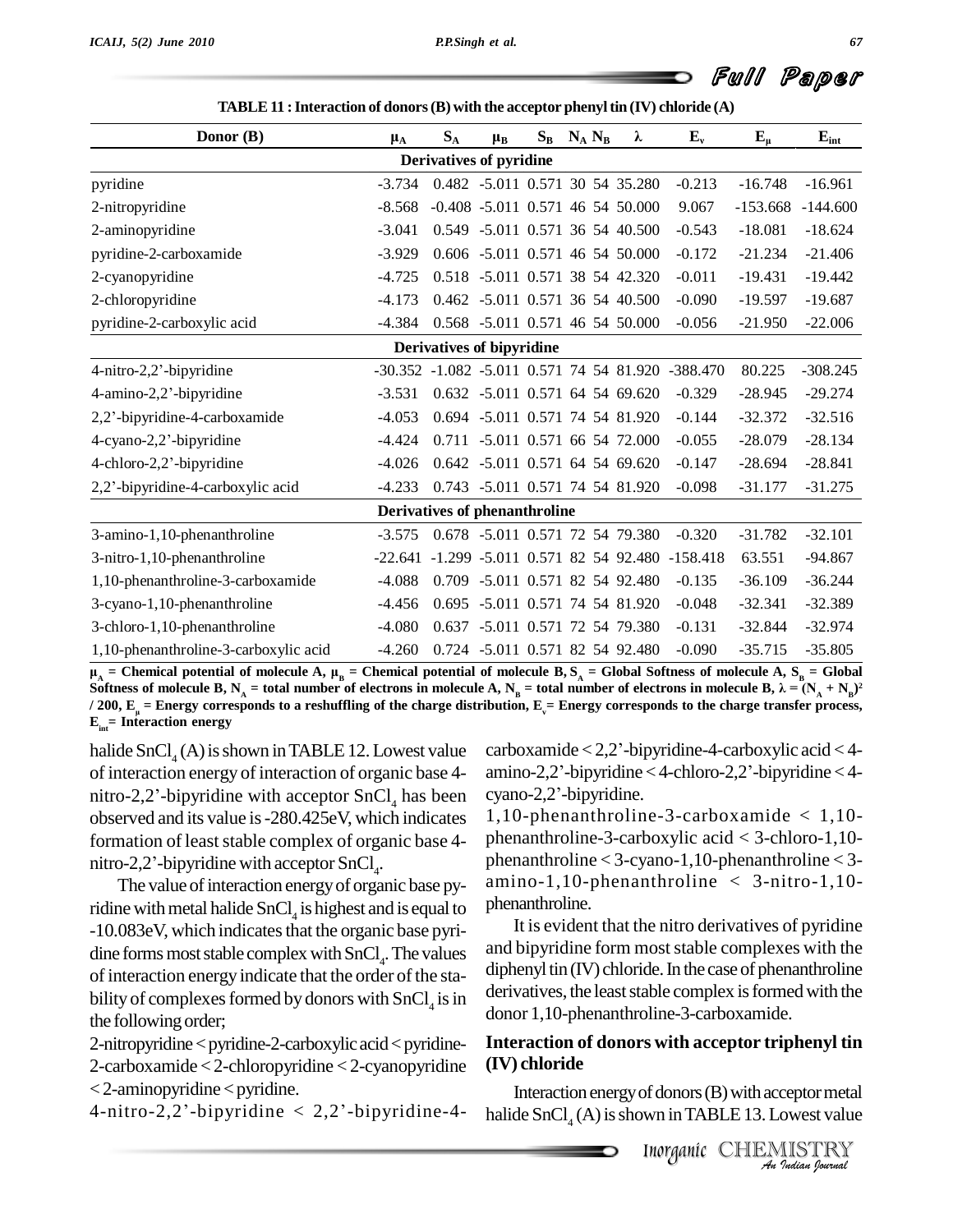| Donor (B)                             | $\mu_{\rm A}$ | $S_A$ | $\mu_{B}$                      | $S_B$ | $N_A N_B$ | λ                              | $E_{\nu}$                             | $E_{\mu}$            | $E_{int}$  |
|---------------------------------------|---------------|-------|--------------------------------|-------|-----------|--------------------------------|---------------------------------------|----------------------|------------|
|                                       |               |       | <b>Derivatives of pyridine</b> |       |           |                                |                                       |                      |            |
| pyridine                              | $-4.281$      | 0.464 |                                |       |           | -3.734 0.482 30 76 56.180      | $-0.035$                              | $-29.674$ $-29.709$  |            |
| 2-nitropyridine                       | $-4.281$      | 0.464 |                                |       |           | $-8.568$ $-0.408$ 46 76 74.420 | 31.090                                | $-663.814 - 632.724$ |            |
| 2-aminopyridine                       | $-4.281$      | 0.464 |                                |       |           | $-3.041$ 0.549 36 76 62.720    | $-0.193$                              | $-30.948$ $-31.141$  |            |
| pyridine-2-carboxamide                | $-4.281$      | 0.464 |                                |       |           | -3.929 0.606 46 76 74.420      | $-0.016$                              | $-34.753$            | $-34.769$  |
| 2-cyanopyridine                       | $-4.281$      | 0.464 |                                |       |           | -4.725 0.518 38 76 64.980      | $-0.024$                              | $-33.074$            | $-33.098$  |
| 2-chloropyridine                      | $-4.281$      | 0.464 |                                |       |           | -4.173 0.462 36 76 62.720      | $-0.001$                              | $-33.841$            | $-33.843$  |
| pyridine-2-carboxylic acid            | $-4.281$      | 0.464 |                                |       |           | -4.384 0.568 46 76 74.420      | $-0.001$                              | $-36.045$            | $-36.046$  |
|                                       |               |       | Derivatives of bipyridine      |       |           |                                |                                       |                      |            |
| 4-nitro-2,2'-bipyridine               | $-4.281$      | 0.464 |                                |       |           |                                | -30.352 -1.082 74 76 112.500 -276.626 | 91.138               | $-185.489$ |
| 4-amino-2,2'-bipyridine               | $-4.281$      | 0.464 |                                |       |           | $-3.531$ 0.632 64 76 98.000    | $-0.075$                              | $-44.709$            | $-44.784$  |
| 2,2'-bipyridine-4-carboxamide         | $-4.281$      | 0.464 |                                |       |           | -4.053 0.694 74 76 112.500     | $-0.007$                              | $-48.547$            | $-48.554$  |
| 4-cyano-2,2'-bipyridine               | $-4.281$      | 0.464 |                                |       |           | -4.424 0.711 66 76 100.820     | $-0.003$                              | $-42.886$            | $-42.888$  |
| 4-chloro-2,2'-bipyridine              | $-4.281$      | 0.464 |                                |       |           | -4.026 0.642 64 76 98.000      | $-0.009$                              | $-44.283$            | $-44.292$  |
| 2,2'-bipyridine-4-carboxylic acid     | $-4.281$      | 0.464 |                                |       |           | -4.233 0.743 74 76 112.500     | 0.000                                 | $-46.598$            | $-46.598$  |
|                                       |               |       | Derivatives of phenanthroline  |       |           |                                |                                       |                      |            |
| 3-amino-1,10-phenanthroline           | $-4.281$      | 0.464 |                                |       |           | -3.575 0.678 72 76 109.520     | $-0.069$                              | $-47.942$            | $-48.011$  |
| 3-nitro-1,10-phenanthroline           | $-4.281$      | 0.464 |                                |       |           |                                | -22.641 -1.299 82 76 124.820 -121.869 | 74.811               | $-47.058$  |
| 1,10-phenanthroline-3-carboxamide     | $-4.281$      | 0.464 |                                |       |           | -4.088 0.709 82 76 124.820     | $-0.005$                              | $-53.163$            | $-53.168$  |
| 3-cyano-1,10-phenanthroline           | $-4.281$      | 0.464 |                                |       |           | $-4.456$ 0.695 74 76 112.500   | $-0.004$                              | $-48.496$            | $-48.501$  |
| 3-chloro-1,10-phenanthroline          | $-4.281$      | 0.464 |                                |       |           | -4.080 0.637 72 76 109.520     | $-0.005$                              | $-49.700$            | $-49.705$  |
| 1,10-phenanthroline-3-carboxylic acid | $-4.281$      | 0.464 |                                |       |           | -4.260 0.724 82 76 124.820     | 0.000                                 | $-52.531$            | $-52.531$  |

bution, E<sub>v</sub> = Energy corresponds to the charge transfer process,<br>amino-2,2'-bipyridine < 4-chloro-2,2'-bipyridine < 4-1,10-phenanthroline-3-carboxylic acid -4.281 0.464 -4.260 0.724 82 76 124.820 0.000 -52.531 -52.531<br>  $\mu_A$  = Chemical potential of molecule A,  $\mu_B$  = Chemical potential of molecule B, S<sub>A</sub> = Global Softness of molecule A **) 2** Soluties of molecule B,  $N_A$  = total number of electrons in molecule A,  $N_B$  = total number of electrons in molecule B,  $\kappa = (N_A + N_B)$ <br>/ 200,  $E_{\mu}$  = Energy corresponds to a reshuffling of the charge distribution,  $E_{\nu}$ 

of interaction energy of interaction of organic base 4-  $E_{int}$  = Interaction energy<br>of interaction energy of interaction of organic base 4- amino-<br>nitro-2,2<sup>2</sup>-bipyridine with acceptor SnCl<sub>4</sub> has been cyano-2 observed and its value is-280.425eV, which indicates formation of least stable complex of organic base 4- phe observed and its value is -280.425eV, which information of least stable complex of organic bnitro-2,2'-bipyridine with acceptor SnCl<sub>4</sub>. nitro-2,2'-bipyridine with acceptor  $SnCl<sub>a</sub>$ .

The value of interaction energy of organic base pyridine with metal halide  $SnCl<sub>4</sub>$  is highest and is equal to phenan -10.083eV, which indicatesthat the organic base pyri dine forms most stable complex with  $SnCl<sub>4</sub>$ . The values and l of interaction energy indicate that the order of the stability of complexes formed by donors with  $SnCl<sub>4</sub>$  is in the following order;

2-carboxamide < 2-chloropyridine < 2-cyanopyridine<br>
4-nitro-2,2<sup>'</sup>-bipyridine < 2,2<sup>'</sup>-bipyridine-4- in TAI *I* discrete C<sub>Pyrame</sub> 2 discriptions (pyrame C<sub>Pyrame</sub> 2)<br> *I* carboxamide < 2-chloropyridine < 2-cyanopy<br> *I* aminopyridine < 2,2'-bipyridine < 2,2'-bipyridia<br> *arboxamide* < 2,2'-bipyridine-4-carboxylic acidental<br> *Inor*  $2$ -nitropyridine  $\lt$  pyridine- $2$ -carboxylic acid $\lt$  pyridine-<2-aminopyridine<pyridine.

4-nitro-2,2'-bipyridine < 2,2'-bipyridine-4-carboxylic acid < 4-

amino-2,2'-bipyridine<4-c<br>cyano-2,2'-bipyridine.

1,10-phenanthroline-3-carboxamide < 1,10 phenanthroline-3-carboxylic acid < 3-chloro-1,10 phenanthroline < 3-cyano-1,10-phenanthroline < 3 amino-1,10-phenanthroline < 3-nitro-1,10 phenanthroline.

is in derivatives, the most stable complex is formed with the It is evident that the nitro derivatives of pyridine and bipyridine form least stable complexes with the diphenyl tin  $(IV)$  chloride. In the case of phenanthroline donor 1,10-phenanthroline-3-carboxamide.

#### **Charge transfer and lowering of energy**

The values of  $\Delta N$ , E (calculated in eV) are included in TABLE 14 to TABLE 23. Metal ligand bond strength between interaction of acceptor  $(A)$  and donor  $(B)$  in-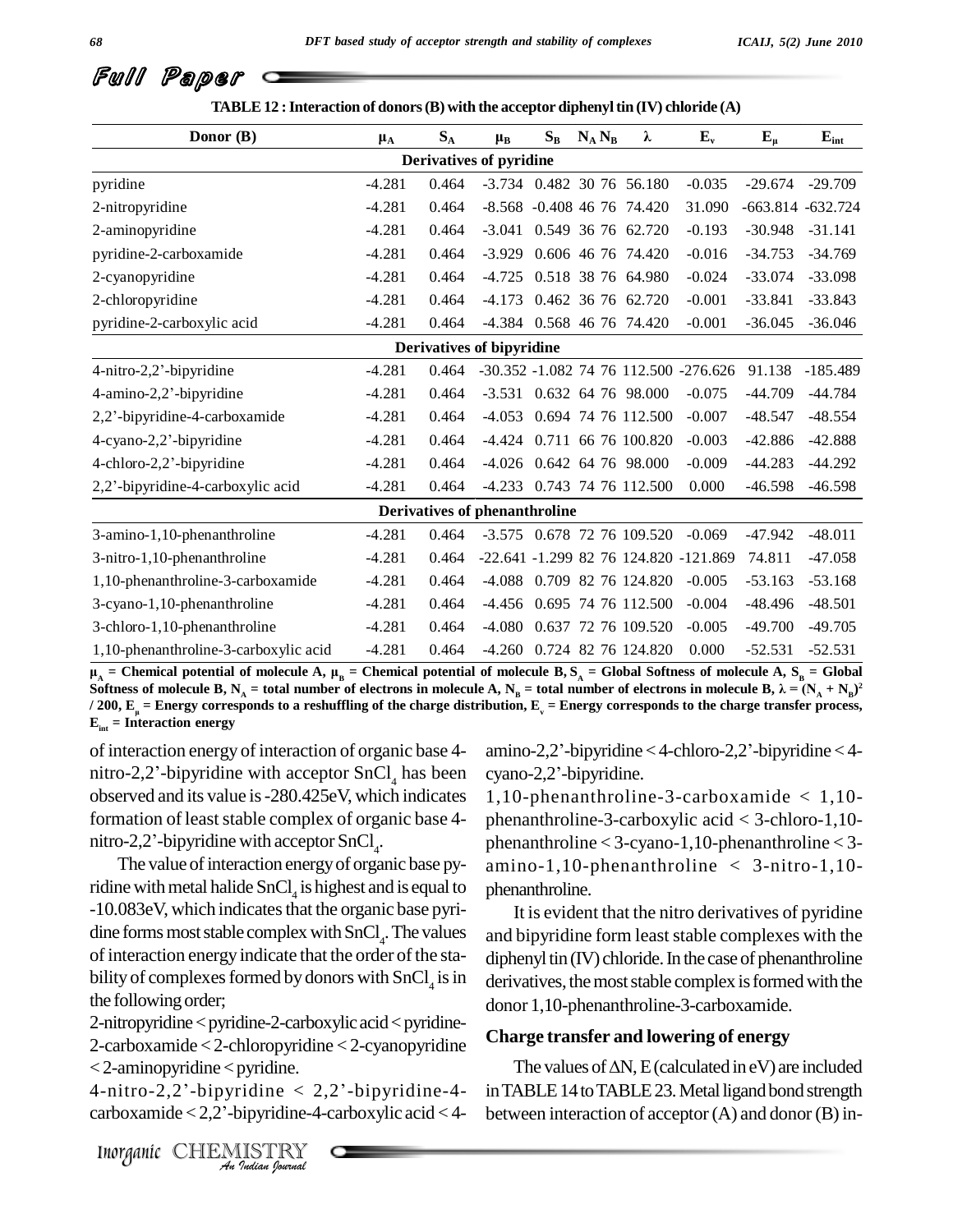Đ

| Donor (B)                             | $\mu_{\rm A}$ | $S_A$ | $\mu_{B}$                      | $S_B$ | $N_A N_B$ | λ                               | $E_{\nu}$                                              | $E_{\mu}$         | $E_{int}$ |
|---------------------------------------|---------------|-------|--------------------------------|-------|-----------|---------------------------------|--------------------------------------------------------|-------------------|-----------|
|                                       |               |       | <b>Derivatives of pyridine</b> |       |           |                                 |                                                        |                   |           |
| pyridine                              | $-3.987$      | 0.478 |                                |       |           | -3.734 0.482 30 98 81.920       | $-0.008$                                               | $-42.674$         | $-42.682$ |
| 2-nitropyridine                       | $-3.987$      | 0.478 |                                |       |           | $-8.568$ $-0.408$ 46 98 103.680 | 29.557                                                 | -748.531 -718.974 |           |
| 2-aminopyridine                       | $-3.987$      | 0.478 |                                |       |           | -3.041 0.549 36 98 89.780       | $-0.114$                                               | $-43.730$         | $-43.845$ |
| pyridine-2-carboxamide                | $-3.987$      | 0.478 |                                |       |           | -3.929 0.606 46 98 103.680      | 0.000                                                  | $-47.827$         | $-47.827$ |
| 2-cyanopyridine                       | $-3.987$      | 0.478 |                                |       |           | -4.725 0.518 38 98 92.480       | $-0.068$                                               | -46.447           | $-46.515$ |
| 2-chloropyridine                      | $-3.987$      | 0.478 |                                |       |           | -4.173 0.462 36 98 89.780       | $-0.004$                                               | $-47.761$         | $-47.765$ |
| pyridine-2-carboxylic acid            | $-3.987$      | 0.478 |                                |       |           | -4.384 0.568 46 98 103.680      | $-0.020$                                               | $-49.583$         | $-49.603$ |
|                                       |               |       | Derivatives of bipyridine      |       |           |                                 |                                                        |                   |           |
| 4-nitro-2,2'-bipyridine               | $-3.987$      | 0.478 |                                |       |           |                                 | -30.352 -1.082 74 98 147.920 -297.311 122.451 -174.860 |                   |           |
| 4-amino-2,2'-bipyridine               | $-3.987$      | 0.478 |                                |       |           | -3.531 0.632 64 98 131.220      | $-0.028$                                               | $-59.152$         | $-59.180$ |
| 2,2'-bipyridine-4-carboxamide         | $-3.987$      | 0.478 |                                |       |           | -4.053 0.694 74 98 147.920      | $-0.001$                                               | $-63.113$         | $-63.113$ |
| 4-cyano-2,2'-bipyridine               | $-3.987$      | 0.478 |                                |       |           | -4.424 0.711 66 98 134.480      | $-0.027$                                               | $-56.568$         | $-56.595$ |
| 4-chloro-2,2'-bipyridine              | $-3.987$      | 0.478 |                                |       |           | -4.026 0.642 64 98 131.220      | 0.000                                                  | $-58.595$         | $-58.595$ |
| 2,2'-bipyridine-4-carboxylic acid     | $-3.987$      | 0.478 |                                |       |           | -4.233 0.743 74 98 147.920      | $-0.009$                                               | $-60.606$         | $-60.615$ |
|                                       |               |       | Derivatives of phenanthroline  |       |           |                                 |                                                        |                   |           |
| 3-amino-1,10-phenanthroline           | $-3.987$      | 0.478 |                                |       |           | $-3.575$ 0.678 72 98 144.500    | $-0.024$                                               | $-62.532$         | $-62.556$ |
| 3-nitro-1,10-phenanthroline           | $-3.987$      | 0.478 |                                |       |           |                                 | $-22.641 - 1.299 82 98 162.000 - 131.466$              | 98.656            | $-32.810$ |
| 1,10-phenanthroline-3-carboxamide     | $-3.987$      | 0.478 |                                |       |           | -4.088 0.709 82 98 162.000      | $-0.001$                                               | $-68.231$         | $-68.233$ |
| 3-cyano-1,10-phenanthroline           | $-3.987$      | 0.478 |                                |       |           | -4.456 0.695 74 98 147.920      | $-0.031$                                               | $-63.048$         | $-63.079$ |
| 3-chloro-1,10-phenanthroline          | $-3.987$      | 0.478 |                                |       |           | -4.080 0.637 72 98 144.500      | $-0.001$                                               | $-64.797$         | $-64.798$ |
| 1,10-phenanthroline-3-carboxylic acid | $-3.987$      | 0.478 |                                |       |           | -4.260 0.724 82 98 162.000      | $-0.011$                                               | $-67.429$         | $-67.440$ |

1,10-phenanthroline-3-carboxylic acid -3.987 0.478 -4.260 0.724 82 98 162.000 -0.011 -67.429 -67.440<br>  $\mu_A$  = Chemical potential of molecule A,  $\mu_B$  = Chemical potential of molecule B,  $S_A$  = Global Softness of molecule **) 2** Soluties of molecule B,  $N_A$  = total number of electrons in molecule A,  $N_B$  = total number of electrons in molecule B,  $\kappa = (N_A + N_B)$ <br>/ 200,  $E_{\mu}$  = Energy corresponds to a reshuffling of the charge distribution,  $E_{\nu}$ 

| TABLE 14 : Charge transfer and lowering of energy in the interaction of donors with the acceptor Tin (IV) chloride |  |
|--------------------------------------------------------------------------------------------------------------------|--|
|--------------------------------------------------------------------------------------------------------------------|--|

| Donor (B)                         | εНОМО     | εLUMO                            | $\chi_{\rm A}$ | $\chi_{\rm B}$ | $\eta_A$ | $\eta_B$ | $\Delta N$ | ΔΕ         |
|-----------------------------------|-----------|----------------------------------|----------------|----------------|----------|----------|------------|------------|
|                                   |           | Derivatives of pyridine          |                |                |          |          |            |            |
| pyridine                          | $-5.808$  | $-1.660$                         | 6.296          | 3.734          | 1.791    | 2.074    | 0.331      | $-0.424$   |
| 2-nitropyridine                   | $-6.119$  | $-11.016$                        | 6.296          | 8.568          | 1.791    | $-2.449$ | 1.726      | 1.961      |
| 2-aminopyridine                   | $-4.863$  | $-1.219$                         | 6.296          | 3.041          | 1.791    | 1.822    | 0.450      | $-0.733$   |
| pyridine-2-carboxamide            | $-5.578$  | $-2.279$                         | 6.296          | 3.929          | 1.791    | 1.650    | 0.344      | $-0.407$   |
| 2-cyanopyridine                   | $-6.656$  | $-2.794$                         | 6.296          | 4.725          | 1.791    | 1.931    | 0.211      | $-0.166$   |
| 2-chloropyridine                  | $-6.336$  | $-2.009$                         | 6.296          | 4.173          | 1.791    | 2.164    | 0.268      | $-0.285$   |
| pyridine-2-carboxylic acid        | $-6.145$  | $-2.623$                         | 6.296          | 4.384          | 1.791    | 1.761    | 0.269      | $-0.257$   |
|                                   |           | <b>Derivatives of bipyridine</b> |                |                |          |          |            |            |
| 4-nitro-2,2'-bipyridine           | $-29.427$ | $-31.276$                        | 6.296          | 30.352         | 1.791    | $-0.925$ | $-13.889$  | $-167.059$ |
| $4$ -amino-2,2'-bipyridine        | $-5.114$  | $-1.947$                         | 6.296          | 3.531          | 1.791    | 1.584    | 0.410      | $-0.566$   |
| 2,2'-bipyridine-4-carboxamide     | $-5.493$  | $-2.612$                         | 6.296          | 4.053          | 1.791    | 1.441    | 0.347      | $-0.389$   |
| 4-cyano-2,2'-bipyridine           | $-5.830$  | $-3.017$                         | 6.296          | 4.424          | 1.791    | 1.407    | 0.293      | $-0.274$   |
| 4-chloro-2,2'-bipyridine          | $-5.583$  | $-2.468$                         | 6.296          | 4.026          | 1.791    | 1.558    | 0.339      | $-0.385$   |
| 2,2'-bipyridine-4-carboxylic acid | $-5.579$  | $-2.886$                         | 6.296          | 4.233          | 1.791    | 1.347    | 0.329      | $-0.339$   |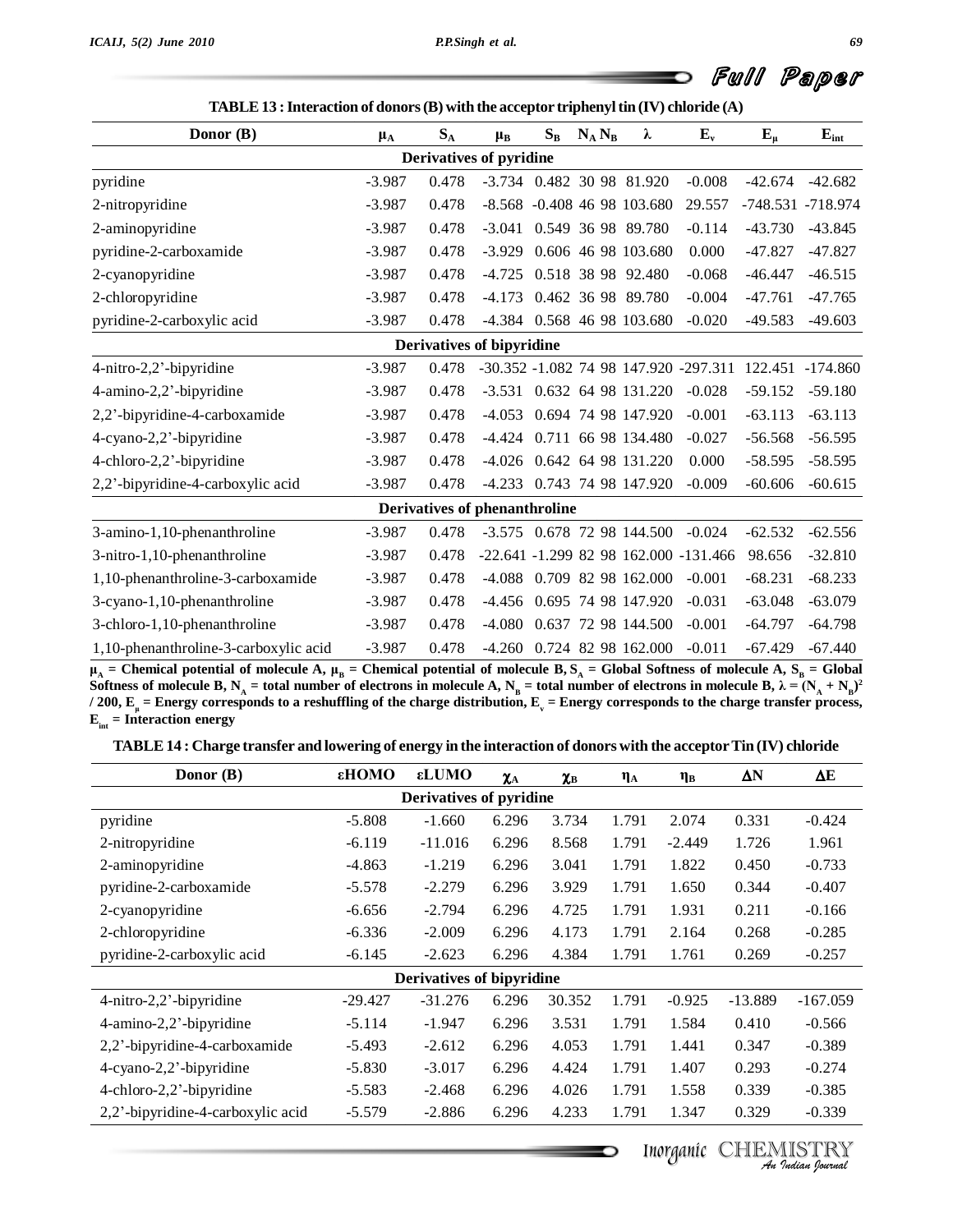

| Donor (B)                             | εHOMO     | εLUMO                         | $\chi_{\rm A}$ | $\chi_{\rm B}$ | $\eta_A$ | $\eta_B$ | ΔN       | ΔE        |
|---------------------------------------|-----------|-------------------------------|----------------|----------------|----------|----------|----------|-----------|
|                                       |           | Derivatives of phenanthroline |                |                |          |          |          |           |
| 3-amino-1,10-phenanthroline           | $-5.050$  | $-2.099$                      | 6.296          | 3.575          | 1.791    | 1.476    | 0.417    | $-0.567$  |
| 3-nitro-1,10-phenanthroline           | $-21.871$ | $-23.411$                     | 6.296          | 22.641         | 1.791    | $-0.770$ | $-8.009$ | $-65.452$ |
| 1,10-phenanthroline-3-carboxamide     | $-5.497$  | $-2.678$                      | 6.296          | 4.088          | 1.791    | 1.410    | 0.345    | $-0.381$  |
| 3-cyano-1,10-phenanthroline           | $-5.894$  | $-3.018$                      | 6.296          | 4.456          | 1.791    | 1.438    | 0.285    | $-0.262$  |
| 3-chloro-1,10-phenanthroline          | $-5.649$  | $-2.511$                      | 6.296          | 4.080          | 1.791    | 1.569    | 0.330    | $-0.365$  |
| 1,10-phenanthroline-3-carboxylic acid | $-5.642$  | $-2.878$                      | 6.296          | 4.260          | 1.791    | 1.382    | 0.321    | $-0.326$  |

1,10-phenanthroline-3-carboxylic acid -5.642 -2.878 6.296 4.260 1.791 1.382 0.321 -0.326<br>  $\chi_A$  = Electronegativity of acceptor,  $\chi_B$  = Electronegativity of donor,  $\eta_A$  = Absolute hardness of acceptor,  $\eta_B$  = Absolute

| TABLE 15 : Charge transfer and lowering of energy in the interaction of donors with the acceptor methyl tin (IV) chloride |  |
|---------------------------------------------------------------------------------------------------------------------------|--|
|                                                                                                                           |  |

| Donor (B)                             | εНОМО     | εLUMO                         | $\pmb{\chi}_{\rm A}$ | $\pmb{\chi}_{\rm B}$ | $\eta_A$ | $\eta_B$ | $\Delta N$ | $\Delta E$ |
|---------------------------------------|-----------|-------------------------------|----------------------|----------------------|----------|----------|------------|------------|
|                                       |           | Derivatives of pyridine       |                      |                      |          |          |            |            |
| pyridine                              | $-5.808$  | $-1.660$                      | 5.411                | 3.734                | 2.113    | 2.074    | 0.200      | $-0.168$   |
| 2-nitropyridine                       | $-6.119$  | $-11.016$                     | 5.411                | 8.568                | 2.113    | $-2.449$ | 4.704      | 7.424      |
| 2-aminopyridine                       | $-4.863$  | $-1.219$                      | 5.411                | 3.041                | 2.113    | 1.822    | 0.301      | $-0.357$   |
| pyridine-2-carboxamide                | $-5.578$  | $-2.279$                      | 5.411                | 3.929                | 2.113    | 1.650    | 0.197      | $-0.146$   |
| 2-cyanopyridine                       | $-6.656$  | $-2.794$                      | 5.411                | 4.725                | 2.113    | 1.931    | 0.085      | $-0.029$   |
| 2-chloropyridine                      | $-6.336$  | $-2.009$                      | 5.411                | 4.173                | 2.113    | 2.164    | 0.145      | $-0.090$   |
| pyridine-2-carboxylic acid            | $-6.145$  | $-2.623$                      | 5.411                | 4.384                | 2.113    | 1.761    | 0.133      | $-0.068$   |
|                                       |           | Derivatives of bipyridine     |                      |                      |          |          |            |            |
| 4-nitro-2,2'-bipyridine               | $-29.427$ | $-31.276$                     | 5.411                | 30.352               | 2.113    | $-0.925$ | $-10.492$  | $-130.843$ |
| 4-amino-2,2'-bipyridine               | $-5.114$  | $-1.947$                      | 5.411                | 3.531                | 2.113    | 1.584    | 0.254      | $-0.239$   |
| 2,2'-bipyridine-4-carboxamide         | $-5.493$  | $-2.612$                      | 5.411                | 4.053                | 2.113    | 1.441    | 0.191      | $-0.130$   |
| 4-cyano-2,2'-bipyridine               | $-5.830$  | $-3.017$                      | 5.411                | 4.424                | 2.113    | 1.407    | 0.140      | $-0.069$   |
| 4-chloro-2,2'-bipyridine              | $-5.583$  | $-2.468$                      | 5.411                | 4.026                | 2.113    | 1.558    | 0.189      | $-0.131$   |
| 2,2'-bipyridine-4-carboxylic acid     | $-5.579$  | $-2.886$                      | 5.411                | 4.233                | 2.113    | 1.347    | 0.170      | $-0.100$   |
|                                       |           | Derivatives of phenanthroline |                      |                      |          |          |            |            |
| 3-amino-1,10-phenanthroline           | $-5.050$  | $-2.099$                      | 5.411                | 3.575                | 2.113    | 1.476    | 0.256      | $-0.235$   |
| 3-nitro-1,10-phenanthroline           | $-21.871$ | $-23.411$                     | 5.411                | 22.641               | 2.113    | $-0.770$ | $-6.415$   | $-55.263$  |
| 1,10-phenanthroline-3-carboxamide     | $-5.497$  | $-2.678$                      | 5.411                | 4.088                | 2.113    | 1.410    | 0.188      | $-0.124$   |
| 3-cyano-1,10-phenanthroline           | $-5.894$  | $-3.018$                      | 5.411                | 4.456                | 2.113    | 1.438    | 0.134      | $-0.064$   |
| 3-chloro-1,10-phenanthroline          | $-5.649$  | $-2.511$                      | 5.411                | 4.080                | 2.113    | 1.569    | 0.181      | $-0.120$   |
| 1,10-phenanthroline-3-carboxylic acid | $-5.642$  | $-2.878$                      | 5.411                | 4.260                | 2.113    | 1.382    | 0.165      | $-0.095$   |

1,10-phenanthroline-3-carboxylic acid -5.642 -2.878 5.411 4.260 2.113 1.382 0.165 -0.095<br>  $\chi_A$  = Electronegativity of acceptor,  $\chi_B$  = Electronegativity of donor,  $\eta_A$  = Absolute hardness of acceptor,  $\eta_B$  = Absolute  $\chi_A$  = Electronegativity of acceptor,  $\chi_B$  = Electronegativity of donor,  $\eta_A$  = Absolute hardness of acceptor,  $\eta_B$  = Absolute hardness of donor,  $\Delta N$  = Charge transfer,  $\Delta E$  = Lowering of energy,  $\epsilon HOMO$  = HOMO ene

chloride in which case the value of E is lowest  $(-46.01)$ *Indian In which case the value of E is low*<br> *Indian Indian Bond strength between interact*<br> *Inorganic* CHEMISTRY<br> *A mation formal* bond strength between 2-nitropyridine and dimethyl tin indicat creases as the lowering in energy ( $\Delta E$ ) decreases. The tra<br>bond strength between 2-nitropyridine and dimethyl tin inc<br>(IV) chloride is weakest as the value of  $\Delta E$  is highest tw  $(94.369 \text{eV})$ . Strongest bond strength has been observed  $= -20.8$ (IV) chloride is weakest as the value of  $\Delta E$  is highest twe (94.369eV). Strongest bond strength has been observed = -2<br>between 4-nitro-2,2'-bipyridine and phenyl tin (IV) 2-ni 194.235eV).

indicate that the least stable complex formation is betransfer ( $\Delta N$ ) increases. The values of charge transfer<br>indicate that the least stable complex formation is be-<br>tween 2-nitropyridine and triethyl tin (IV) chloride ( $\Delta N$ = -20.861eV). The most stable complex is formed with<br>2-nitropyridine and dimethyl tin (IV) chloride ( $\Delta N$  =<br>46.051eV). The values of charge transfer ( $\Delta N$ ) and tween 2-nitropyridine and triethyl tin (IV) chloride ( $\Delta N$ <br>= -20.861eV). The most stable complex is formed with<br>2-nitropyridine and dimethyl tin (IV) chloride ( $\Delta N$  = 2-nitropyridine and dimethyl tin (IV) chloride ( $\Delta N$  = 46.051eV). The values of charge transfer ( $\Delta N$ ) and lowering of energy ( $\Delta E$ ) also indicate almost the same sequence of the stability of complexes formed by the donors with the acceptors.

Metal ligand bond strength between interaction of acceptor (A) and donor (B) increases as the charge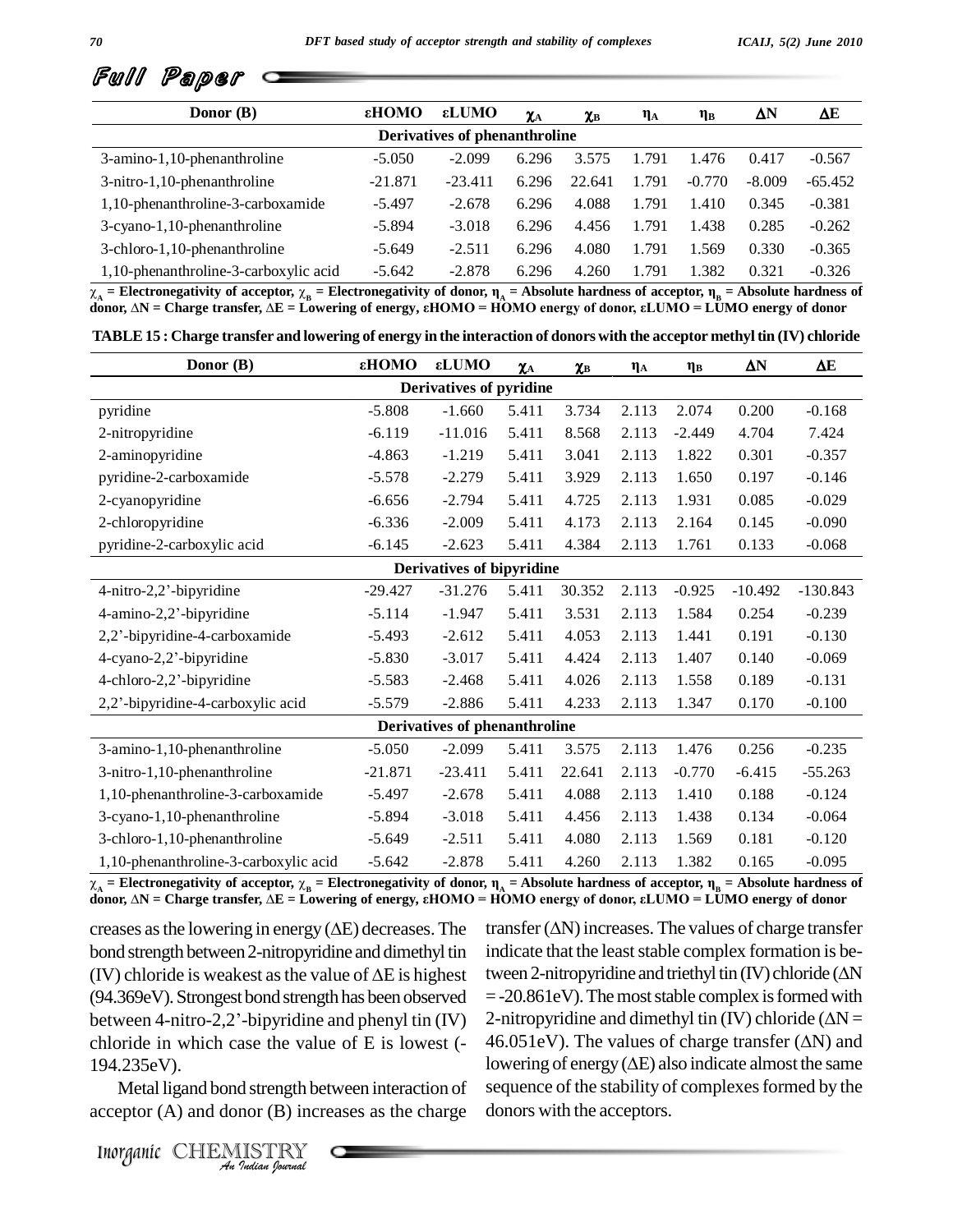D

| Donor (B)                             | εHOMO     | εLUMO                            | $\pmb{\chi}_{\rm A}$ | $\pmb{\chi}_{\rm B}$ | $\eta_{\rm A}$ | $\eta_B$ | $\Delta N$ | $\Delta E$ |
|---------------------------------------|-----------|----------------------------------|----------------------|----------------------|----------------|----------|------------|------------|
|                                       |           | Derivatives of pyridine          |                      |                      |                |          |            |            |
| pyridine                              | $-5.808$  | $-1.660$                         | 4.469                | 3.734                | 2.404          | 2.074    | 0.082      | $-0.030$   |
| 2-nitropyridine                       | $-6.119$  | $-11.016$                        | 4.469                | 8.568                | 2.404          | $-2.449$ | 46.051     | 94.369     |
| 2-aminopyridine                       | $-4.863$  | $-1.219$                         | 4.469                | 3.041                | 2.404          | 1.822    | 0.169      | $-0.121$   |
| pyridine-2-carboxamide                | $-5.578$  | $-2.279$                         | 4.469                | 3.929                | 2.404          | 1.650    | 0.067      | $-0.018$   |
| 2-cyanopyridine                       | $-6.656$  | $-2.794$                         | 4.469                | 4.725                | 2.404          | 1.931    | $-0.030$   | $-0.004$   |
| 2-chloropyridine                      | $-6.336$  | $-2.009$                         | 4.469                | 4.173                | 2.404          | 2.164    | 0.032      | $-0.005$   |
| pyridine-2-carboxylic acid            | $-6.145$  | $-2.623$                         | 4.469                | 4.384                | 2.404          | 1.761    | 0.010      | 0.000      |
|                                       |           | <b>Derivatives of bipyridine</b> |                      |                      |                |          |            |            |
| 4-nitro-2,2'-bipyridine               | $-29.427$ | $-31.276$                        | 4.469                | 30.352               | 2.404          | $-0.925$ | $-8.747$   | $-113.198$ |
| 4-amino-2,2'-bipyridine               | $-5.114$  | $-1.947$                         | 4.469                | 3.531                | 2.404          | 1.584    | 0.118      | $-0.055$   |
| 2,2'-bipyridine-4-carboxamide         | $-5.493$  | $-2.612$                         | 4.469                | 4.053                | 2.404          | 1.441    | 0.054      | $-0.011$   |
| 4-cyano-2,2'-bipyridine               | $-5.830$  | $-3.017$                         | 4.469                | 4.424                | 2.404          | 1.407    | 0.006      | 0.000      |
| 4-chloro-2,2'-bipyridine              | $-5.583$  | $-2.468$                         | 4.469                | 4.026                | 2.404          | 1.558    | 0.056      | $-0.012$   |
| 2,2'-bipyridine-4-carboxylic acid     | $-5.579$  | $-2.886$                         | 4.469                | 4.233                | 2.404          | 1.347    | 0.032      | $-0.004$   |
|                                       |           | Derivatives of phenanthroline    |                      |                      |                |          |            |            |
| 3-amino-1,10-phenanthroline           | $-5.050$  | $-2.099$                         | 4.469                | 3.575                | 2.404          | 1.476    | 0.115      | $-0.052$   |
| 3-nitro-1,10-phenanthroline           | $-21.871$ | $-23.411$                        | 4.469                | 22.641               | 2.404          | $-0.770$ | $-5.561$   | $-50.523$  |
| 1,10-phenanthroline-3-carboxamide     | $-5.497$  | $-2.678$                         | 4.469                | 4.088                | 2.404          | 1.410    | 0.050      | $-0.010$   |
| 3-cyano-1,10-phenanthroline           | $-5.894$  | $-3.018$                         | 4.469                | 4.456                | 2.404          | 1.438    | 0.002      | 0.000      |
| 3-chloro-1,10-phenanthroline          | $-5.649$  | $-2.511$                         | 4.469                | 4.080                | 2.404          | 1.569    | 0.049      | $-0.010$   |
| 1,10-phenanthroline-3-carboxylic acid | $-5.642$  | $-2.878$                         | 4.469                | 4.260                | 2.404          | 1.382    | 0.028      | $-0.003$   |

1,10-phenanthrolme-3-carboxylic acid -5.642 -2.878 4.469 4.260 2.404 1.382 0.028 -0.003<br>  $\chi_A$  = Electronegativity of acceptor,  $\chi_B$  = Electronegativity of donor,  $\eta_A$  = Absolute hardness of acceptor,  $\eta_B$  = Absolute h

|  | TABLE 17 : Charge transfer and lowering of energy in the interaction of donors with the acceptor trimethyl tin (IV) chloride |  |
|--|------------------------------------------------------------------------------------------------------------------------------|--|
|--|------------------------------------------------------------------------------------------------------------------------------|--|

| Donor (B)                         | εНОМО     | εLUMO                          | $\chi_{\rm A}$ | $\chi_{\rm B}$ | $\eta_A$ | $\eta_B$ | $\Delta \text{N}$ | $\Delta E$ |
|-----------------------------------|-----------|--------------------------------|----------------|----------------|----------|----------|-------------------|------------|
|                                   |           | <b>Derivatives of pyridine</b> |                |                |          |          |                   |            |
| pyridine                          | $-5.808$  | $-1.660$                       | 3.669          | 3.734          | 2.735    | 2.074    | $-0.007$          | 0.000      |
| 2-nitropyridine                   | $-6.119$  | $-11.016$                      | 3.669          | 8.568          | 2.735    | $-2.449$ | $-8.565$          | $-20.979$  |
| 2-aminopyridine                   | $-4.863$  | $-1.219$                       | 3.669          | 3.041          | 2.735    | 1.822    | 0.069             | $-0.022$   |
| pyridine-2-carboxamide            | $-5.578$  | $-2.279$                       | 3.669          | 3.929          | 2.735    | 1.650    | $-0.030$          | $-0.004$   |
| 2-cyanopyridine                   | $-6.656$  | $-2.794$                       | 3.669          | 4.725          | 2.735    | 1.931    | $-0.113$          | $-0.060$   |
| 2-chloropyridine                  | $-6.336$  | $-2.009$                       | 3.669          | 4.173          | 2.735    | 2.164    | $-0.051$          | $-0.013$   |
| pyridine-2-carboxylic acid        | $-6.145$  | $-2.623$                       | 3.669          | 4.384          | 2.735    | 1.761    | $-0.080$          | $-0.028$   |
|                                   |           | Derivatives of bipyridine      |                |                |          |          |                   |            |
| 4-nitro-2,2'-bipyridine           | $-29.427$ | $-31.276$                      | 3.669          | 30.352         | 2.735    | $-0.925$ | $-7.371$          | $-98.340$  |
| 4-amino-2,2'-bipyridine           | $-5.114$  | $-1.947$                       | 3.669          | 3.531          | 2.735    | 1.584    | 0.016             | $-0.001$   |
| 2,2'-bipyridine-4-carboxamide     | $-5.493$  | $-2.612$                       | 3.669          | 4.053          | 2.735    | 1.441    | $-0.046$          | $-0.009$   |
| 4-cyano-2,2'-bipyridine           | $-5.830$  | $-3.017$                       | 3.669          | 4.424          | 2.735    | 1.407    | $-0.091$          | $-0.034$   |
| 4-chloro-2,2'-bipyridine          | $-5.583$  | $-2.468$                       | 3.669          | 4.026          | 2.735    | 1.558    | $-0.042$          | $-0.007$   |
| 2,2'-bipyridine-4-carboxylic acid | $-5.579$  | $-2.886$                       | 3.669          | 4.233          | 2.735    | 1.347    | $-0.069$          | $-0.019$   |
|                                   |           | Derivatives of phenanthroline  |                |                |          |          |                   |            |
| 3-amino-1,10-phenanthroline       | $-5.050$  | $-2.099$                       | 3.669          | 3.575          | 2.735    | 1.476    | 0.011             | $-0.001$   |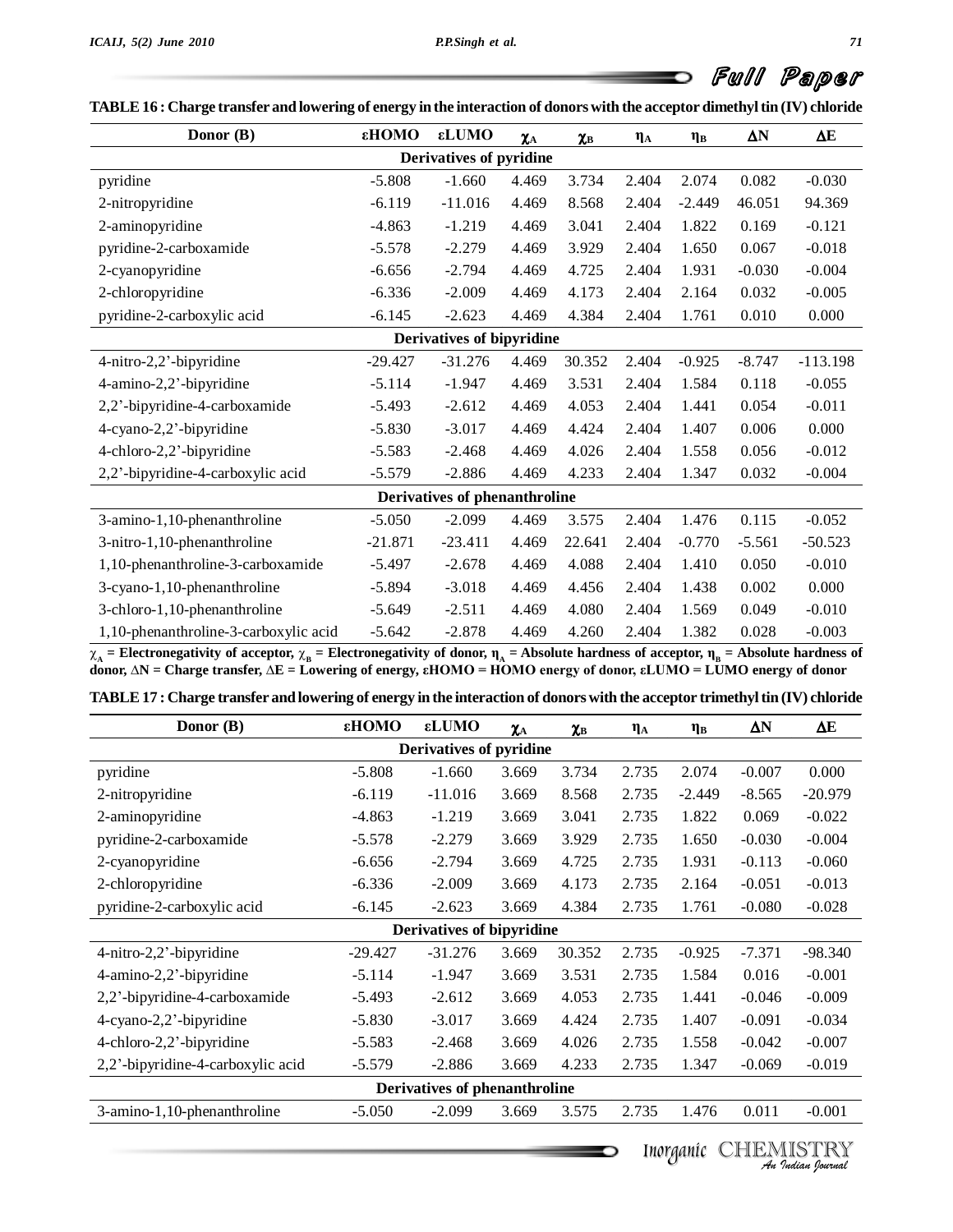

| Donor (B)                             | <b>CMOH3</b> | <b>εLUMO</b> | $\chi_{\rm A}$ | $\chi_{\rm B}$ | $\eta_A$ | $\eta_B$ | $\Delta N$ | ΔE        |
|---------------------------------------|--------------|--------------|----------------|----------------|----------|----------|------------|-----------|
| 3-nitro-1,10-phenanthroline           | $-21.871$    | $-23.411$    | 3.669          | 22.641         | 2.735    | $-0.770$ | $-4.829$   | $-45.808$ |
| 1,10-phenanthroline-3-carboxamide     | $-5.497$     | $-2.678$     | 3.669          | 4.088          | 2.735    | 1.410    | $-0.051$   | $-0.011$  |
| 3-cyano-1,10-phenanthroline           | $-5.894$     | $-3.018$     | 3.669          | 4.456          | 2.735    | 1.438    | $-0.094$   | $-0.037$  |
| 3-chloro-1,10-phenanthroline          | $-5.649$     | $-2.511$     | 3.669          | 4.080          | 2.735    | 1.569    | $-0.048$   | $-0.010$  |
| 1,10-phenanthroline-3-carboxylic acid | $-5.642$     | $-2.878$     | 3.669          | 4.260          | 2.735    | 1.382    | $-0.072$   | $-0.021$  |

1,10-phenanthroline-3-carboxylic acid -5.642 -2.878 3.669 4.260 2.735 1.382 -0.072 -0.021<br>  $\chi_A$  = Electronegativity of acceptor,  $\chi_B$  = Electronegativity of donor,  $\eta_A$  = Absolute hardness of acceptor,  $\eta_B$  = Absolute

|  |  | TABLE 18 : Charge transfer and lowering of energy in the interaction of donors with the acceptor ethyl tin (IV) chloride |  |
|--|--|--------------------------------------------------------------------------------------------------------------------------|--|
|--|--|--------------------------------------------------------------------------------------------------------------------------|--|

| Donor (B)                             | εHOMO     | εLUMO                            | $\pmb{\chi}_{\rm A}$ | $\pmb{\chi}_{\rm B}$ | $\eta_{\rm A}$ | $\eta_B$ | $\Delta N$ | $\Delta E$ |
|---------------------------------------|-----------|----------------------------------|----------------------|----------------------|----------------|----------|------------|------------|
|                                       |           | Derivatives of pyridine          |                      |                      |                |          |            |            |
| pyridine                              | $-5.808$  | $-1.660$                         | 5.323                | 3.734                | 2.061          | 2.074    | 0.192      | $-0.153$   |
| 2-nitropyridine                       | $-6.119$  | $-11.016$                        | 5.323                | 8.568                | 2.061          | $-2.449$ | 4.186      | 6.791      |
| 2-aminopyridine                       | $-4.863$  | $-1.219$                         | 5.323                | 3.041                | 2.061          | 1.822    | 0.294      | $-0.335$   |
| pyridine-2-carboxamide                | $-5.578$  | $-2.279$                         | 5.323                | 3.929                | 2.061          | 1.650    | 0.188      | $-0.131$   |
| 2-cyanopyridine                       | $-6.656$  | $-2.794$                         | 5.323                | 4.725                | 2.061          | 1.931    | 0.075      | $-0.022$   |
| 2-chloropyridine                      | $-6.336$  | $-2.009$                         | 5.323                | 4.173                | 2.061          | 2.164    | 0.136      | $-0.078$   |
| pyridine-2-carboxylic acid            | $-6.145$  | $-2.623$                         | 5.323                | 4.384                | 2.061          | 1.761    | 0.123      | $-0.058$   |
|                                       |           | <b>Derivatives of bipyridine</b> |                      |                      |                |          |            |            |
| 4-nitro-2,2'-bipyridine               | $-29.427$ | $-31.276$                        | 5.323                | 30.352               | 2.061          | $-0.925$ | $-11.011$  | $-137.797$ |
| 4-amino-2,2'-bipyridine               | $-5.114$  | $-1.947$                         | 5.323                | 3.531                | 2.061          | 1.584    | 0.246      | $-0.220$   |
| 2,2'-bipyridine-4-carboxamide         | $-5.493$  | $-2.612$                         | 5.323                | 4.053                | 2.061          | 1.441    | 0.181      | $-0.115$   |
| 4-cyano-2,2'-bipyridine               | $-5.830$  | $-3.017$                         | 5.323                | 4.424                | 2.061          | 1.407    | 0.130      | $-0.058$   |
| 4-chloro-2,2'-bipyridine              | $-5.583$  | $-2.468$                         | 5.323                | 4.026                | 2.061          | 1.558    | 0.179      | $-0.116$   |
| 2,2'-bipyridine-4-carboxylic acid     | $-5.579$  | $-2.886$                         | 5.323                | 4.233                | 2.061          | 1.347    | 0.160      | $-0.087$   |
|                                       |           | Derivatives of phenanthroline    |                      |                      |                |          |            |            |
| 3-amino-1,10-phenanthroline           | $-5.050$  | $-2.099$                         | 5.323                | 3.575                | 2.061          | 1.476    | 0.247      | $-0.216$   |
| 3-nitro-1,10-phenanthroline           | $-21.871$ | $-23.411$                        | 5.323                | 22.641               | 2.061          | $-0.770$ | $-6.707$   | $-58.078$  |
| 1,10-phenanthroline-3-carboxamide     | $-5.497$  | $-2.678$                         | 5.323                | 4.088                | 2.061          | 1.410    | 0.178      | $-0.110$   |
| 3-cyano-1,10-phenanthroline           | $-5.894$  | $-3.018$                         | 5.323                | 4.456                | 2.061          | 1.438    | 0.124      | $-0.054$   |
| 3-chloro-1,10-phenanthroline          | $-5.649$  | $-2.511$                         | 5.323                | 4.080                | 2.061          | 1.569    | 0.171      | $-0.106$   |
| 1,10-phenanthroline-3-carboxylic acid | $-5.642$  | $-2.878$                         | 5.323                | 4.260                | 2.061          | 1.382    | 0.154      | $-0.082$   |

1,10-phenanthroline-3-carboxylic acid -5.642 -2.878 5.323 4.260 2.061 1.382 0.154 -0.082<br>  $\chi_A$  = Electronegativity of acceptor,  $\chi_B$  = Electronegativity of donor,  $\eta_A$  = Absolute hardness of acceptor,  $\eta_B$  = Absolute

#### **CONCLUSION**

Order of acidic strength of acceptors based on the values of chemical potential has been observerd to be in the following order;

 $\text{Triphenyl tin (IV) chloride} < \text{Diphenyl tin (IV) chloride}$  est (94 *Indian Journal* Inorganic CHEMISTRY <Diethyl tin (IV) chloride<Dimethyltin (IV) chloride  $\langle$  Phenyl tin (IV) chloride  $\langle$  Ethyl tin (IV) chloride  $\langle$ Methyl tin  $(IV)$  chloride < Tin  $(IV)$  chloride.

Triethyl tin (IV) chloride < Trimethyl tin (IV) chloride  $\langle$  rivatives are the weakest. Also the value of  $\Delta E$  is high-Lowest value of interaction energy has been found for the interaction of dimethyl tin (IV) chloride with 2nitropyridine and isequal to -1823.15eV which indi cates that the least stable complex is formed by dimethyl tin (IV) chloride with 2-nitropyridine. This is in<br>accordance with the established fact that the nitro-de-<br>rivatives are the weakest. Also the value of  $\Delta E$  is highaccordance with the established fact that the nitro-deest  $(94.369eV)$  in this case which also suggests that the bond strength between 2-nitropyridine and dimethyl tin (IV) chloride is weakest i.e. least stable complex is formed in this case.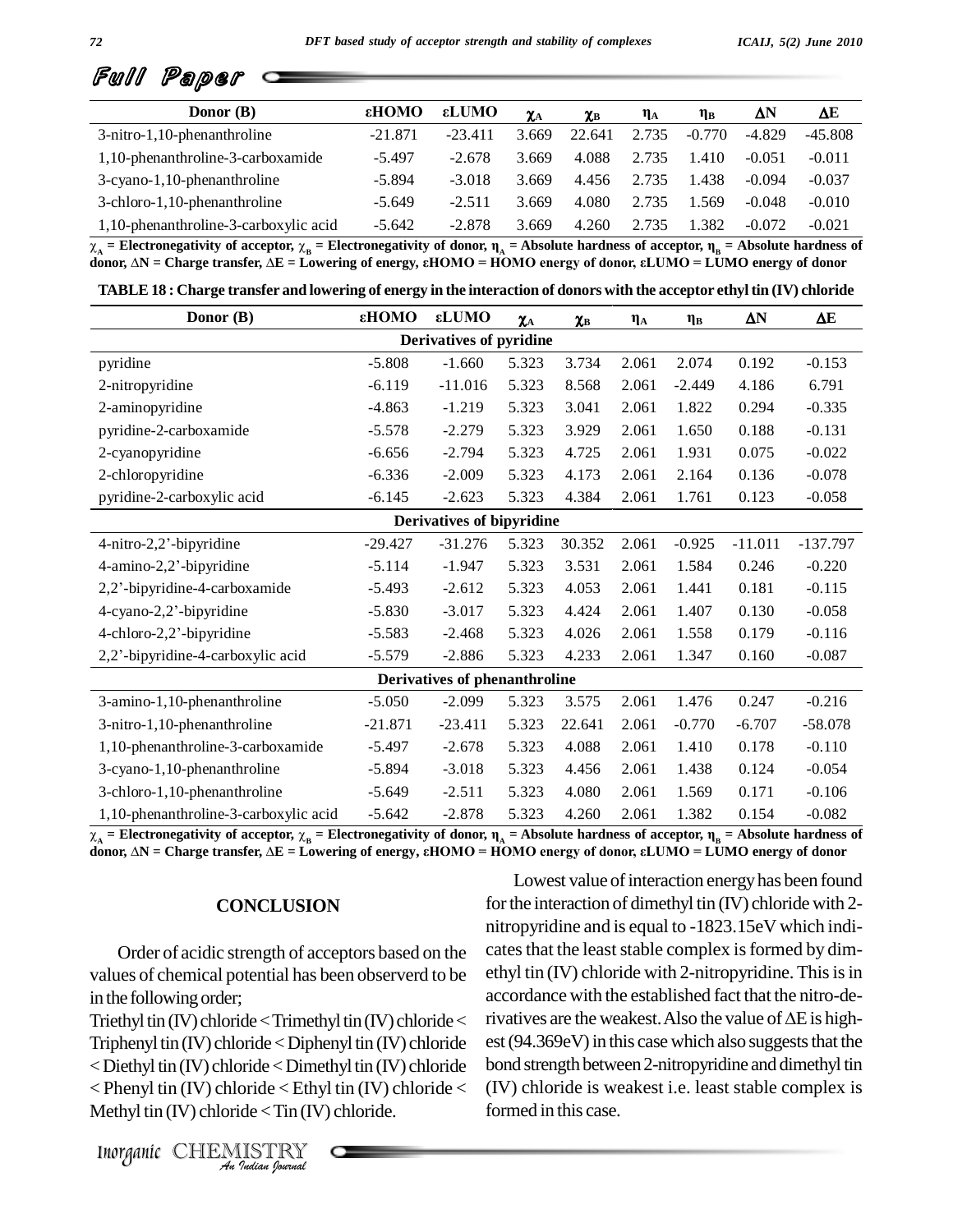O

| Donor (B)                             | εHOMO     | εLUMO                            | $\pmb{\chi}_{\rm A}$ | $\pmb{\chi}_{\rm B}$ | $\eta_{\rm A}$ | $\eta_B$ | $\Delta N$ | $\Delta E$ |
|---------------------------------------|-----------|----------------------------------|----------------------|----------------------|----------------|----------|------------|------------|
|                                       |           | Derivatives of pyridine          |                      |                      |                |          |            |            |
| pyridine                              | $-5.808$  | $-1.660$                         | 4.286                | 3.734                | 2.261          | 2.074    | 0.064      | $-0.018$   |
| 2-nitropyridine                       | $-6.119$  | $-11.016$                        | 4.286                | 8.568                | 2.261          | $-2.449$ | 11.388     | 24.382     |
| 2-aminopyridine                       | $-4.863$  | $-1.219$                         | 4.286                | 3.041                | 2.261          | 1.822    | 0.152      | $-0.095$   |
| pyridine-2-carboxamide                | $-5.578$  | $-2.279$                         | 4.286                | 3.929                | 2.261          | 1.650    | 0.046      | $-0.008$   |
| 2-cyanopyridine                       | $-6.656$  | $-2.794$                         | 4.286                | 4.725                | 2.261          | 1.931    | $-0.052$   | $-0.012$   |
| 2-chloropyridine                      | $-6.336$  | $-2.009$                         | 4.286                | 4.173                | 2.261          | 2.164    | 0.013      | $-0.001$   |
| pyridine-2-carboxylic acid            | $-6.145$  | $-2.623$                         | 4.286                | 4.384                | 2.261          | 1.761    | $-0.012$   | $-0.001$   |
|                                       |           | <b>Derivatives of bipyridine</b> |                      |                      |                |          |            |            |
| 4-nitro-2,2'-bipyridine               | $-29.427$ | $-31.276$                        | 4.286                | 30.352               | 2.261          | $-0.925$ | $-9.755$   | $-127.140$ |
| 4-amino-2,2'-bipyridine               | $-5.114$  | $-1.947$                         | 4.286                | 3.531                | 2.261          | 1.584    | 0.098      | $-0.037$   |
| 2,2'-bipyridine-4-carboxamide         | $-5.493$  | $-2.612$                         | 4.286                | 4.053                | 2.261          | 1.441    | 0.031      | $-0.004$   |
| 4-cyano-2,2'-bipyridine               | $-5.830$  | $-3.017$                         | 4.286                | 4.424                | 2.261          | 1.407    | $-0.019$   | $-0.001$   |
| 4-chloro-2,2'-bipyridine              | $-5.583$  | $-2.468$                         | 4.286                | 4.026                | 2.261          | 1.558    | 0.034      | $-0.004$   |
| 2,2'-bipyridine-4-carboxylic acid     | $-5.579$  | $-2.886$                         | 4.286                | 4.233                | 2.261          | 1.347    | 0.007      | 0.000      |
|                                       |           | Derivatives of phenanthroline    |                      |                      |                |          |            |            |
| 3-amino-1,10-phenanthroline           | $-5.050$  | $-2.099$                         | 4.286                | 3.575                | 2.261          | 1.476    | 0.095      | $-0.034$   |
| 3-nitro-1,10-phenanthroline           | $-21.871$ | $-23.411$                        | 4.286                | 22.641               | 2.261          | $-0.770$ | $-6.157$   | $-56.512$  |
| 1,10-phenanthroline-3-carboxamide     | $-5.497$  | $-2.678$                         | 4.286                | 4.088                | 2.261          | 1.410    | 0.027      | $-0.003$   |
| 3-cyano-1,10-phenanthroline           | $-5.894$  | $-3.018$                         | 4.286                | 4.456                | 2.261          | 1.438    | $-0.023$   | $-0.002$   |
| 3-chloro-1,10-phenanthroline          | $-5.649$  | $-2.511$                         | 4.286                | 4.080                | 2.261          | 1.569    | 0.027      | $-0.003$   |
| 1,10-phenanthroline-3-carboxylic acid | $-5.642$  | $-2.878$                         | 4.286                | 4.260                | 2.261          | 1.382    | 0.004      | 0.000      |

1,10-phenanthroline-3-carboxylic acid -5.642 -2.878 4.286 4.260 2.261 1.382 0.004 0.000<br>  $\chi_A$  = Electronegativity of acceptor,  $\chi_B$  = Electronegativity of donor,  $\eta_A$  = Absolute hardness of acceptor,  $\eta_B$  = Absolute h

| Donor (B)                         | εHOMO     | εLUMO                         | $\chi_{\rm A}$ | $\chi_{\rm B}$ | $\eta_A$ | $\eta_B$ | $\Delta N$ | $\Delta E$ |
|-----------------------------------|-----------|-------------------------------|----------------|----------------|----------|----------|------------|------------|
|                                   |           | Derivatives of pyridine       |                |                |          |          |            |            |
| pyridine                          | $-5.808$  | $-1.660$                      | 3.478          | 3.734          | 2.571    | 2.074    | $-0.028$   | $-0.004$   |
| 2-nitropyridine                   | $-6.119$  | $-11.016$                     | 3.478          | 8.568          | 2.571    | $-2.449$ | $-20.861$  | $-53.090$  |
| 2-aminopyridine                   | $-4.863$  | $-1.219$                      | 3.478          | 3.041          | 2.571    | 1.822    | 0.050      | $-0.011$   |
| pyridine-2-carboxamide            | $-5.578$  | $-2.279$                      | 3.478          | 3.929          | 2.571    | 1.650    | $-0.053$   | $-0.012$   |
| 2-cyanopyridine                   | $-6.656$  | $-2.794$                      | 3.478          | 4.725          | 2.571    | 1.931    | $-0.139$   | $-0.086$   |
| 2-chloropyridine                  | $-6.336$  | $-2.009$                      | 3.478          | 4.173          | 2.571    | 2.164    | $-0.073$   | $-0.026$   |
| pyridine-2-carboxylic acid        | $-6.145$  | $-2.623$                      | 3.478          | 4.384          | 2.571    | 1.761    | $-0.105$   | $-0.047$   |
|                                   |           | Derivatives of bipyridine     |                |                |          |          |            |            |
| 4-nitro-2,2'-bipyridine           | $-29.427$ | $-31.276$                     | 3.478          | 30.352         | 2.571    | $-0.925$ | $-8.163$   | $-109.692$ |
| 4-amino-2,2'-bipyridine           | $-5.114$  | $-1.947$                      | 3.478          | 3.531          | 2.571    | 1.584    | $-0.006$   | 0.000      |
| 2,2'-bipyridine-4-carboxamide     | $-5.493$  | $-2.612$                      | 3.478          | 4.053          | 2.571    | 1.441    | $-0.072$   | $-0.021$   |
| 4-cyano-2,2'-bipyridine           | $-5.830$  | $-3.017$                      | 3.478          | 4.424          | 2.571    | 1.407    | $-0.119$   | $-0.056$   |
| 4-chloro-2,2'-bipyridine          | $-5.583$  | $-2.468$                      | 3.478          | 4.026          | 2.571    | 1.558    | $-0.066$   | $-0.018$   |
| 2,2'-bipyridine-4-carboxylic acid | $-5.579$  | $-2.886$                      | 3.478          | 4.233          | 2.571    | 1.347    | $-0.096$   | $-0.036$   |
|                                   |           | Derivatives of phenanthroline |                |                |          |          |            |            |
| 3-amino-1,10-phenanthroline       | $-5.050$  | $-2.099$                      | 3.478          | 3.575          | 2.571    | 1.476    | $-0.012$   | $-0.001$   |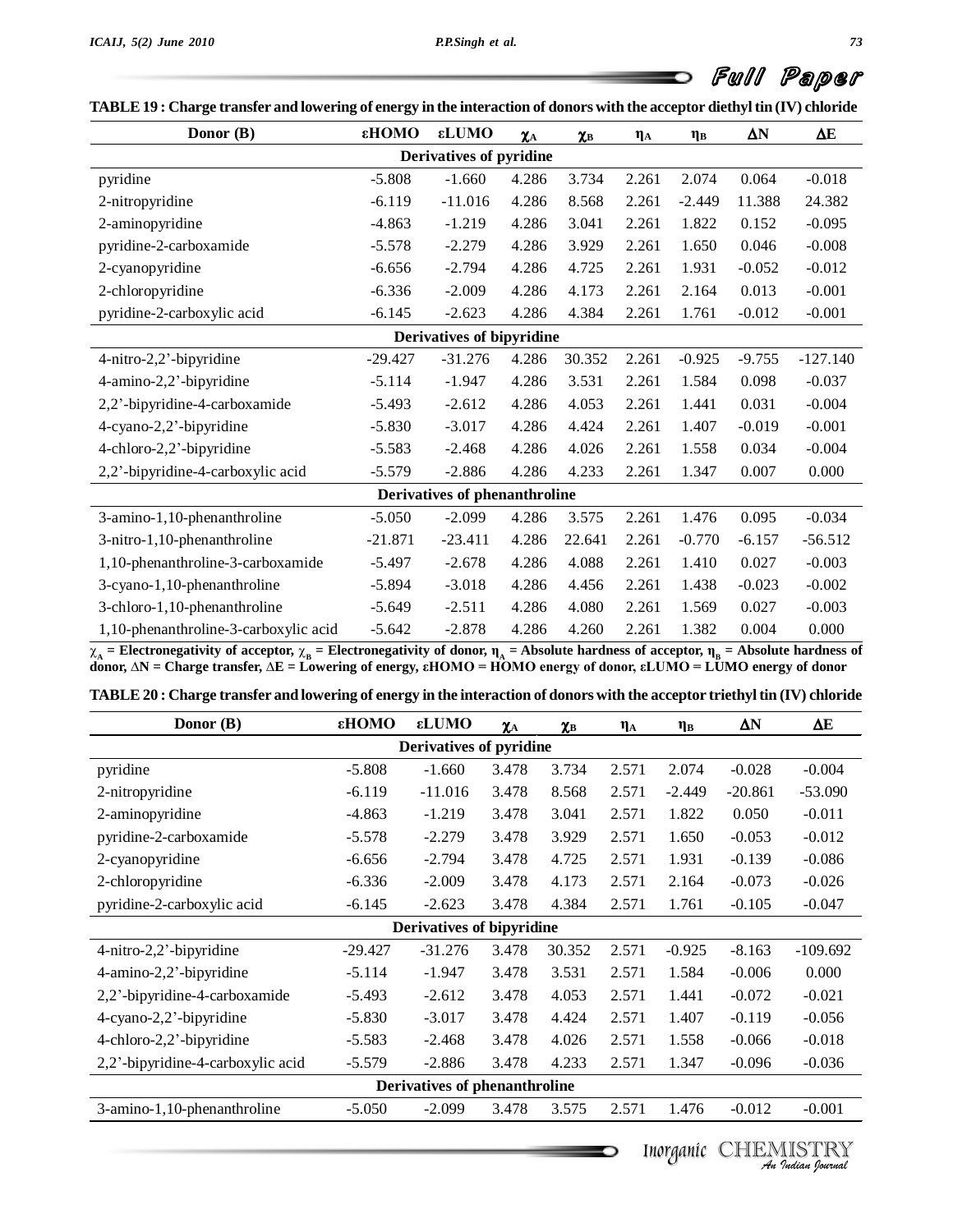

| Donor (B)                             | εHOMO     | εLUMO     | $\chi_{\rm A}$ | $\chi_{\rm B}$ | $\eta_A$ | $\eta_B$ | $\Delta N$ | ΔE        |
|---------------------------------------|-----------|-----------|----------------|----------------|----------|----------|------------|-----------|
| 3-nitro-1,10-phenanthroline           | $-21.871$ | $-23.411$ | 3.478          | 22.641         | 2.571    | $-0.770$ | $-5.322$   | $-50.991$ |
| 1,10-phenanthroline-3-carboxamide     | $-5.497$  | $-2.678$  | 3.478          | 4.088          | 2.571    | 1.410    | $-0.077$   | $-0.023$  |
| 3-cyano-1,10-phenanthroline           | $-5.894$  | $-3.018$  | 3.478          | 4.456          | 2.571    | 1.438    | $-0.122$   | $-0.060$  |
| 3-chloro-1,10-phenanthroline          | $-5.649$  | $-2.511$  | 3.478          | 4.080          | 2.571    | 1.569    | $-0.073$   | $-0.022$  |
| 1,10-phenanthroline-3-carboxylic acid | $-5.642$  | $-2.878$  | 3.478          | 4.260          | 2.571    | 1.382    | $-0.099$   | $-0.039$  |

1,10-phenanthroline-3-carboxylic acid -5.642 -2.878 3.478 4.260 2.571 1.382 -0.099 -0.039<br>  $\chi_A$  = Electronegativity of acceptor,  $\chi_B$  = Electronegativity of donor,  $\eta_A$  = Absolute hardness of acceptor,  $\eta_B$  = Absolute

| Donor (B)                             | εНОМО     | εLUMO                         | $\chi_{\rm A}$ | $\chi_{\rm B}$ | $\eta_A$ | $\eta_B$ | $\Delta N$ | ΔE         |
|---------------------------------------|-----------|-------------------------------|----------------|----------------|----------|----------|------------|------------|
|                                       |           | Derivatives of pyridine       |                |                |          |          |            |            |
| pyridine                              | $-5.808$  | $-1.660$                      | 5.011          | 3.734          | 1.751    | 2.074    | 0.167      | $-0.107$   |
| 2-nitropyridine                       | $-6.119$  | $-11.016$                     | 5.011          | 8.568          | 1.751    | $-2.449$ | 2.549      | 4.534      |
| 2-aminopyridine                       | $-4.863$  | $-1.219$                      | 5.011          | 3.041          | 1.751    | 1.822    | 0.276      | $-0.272$   |
| pyridine-2-carboxamide                | $-5.578$  | $-2.279$                      | 5.011          | 3.929          | 1.751    | 1.650    | 0.159      | $-0.086$   |
| 2-cyanopyridine                       | $-6.656$  | $-2.794$                      | 5.011          | 4.725          | 1.751    | 1.931    | 0.039      | $-0.006$   |
| 2-chloropyridine                      | $-6.336$  | $-2.009$                      | 5.011          | 4.173          | 1.751    | 2.164    | 0.107      | $-0.045$   |
| pyridine-2-carboxylic acid            | $-6.145$  | $-2.623$                      | 5.011          | 4.384          | 1.751    | 1.761    | 0.089      | $-0.028$   |
|                                       |           | Derivatives of bipyridine     |                |                |          |          |            |            |
| 4-nitro-2,2'-bipyridine               | $-29.427$ | $-31.276$                     | 5.011          | 30.352         | 1.751    | $-0.925$ | $-15.330$  | $-194.235$ |
| 4-amino-2,2'-bipyridine               | $-5.114$  | $-1.947$                      | 5.011          | 3.531          | 1.751    | 1.584    | 0.222      | $-0.164$   |
| 2,2'-bipyridine-4-carboxamide         | $-5.493$  | $-2.612$                      | 5.011          | 4.053          | 1.751    | 1.441    | 0.150      | $-0.072$   |
| 4-cyano-2,2'-bipyridine               | $-5.830$  | $-3.017$                      | 5.011          | 4.424          | 1.751    | 1.407    | 0.093      | $-0.027$   |
| 4-chloro-2,2'-bipyridine              | $-5.583$  | $-2.468$                      | 5.011          | 4.026          | 1.751    | 1.558    | 0.149      | $-0.073$   |
| 2,2'-bipyridine-4-carboxylic acid     | $-5.579$  | $-2.886$                      | 5.011          | 4.233          | 1.751    | 1.347    | 0.126      | $-0.049$   |
|                                       |           | Derivatives of phenanthroline |                |                |          |          |            |            |
| 3-amino-1,10-phenanthroline           | $-5.050$  | $-2.099$                      | 5.011          | 3.575          | 1.751    | 1.476    | 0.223      | $-0.160$   |
| 3-nitro-1,10-phenanthroline           | $-21.871$ | $-23.411$                     | 5.011          | 22.641         | 1.751    | $-0.770$ | $-8.986$   | $-79.209$  |
| 1,10-phenanthroline-3-carboxamide     | $-5.497$  | $-2.678$                      | 5.011          | 4.088          | 1.751    | 1.410    | 0.146      | $-0.067$   |
| 3-cyano-1,10-phenanthroline           | $-5.894$  | $-3.018$                      | 5.011          | 4.456          | 1.751    | 1.438    | 0.087      | $-0.024$   |
| 3-chloro-1,10-phenanthroline          | $-5.649$  | $-2.511$                      | 5.011          | 4.080          | 1.751    | 1.569    | 0.140      | $-0.065$   |
| 1,10-phenanthroline-3-carboxylic acid | $-5.642$  | $-2.878$                      | 5.011          | 4.260          | 1.751    | 1.382    | 0.120      | $-0.045$   |

 $\chi_A$  = Electronegativity of acceptor,  $\chi_B$  = Electronegativity of donor,  $\eta_A$  = Absolute hardness of acceptor,  $\eta_B$  = Absolute hardness of donor,  $\Delta N$  = Charge transfer,  $\Delta E$  = Lowering of energy,  $\varepsilon HOMO$  = HOMO energy of donor,  $\varepsilon LUMO$  = LUMO energy of donor

| Donor $(B)$                | εHOMO     | εLUMO                            | $\chi_{\rm A}$ | $\chi_{\rm B}$ | $\eta_A$ | $\eta_B$ | $\Delta N$ | ΔΕ         |
|----------------------------|-----------|----------------------------------|----------------|----------------|----------|----------|------------|------------|
|                            |           | Derivatives of pyridine          |                |                |          |          |            |            |
| pyridine                   | $-5.808$  | $-1.660$                         | 4.281          | 3.734          | 2.153    | 2.074    | 0.065      | $-0.018$   |
| 2-nitropyridine            | $-6.119$  | $-11.016$                        | 4.281          | 8.568          | 2.153    | $-2.449$ | 7.253      | 15.545     |
| 2-aminopyridine            | $-4.863$  | $-1.219$                         | 4.281          | 3.041          | 2.153    | 1.822    | 0.156      | $-0.097$   |
| pyridine-2-carboxamide     | $-5.578$  | $-2.279$                         | 4.281          | 3.929          | 2.153    | 1.650    | 0.046      | $-0.008$   |
| 2-cyanopyridine            | $-6.656$  | $-2.794$                         | 4.281          | 4.725          | 2.153    | 1.931    | $-0.054$   | $-0.012$   |
| 2-chloropyridine           | $-6.336$  | $-2.009$                         | 4.281          | 4.173          | 2.153    | 2.164    | 0.013      | $-0.001$   |
| pyridine-2-carboxylic acid | $-6.145$  | $-2.623$                         | 4.281          | 4.384          | 2.153    | 1.761    | $-0.013$   | $-0.001$   |
|                            |           | <b>Derivatives of bipyridine</b> |                |                |          |          |            |            |
| 4-nitro-2,2'-bipyridine    | $-29.427$ | $-31.276$                        | 4.281          | 30.352         | 2.153    | $-0.925$ | $-10.611$  | $-138.313$ |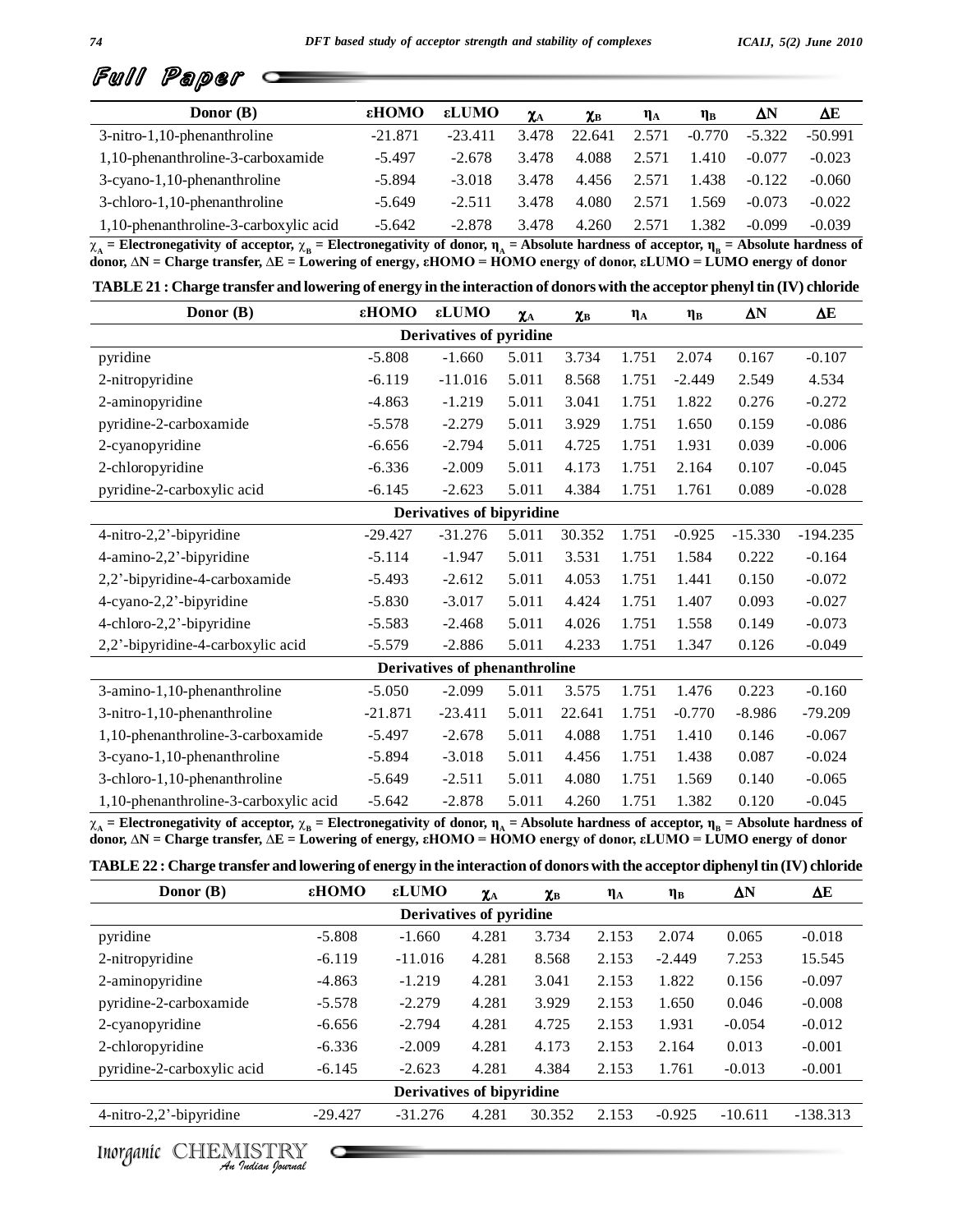|  | <b>-</b> Full Paper |  |
|--|---------------------|--|
|  |                     |  |

|                                                                                                                                                            |                 |           |                |                |          |          | Fwll     | Paper     |  |  |
|------------------------------------------------------------------------------------------------------------------------------------------------------------|-----------------|-----------|----------------|----------------|----------|----------|----------|-----------|--|--|
| Donor $(B)$                                                                                                                                                | $\epsilon$ HOMO | εLUMO     | $\chi_{\rm A}$ | $\chi_{\rm B}$ | $\eta_A$ | $\eta_B$ | ΔN       | ΔE        |  |  |
| $4$ -amino-2,2'-bipyridine                                                                                                                                 | $-5.114$        | $-1.947$  | 4.281          | 3.531          | 2.153    | 1.584    | 0.100    | $-0.038$  |  |  |
| 2,2'-bipyridine-4-carboxamide                                                                                                                              | $-5.493$        | $-2.612$  | 4.281          | 4.053          | 2.153    | 1.441    | 0.032    | $-0.004$  |  |  |
| $4$ -cyano-2,2'-bipyridine                                                                                                                                 | $-5.830$        | $-3.017$  | 4.281          | 4.424          | 2.153    | 1.407    | $-0.020$ | $-0.001$  |  |  |
| 4-chloro-2,2'-bipyridine                                                                                                                                   | $-5.583$        | $-2.468$  | 4.281          | 4.026          | 2.153    | 1.558    | 0.034    | $-0.004$  |  |  |
| 2,2'-bipyridine-4-carboxylic acid                                                                                                                          | $-5.579$        | $-2.886$  | 4.281          | 4.233          | 2.153    | 1.347    | 0.007    | 0.000     |  |  |
| Derivatives of phenanthroline                                                                                                                              |                 |           |                |                |          |          |          |           |  |  |
| 3-amino-1,10-phenanthroline                                                                                                                                | $-5.050$        | $-2.099$  | 4.281          | 3.575          | 2.153    | 1.476    | 0.097    | $-0.034$  |  |  |
| 3-nitro-1,10-phenanthroline                                                                                                                                | $-21.871$       | $-23.411$ | 4.281          | 22.641         | 2.153    | $-0.770$ | $-6.638$ | $-60.934$ |  |  |
| 1,10-phenanthroline-3-carboxamide                                                                                                                          | $-5.497$        | $-2.678$  | 4.281          | 4.088          | 2.153    | 1.410    | 0.027    | $-0.003$  |  |  |
| 3-cyano-1,10-phenanthroline                                                                                                                                | $-5.894$        | $-3.018$  | 4.281          | 4.456          | 2.153    | 1.438    | $-0.024$ | $-0.002$  |  |  |
| 3-chloro-1,10-phenanthroline                                                                                                                               | $-5.649$        | $-2.511$  | 4.281          | 4.080          | 2.153    | 1.569    | 0.027    | $-0.003$  |  |  |
| 1,10-phenanthroline-3-carboxylic acid                                                                                                                      | $-5.642$        | $-2.878$  | 4.281          | 4.260          | 2.153    | 1.382    | 0.003    | 0.000     |  |  |
| $\chi_A$ = Electronegativity of acceptor, $\chi_R$ = Electronegativity of donor, $\eta_A$ = Absolute hardness of acceptor, $\eta_R$ = Absolute hardness of |                 |           |                |                |          |          |          |           |  |  |

1,10-phenanthroline-3-carboxylic acid -5.642 -2.878 4.281 4.260 2.153 1.382 0.003 0.000<br>  $\chi_A$  = Electronegativity of acceptor,  $\chi_B$  = Electronegativity of donor,  $\eta_A$  = Absolute hardness of acceptor,  $\eta_B$  = Absolute h

| Donor (B)                             | εНОМО     | εLUMO                         | $\pmb{\chi}_{\rm A}$ | $\chi_{\rm B}$ | $\eta_{\rm A}$ | $\eta_B$ | $\Delta N$ | $\Delta E$ |
|---------------------------------------|-----------|-------------------------------|----------------------|----------------|----------------|----------|------------|------------|
|                                       |           | Derivatives of pyridine       |                      |                |                |          |            |            |
| pyridine                              | $-5.808$  | $-1.660$                      | 3.987                | 3.734          | 2.094          | 2.074    | 0.030      | $-0.004$   |
| 2-nitropyridine                       | $-6.119$  | $-11.016$                     | 3.987                | 8.568          | 2.094          | $-2.449$ | 6.452      | 14.779     |
| 2-aminopyridine                       | $-4.863$  | $-1.219$                      | 3.987                | 3.041          | 2.094          | 1.822    | 0.121      | $-0.057$   |
| pyridine-2-carboxamide                | $-5.578$  | $-2.279$                      | 3.987                | 3.929          | 2.094          | 1.650    | 0.008      | 0.000      |
| 2-cyanopyridine                       | $-6.656$  | $-2.794$                      | 3.987                | 4.725          | 2.094          | 1.931    | $-0.092$   | $-0.034$   |
| 2-chloropyridine                      | $-6.336$  | $-2.009$                      | 3.987                | 4.173          | 2.094          | 2.164    | $-0.022$   | $-0.002$   |
| pyridine-2-carboxylic acid            | $-6.145$  | $-2.623$                      | 3.987                | 4.384          | 2.094          | 1.761    | $-0.052$   | $-0.010$   |
|                                       |           | Derivatives of bipyridine     |                      |                |                |          |            |            |
| 4-nitro-2,2'-bipyridine               | $-29.427$ | $-31.276$                     | 3.987                | 30.352         | 2.094          | $-0.925$ | $-11.277$  | $-148.656$ |
| 4-amino-2,2'-bipyridine               | $-5.114$  | $-1.947$                      | 3.987                | 3.531          | 2.094          | 1.584    | 0.062      | $-0.014$   |
| 2,2'-bipyridine-4-carboxamide         | $-5.493$  | $-2.612$                      | 3.987                | 4.053          | 2.094          | 1.441    | $-0.009$   | 0.000      |
| 4-cyano-2,2'-bipyridine               | $-5.830$  | $-3.017$                      | 3.987                | 4.424          | 2.094          | 1.407    | $-0.062$   | $-0.014$   |
| 4-chloro-2,2'-bipyridine              | $-5.583$  | $-2.468$                      | 3.987                | 4.026          | 2.094          | 1.558    | $-0.005$   | 0.000      |
| 2,2'-bipyridine-4-carboxylic acid     | $-5.579$  | $-2.886$                      | 3.987                | 4.233          | 2.094          | 1.347    | $-0.036$   | $-0.004$   |
|                                       |           | Derivatives of phenanthroline |                      |                |                |          |            |            |
| 3-amino-1,10-phenanthroline           | $-5.050$  | $-2.099$                      | 3.987                | 3.575          | 2.094          | 1.476    | 0.058      | $-0.012$   |
| 3-nitro-1,10-phenanthroline           | $-21.871$ | $-23.411$                     | 3.987                | 22.641         | 2.094          | $-0.770$ | $-7.047$   | $-65.733$  |
| 1,10-phenanthroline-3-carboxamide     | $-5.497$  | $-2.678$                      | 3.987                | 4.088          | 2.094          | 1.410    | $-0.014$   | $-0.001$   |
| 3-cyano-1,10-phenanthroline           | $-5.894$  | $-3.018$                      | 3.987                | 4.456          | 2.094          | 1.438    | $-0.066$   | $-0.016$   |
| 3-chloro-1,10-phenanthroline          | $-5.649$  | $-2.511$                      | 3.987                | 4.080          | 2.094          | 1.569    | $-0.013$   | $-0.001$   |
| 1,10-phenanthroline-3-carboxylic acid | $-5.642$  | $-2.878$                      | 3.987                | 4.260          | 2.094          | 1.382    | $-0.039$   | $-0.005$   |

1,10-phenanthroline-3-carboxylic acid -5.642 -2.878 3.987 4.260 2.094 1.382 -0.039 -0.005<br>  $\chi_A$  = Electronegativity of acceptor,  $\chi_B$  = Electronegativity of donor,  $\eta_A$  = Absolute hardness of acceptor,  $\eta_B$  = Absolute

Most stable complex is formed by triethyl tin (IV) chloride with 2-nitropyridine and in this case the value of interaction energy is highest (1082.43eV). The valchloride with 2-nitropyridine and in this case the value<br>of interaction energy is highest (1082.43eV). The val-<br>ues of charge transfer ( $\Delta N$ ) and lowering of energy Co of interaction energy is highest (1082.43eV). The values of charge transfer ( $\Delta N$ ) and lowering of energy ( $\Delta E$ ) also indicate almost the same sequence of the stability of complexes formed by the donors with the acceptors.

#### **ACKNOWLEDGEMENT**

Ip given by Dr.R.B.Srivastava,<br>nce Department, M.L.K. Post<br>rampur, U.P., India, is gratefully<br>*Inorganic* CHEMISTRY *An*Computational help given by Dr.R.B.Srivastava, Head, Computer Science Department, M.L.K. Post Graduate College, Balrampur, U.P., India, is gratefully acknowledged.